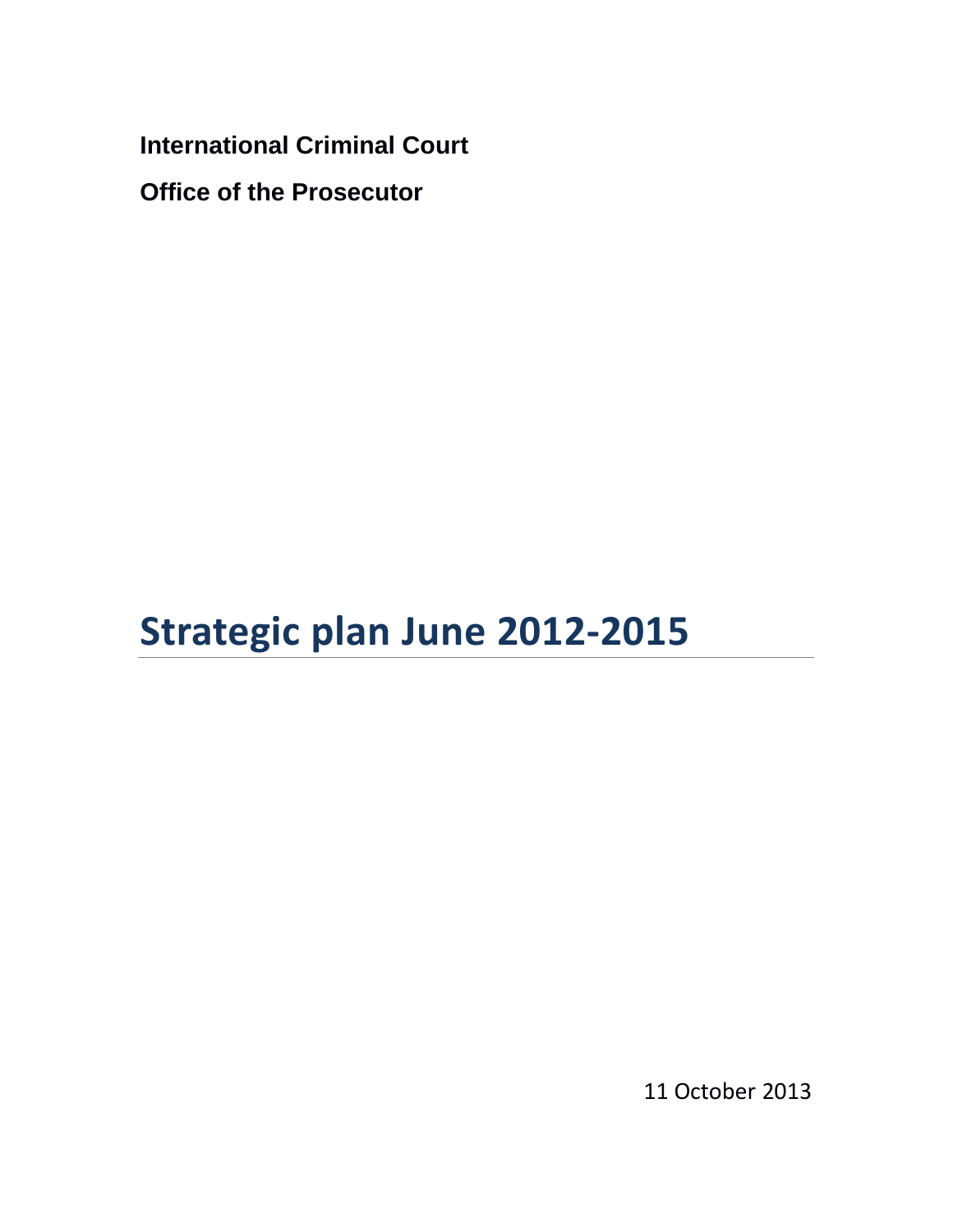The OTP strategic plan is complementary to the ICC strategic plan and focuses in more detail on OTP-specific strategies.

The ICC strategic plan deals with matters of common concern and integrates the relevant parts of organ-specific strategies.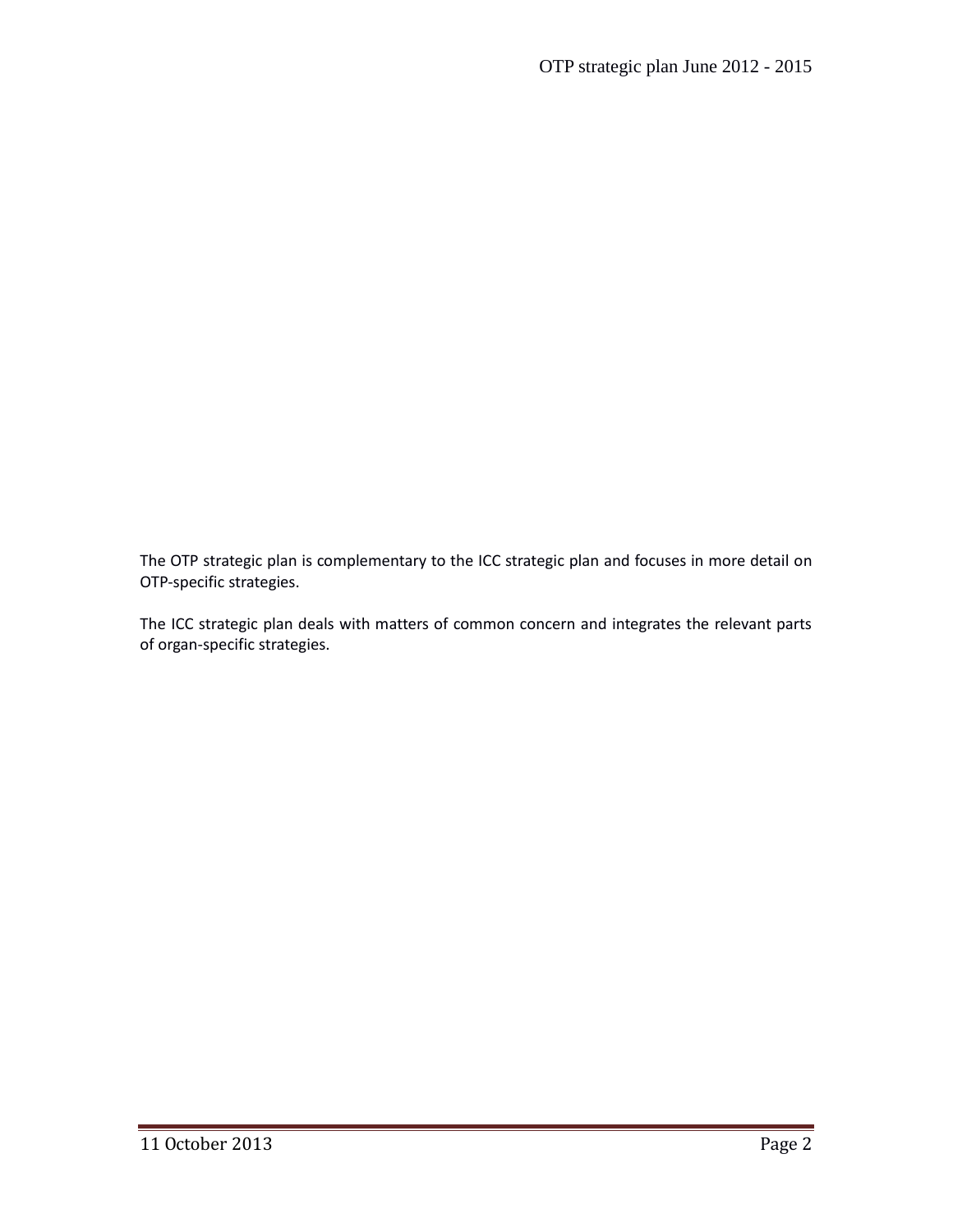# **Table of content**

| Executive summary                                                                                                                                                                                           | 5              |
|-------------------------------------------------------------------------------------------------------------------------------------------------------------------------------------------------------------|----------------|
| Court-wide mission                                                                                                                                                                                          | 9              |
| OTP-specific mission                                                                                                                                                                                        | 9              |
| Core values of the OTP                                                                                                                                                                                      | 10             |
| Environmental analysis                                                                                                                                                                                      | 11             |
| Review of the prosecutorial strategy                                                                                                                                                                        | 13             |
| OTP strategic goals June 2012 - 2015                                                                                                                                                                        | 17             |
| Priority objectives per strategic goal                                                                                                                                                                      | 18             |
| Strategic goal 1: conduct impartial, independent, high quality, efficient and secure<br>preliminary examinations, investigations and prosecutions                                                           | 18             |
| Strategic goal 2: further improve the quality and efficiency of the<br>2.1 preliminary examinations<br>2.2 investigations<br>2.3 prosecutions                                                               | 19<br>20<br>25 |
| Strategic goal 3: enhance the integration of a gender perspective in all areas of<br>our work and continue to pay particular attention to sexual and gender based crimes<br>and crimes against children     | 27             |
| Strategic goal 4: enhance complementarity and cooperation by strengthening<br>the Rome system in support of the ICC and of national efforts in<br>situations under preliminary examination or investigation | 28             |
| Strategic goal 5: maintain a professional office with a specific attention to<br>5.1 gender and nationality balance<br>5.2 staff quality and motivation<br>5.3 performance management and measurement       | 30<br>30<br>31 |
| Strategic goal 6: ensure good governance, accountability and transparency                                                                                                                                   | 33             |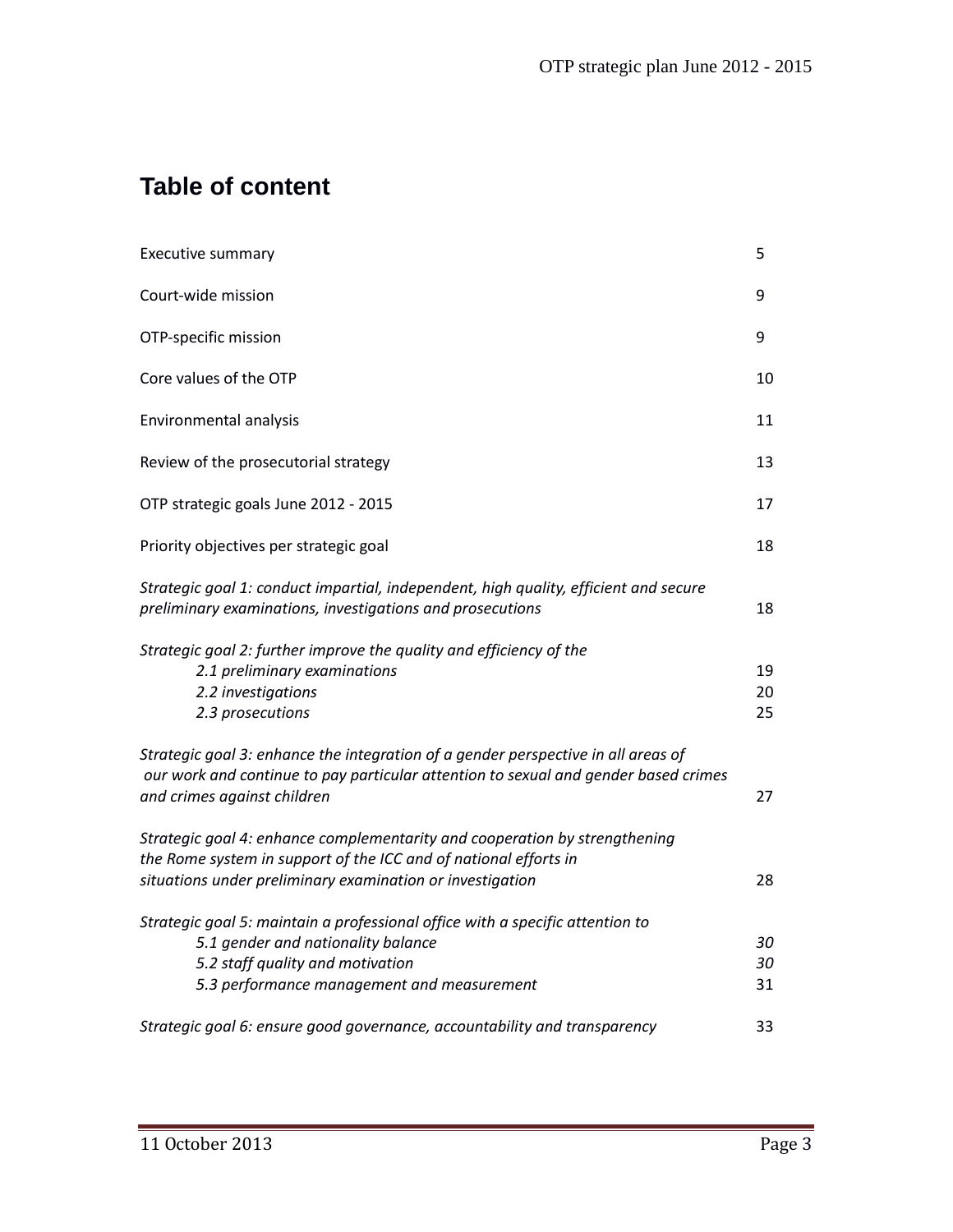| Performance measurement                                      | 34 |
|--------------------------------------------------------------|----|
| <b>Financial planning</b>                                    | 36 |
| ANNEX A: Link between the OTP strategic plan and budget 2014 | 38 |
| ANNEX B: Methodology used to develop the OTP strategic plan  | 43 |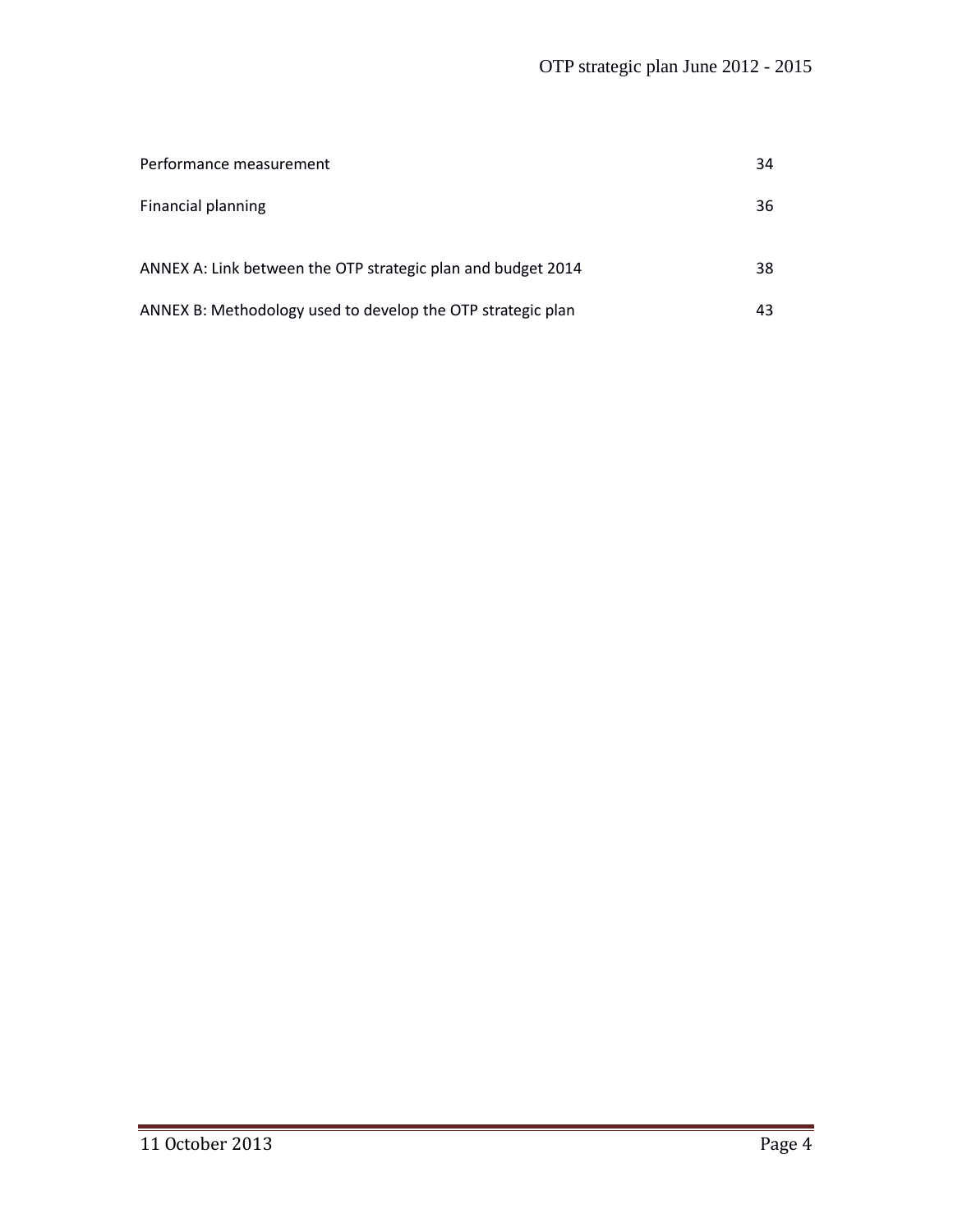# **Executive summary**

- 1. The mission statement of the ICC has been complemented with an OTP-specific mission statement.
- 2. During the first 9 years of existence the Office was able to create a functioning organization and to respond to high demand by using a strategy of focused investigations and prosecutions combined with rotating staff to cases with the greatest needs. This strategy made the Office relevant in the international arena and resulted in the first signs of its impact: the monitoring of situations under preliminary examination has impacted positively on national proceedings; the Office has been able to conduct multiple investigations in 7 situations; two referrals have been made by the UN Security Council; the importance of the justice component in peace negotiations is more and more apparent; and there are signs that the intervention of the Office might have resulted in (at least temporary) decreases in some of the types of crime committed. Such results have to be seen as positive in light of the start-up phase and the complex environment in which the Office had to operate.
- 3. While the past strategy has achieved a number of positive results, the Office also has to evaluate whether it is adapted to future challenges:
	- The demand on the OTP remains very high and will not decrease in the foreseeable future. The resources are not adapted to this demand.
	- While the jurisprudence is still developing, judges are indicating through their decisions that they are expecting the OTP to be (more) trial-ready at an earlier stage in the proceedings and that they are expecting the OTP to submit more and different kinds of evidence than what the Office considered would suffice in its focused investigations and prosecutions.
	- The Office is investigating more and more complex organizational structures that do not fit the model of traditional, hierarchical organizations. It is doing so with more limited investigative tools than are at the disposal of national law enforcement agencies. It can only do so if there is full cooperation from States.

The Office and the Court have to develop a better understanding of how new forms of organizations function and to create clarity on how such cases can be investigated and prosecuted.

States and the Office have to evaluate how successful investigations and prosecutions can be in situations where the necessary cooperation is lacking. Cooperation becomes more than ever before a critical success factor if the Office is going to produce positive results.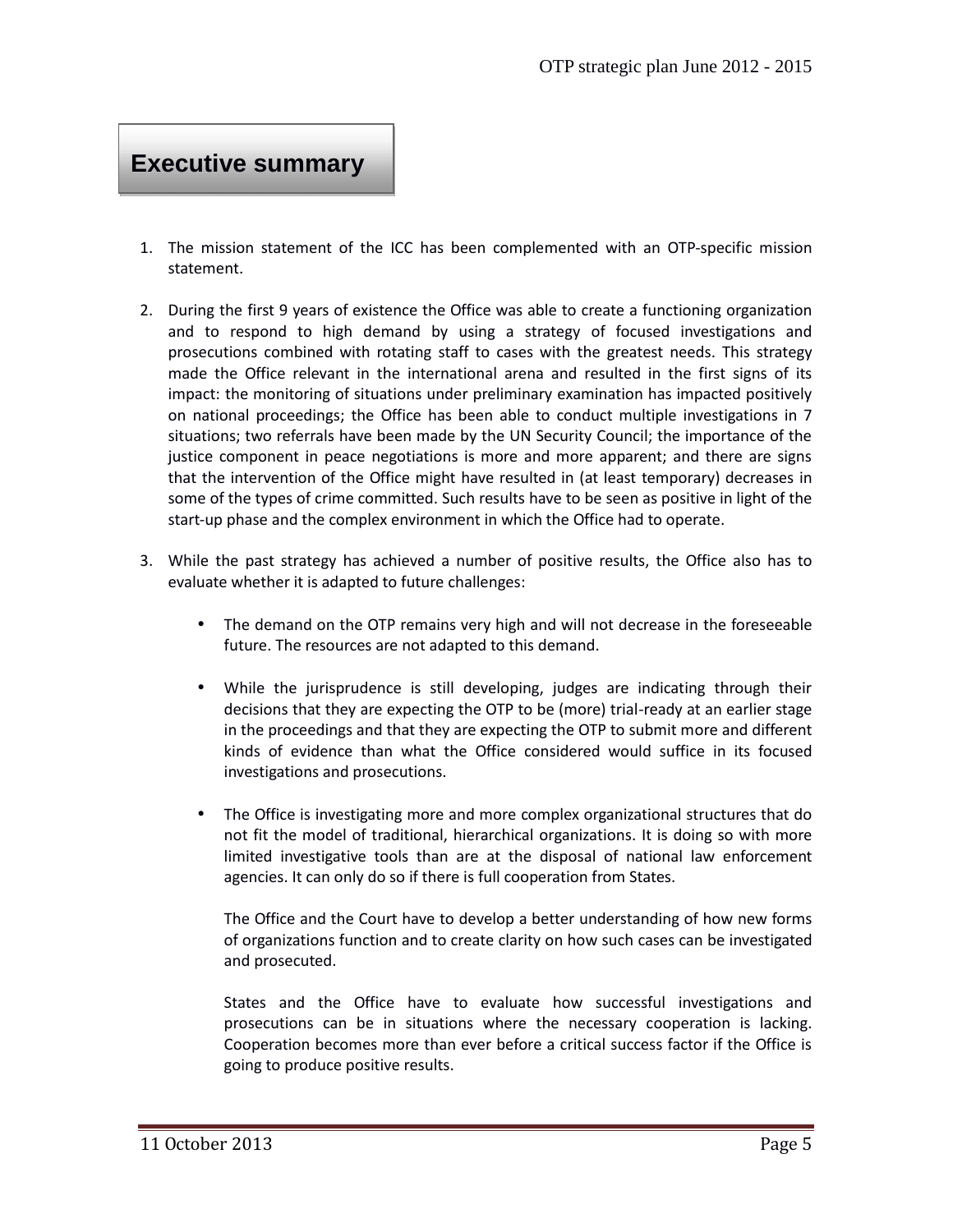- 4. The OTP is making strategic changes at three levels In light of new challenges:
	- a. Policy

Due to the higher evidentiary standards and the expectation to be trial-ready earlier, the notion of focused investigations is replaced by the principle of in-depth, open ended investigations while maintaining focus. The Office will expand and diversify its collection of evidence so as to meet the higher evidentiary threshold. It will apply multiple case hypotheses throughout the investigation which will further strengthen decision-making in relation to actual prosecutions.

It will aim at presenting cases at confirmation hearing that are as trial ready as possible. If meeting such a threshold would not be possible at the moment of applying for an arrest warrant or a summons to appear, the Office intends to only proceed with the application if there are sufficient prospects to further collect evidence to be trial-ready within a reasonable timeframe.

The required evidentiary standards to prove the criminal responsibility of the most responsible might force the OTP sometimes to change its approach due to limitations on investigative possibilities and/or a lack of cooperation. A strategy of gradually building upwards might then be needed in which the Office first investigates and prosecutes a limited number of mid- and high-level perpetrators in order to ultimately have a reasonable prospect of conviction for the most responsible. The Office will also consider prosecuting lower level perpetrators where their conduct has been particularly grave and has acquired extensive notoriety.

b. Resources

The Office is unable to perform high quality preliminary examinations, investigations and prosecutions without a substantial increase in resources. The Office has reviewed different alternatives to the increase (*decreasing quality, prolonging timelines, or permanently decreasing the number of core activities*) and none of them are viable options.

To limit the request for more resources as much as possible the Office will continue to systematically look to improve its efficiency and cost-effectiveness.

c. Organizational performance

By making changes to the Office's organizational capabilities performance will be further optimized.

The main change for the Jurisdiction, Cooperation and Complementarity Division (JCCD) will be the introduction of a revised cooperation model in which JCCD will manage the strategic international contacts to establish the cooperation framework with partners and the Investigation Division (ID) will prepare and support the implementation at the operational level.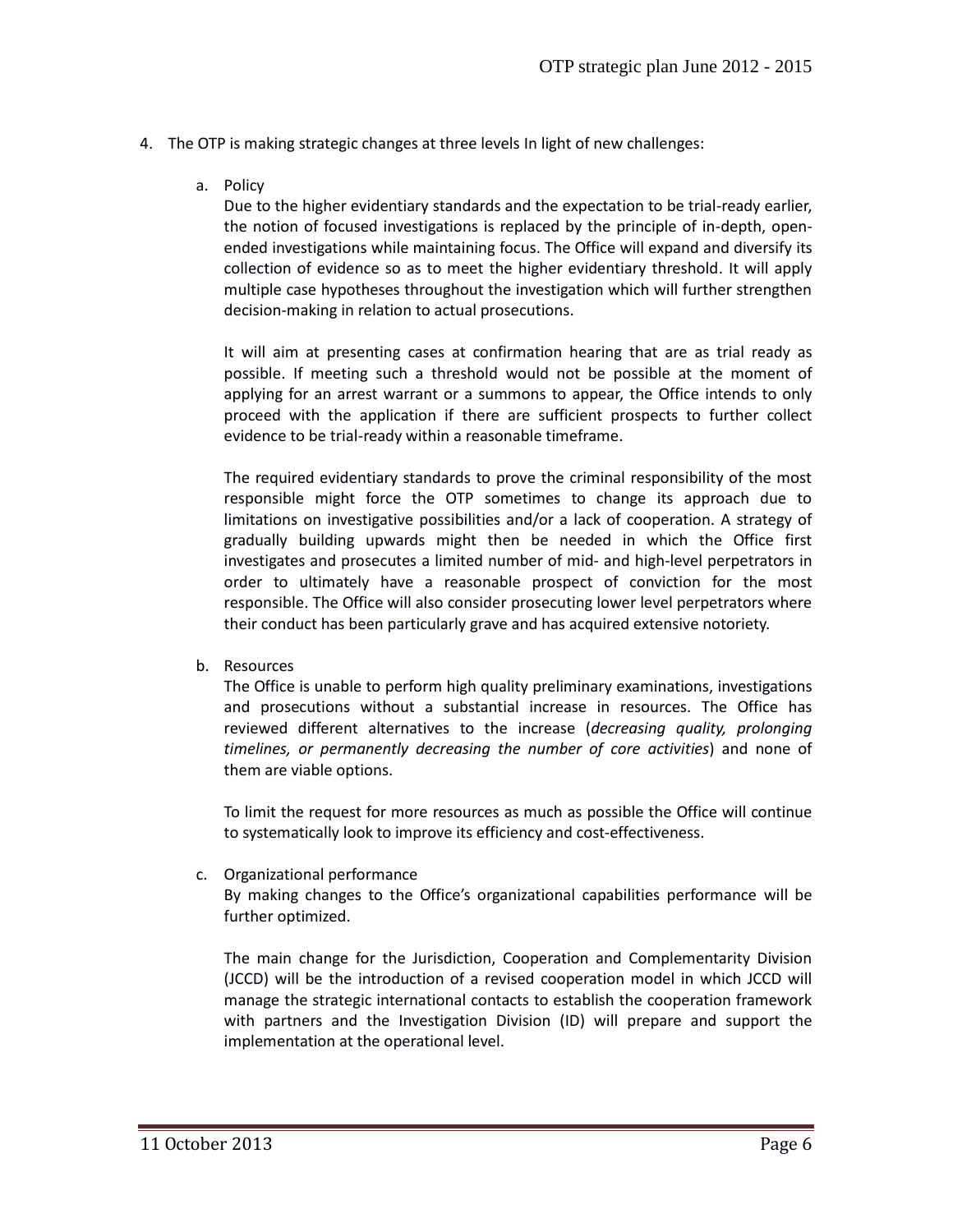In respect of ID the following changes will be made:

- enhancing its capabilities to collect other forms of evidence in addition to witness statements, in particular scientific evidence;
- enhancing its analytical capabilities;
- completing and validating its investigative standards with a panel of international experts, and further training its staff accordingly;
- increasing its field presence where possible;
- implementing a realignment of its staff profile with the new investigative requirements;
- conducting a strategic review of its protection capabilities in close cooperation with the Registry.

In respect of the Prosecution Division (PD) the focus of its change will be:

- hiring more senior trial lawyers to lead the investigations and prosecutions;
- improving the legal guidance given by PD to the investigations;
- creating an independent case-review capacity to advise Excom on strategic decisions in relation to cases;
- improving the presentation of cases to Chambers;
- enhancing the capacity of the Office to handle appeals and contribute positively to the evolution of the law and practice applicable at the ICC.

The functioning of the Office as a whole will undergo the following changes:

- readjusting the relationship between Excom, the joint/trial teams and the divisions;
- further implementing the lessons learned system for the Office;
- reorganizing the information management function within the Office and reviewing the longer term information and IT strategy for the OTP;
- reinforcing the work of the Public Information Unit of the Immediate Office;
- improving the management and measurement of performance of staff and of the Office as a whole.
- 5. The change in strategy which is described above has been translated into 6 strategic goals.
	- 1. Conduct impartial, independent, high-quality, efficient and secure preliminary examinations, investigations and prosecutions.
	- 2. Further improve the quality and efficiency of the preliminary examinations, the investigations and the prosecutions.
	- 3. Enhance the integration of a gender perspective in all areas of our work and continue to pay particular attention to sexual and gender based crimes and crimes against children.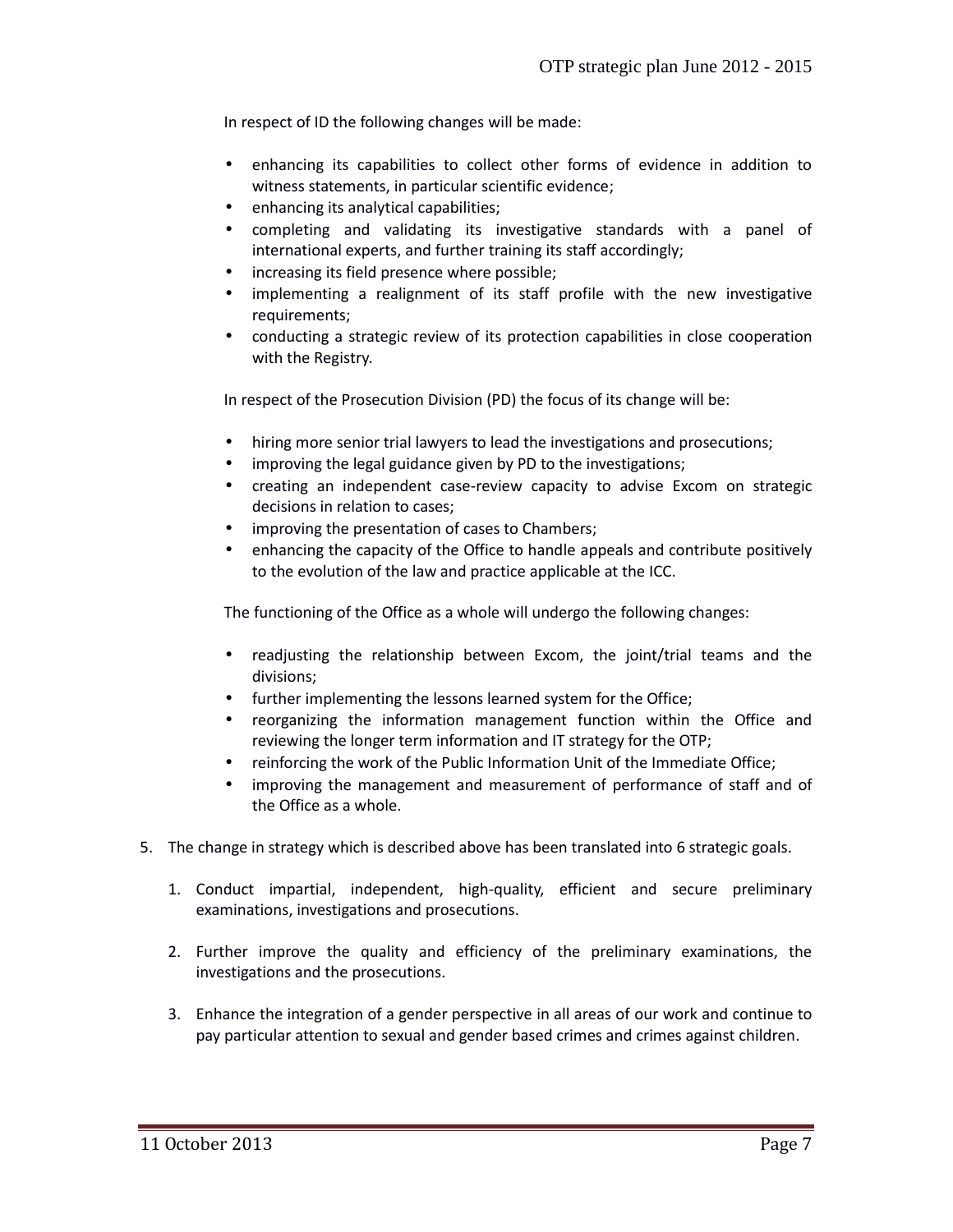- 4. Enhance complementarity and cooperation by strengthening the Rome System in support of the ICC and of national efforts in situations under preliminary examination or investigation.
- 5. Maintain a professional office with specific attention to gender and nationality balance, staff quality and motivation, and performance management and measurement.
- 6. Ensure good governance, accountability and transparency.

These strategic goals have been broken down into measurable objectives. The measurable objectives for 2014 have been linked to the budget 2014.

- 6. Determining the (cost-)effectiveness, productivity, quality and efficiency of the Office is a highly complex matter. While the Office has in the past been commended for its performance-indicators, it will together with external partners such as academics and practitioners review its indicators. While the implementation of its new strategy will take time, performance indicators for the Office will emphasize the success rate as regards the confirmation of charges and convictions. Given cooperation impacts significantly on the success of the Office, the measurement of effective and swift support from State Parties and others will also be an important factor in this assessment.
- 7. Financial planning

The Office is requesting an important increase of resources over the coming years. While the changes in prosecutorial strategy and organizational changes will contribute to improving performance, the lack of resources is the most critical factor to ensure that the Office will successfully face the new challenges and the demand on the Office.

The table hereunder provides an overview of the hoped for increases based on the present assumptions about our workload and the consequences of the new strategy.

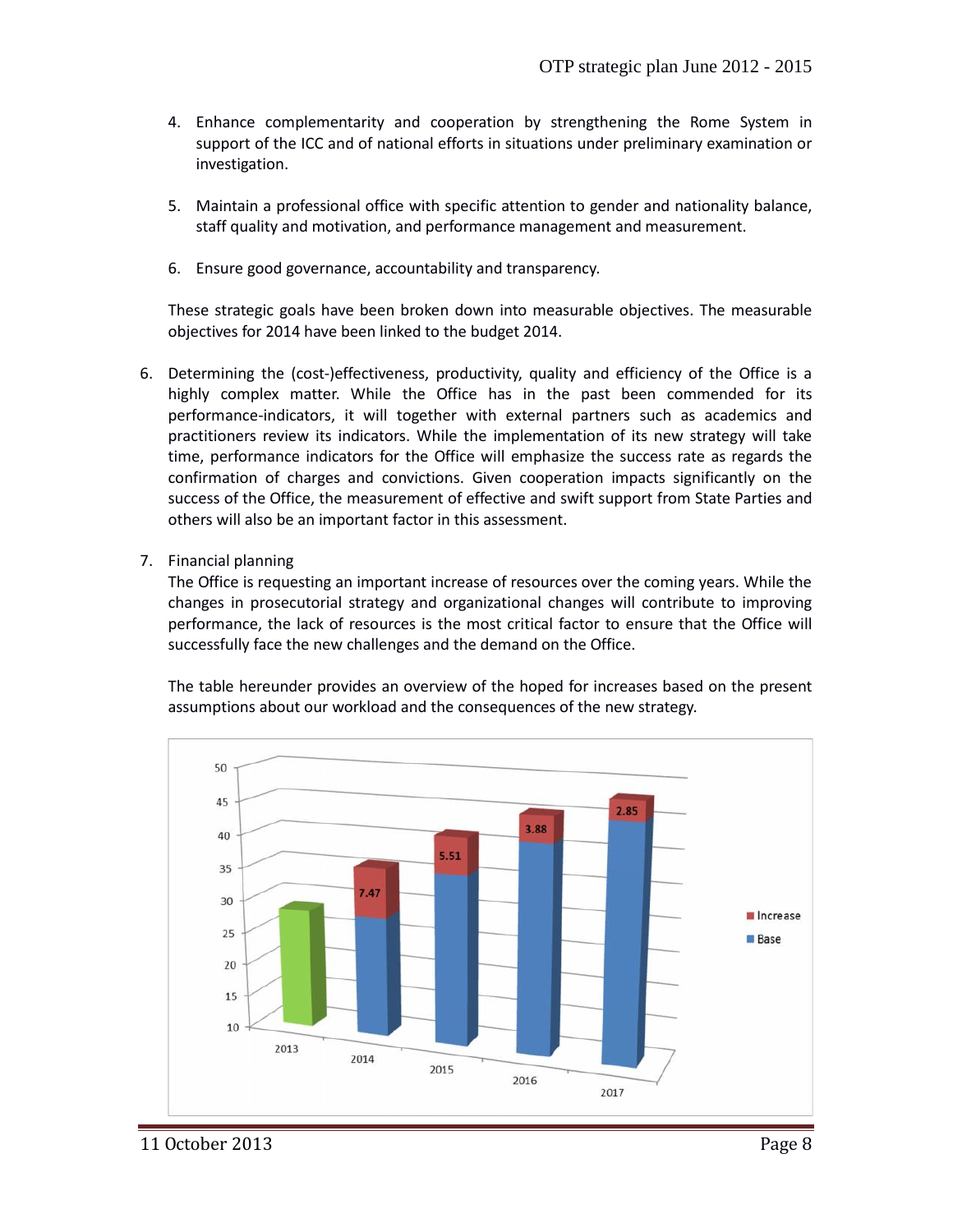# **Court-wide mission**

- 8. Within the international criminal justice system the International Criminal Court will:
	- conduct preliminary examinations, investigations, prosecutions and trials of the most serious crimes within its jurisdiction fairly, effectively and impartially;
	- maintain judicial and prosecutorial independence;
	- be administratively transparent, efficient and accountable;
	- ensure effective participation of victims and appropriate protection of persons at risk from their interaction with the Court;
	- fight against impunity and contribute to the prevention of crime and long lasting respect for the rule of law.

# **OTP-specific mission**

- 9. Working with partners within the international criminal justice system we, in the Office of the Prosecutor, will impartially and independently strive to bring justice to the victims of the most serious crimes of concern to the international community, to contribute to ending impunity and to the respect for the rule of law by:
	- conducting preliminary examinations, investigating and prosecuting in our quest to establish the truth;
	- limiting the need for the Court's intervention through complementarity;
	- promoting peace by preventing the commission of such crimes;
	- protecting the safety, well-being , dignity and privacy of victims, witnesses and others at risk on account of their interaction with the OTP;

within an environment, where all are treated with fairness and respect.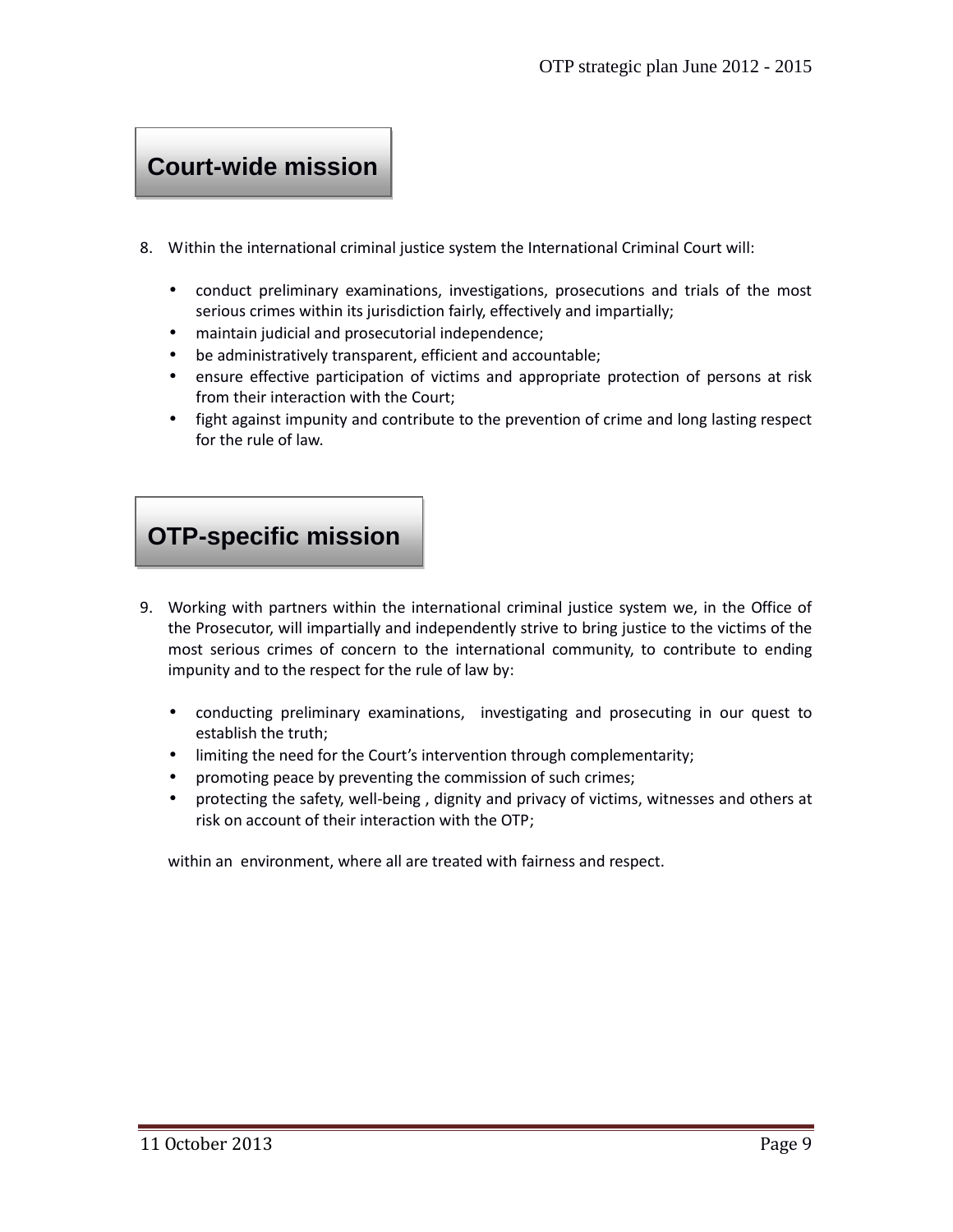# **OTP core values**

10. Having common core values is essential to create a high performing office. It creates clarity respecting the type of person the Office should employ, it offers transparency and predictability for those dealing with the Office and it will help staff to show initiative, to take decisions and to assess their (own) performance.

Given the complex environment and sensitive nature of the work being performed by its staff, the need for a set of core values to which all staff adhere is even more important.

- 11. The Office has already identified the following five fundamental rules in its Code of Conduct for staff:
	- 1. Respect, regard and adhere to the Rome Statute and the Rules of Procedure and Evidence.
	- 2. Conduct yourself in a manner befitting the status of international civil servants, displaying the highest standards of integrity, independence, impartiality, professionalism and confidentiality.
	- 3. Be conscious of the purpose of the Court and the crucial role the Office plays in investigating and prosecuting international crimes, and in the administration of justice.
	- 4. Respect human rights and fundamental freedoms, the principle of equality before the law, the presumption of innocence and right to a fair trial.
	- 5. Be respectful, courteous and considerate towards victims and witnesses, all staff members and elected officials of the Court and all counsel.
- 12. These five fundamental rules will in the coming months be complemented by a set of values that will further define the Office's culture. The Office will engage in an Office-wide exercise to identify these values and to translate them into all relevant aspects of our organization (e.g. recruitment, training, appraisal).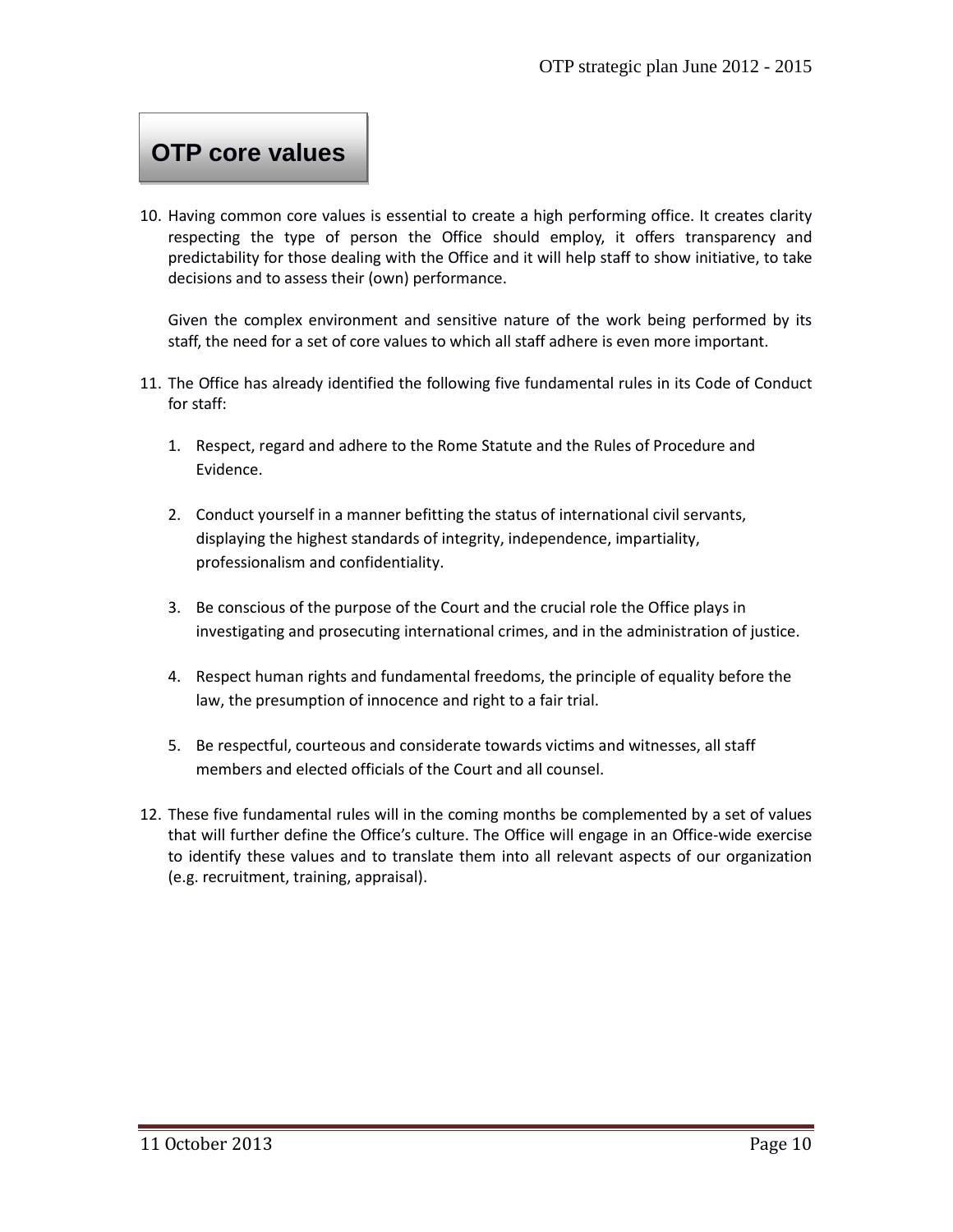# **Environmental analysis**

### **Past achievements**

- 13. During the first 9 years of existence, the main challenges of the Office of the Prosecutor (OTP) were to create a functioning Office, to respond to the high demand for its intervention and to establish the relevance of the International Criminal Court (ICC).
- 14. An Office structure has been established in which preliminary examinations are handled by JCCD. Joint and trial teams composed of staff from the three operational divisions<sup>1</sup> are conducting the investigations and prosecutions. They report to an executive committee<sup>2</sup> that advises the Prosecutor in her decision-making. Operating standards have been developed throughout 2004-2009 and have been consolidated in an Operations Manual. Today the OTP is capable, *with the assistance of the Registrar, States and other partners*, to perform its core functions of preliminary examinations, investigations and prosecutions according to the standards of the Office in multiple countries under varying and difficult circumstances.
- 15. To meet the high demand and to establish its relevance, the Office developed a strategy of focused investigations and prosecutions; limiting the evidence to be presented in Court was expected to increase the expeditiousness and efficiency of the investigations and the proceedings. The Office also adopted a strategy of limited growth in resources even though the number of simultaneous situations and cases grew extensively over time; this strategy of limited resources was expected to reinforce the complementarity idea and to be in line with the limited possibilities and willingness of States to increase the Court's resources. The focused approach together with a rotational model in which resources were shifted to the cases with the greatest needs was expected to allow the Office to absorb its growing workload. This strategy followed during its first 9 years made the Office relevant in the international arena and resulted in the first signs of its impact: the monitoring of situations under preliminary examination has impacted positively on national proceedings; the Office has been able to conduct multiple investigations in 7 situations; two referrals have been made by the UN Security Council; the importance of the justice component in peace negotiations is more and more apparent; and there are signs that the intervention of the Court might have resulted in (at least temporary) decreases of some forms of crimes committed. Such results have to be seen on balance as positive in light of the start-up phase and the complex environment in which the Office had to operate.

 $<sup>1</sup>$  JCCD, ID, and PD</sup>

<sup>&</sup>lt;sup>2</sup> Prosecutor, Deputy Prosecutor, Director and Coordinator of each operational division, Head of the Appeals Section, Head of the Legal Advisory Section, and the Head of Services Section for administrative matters.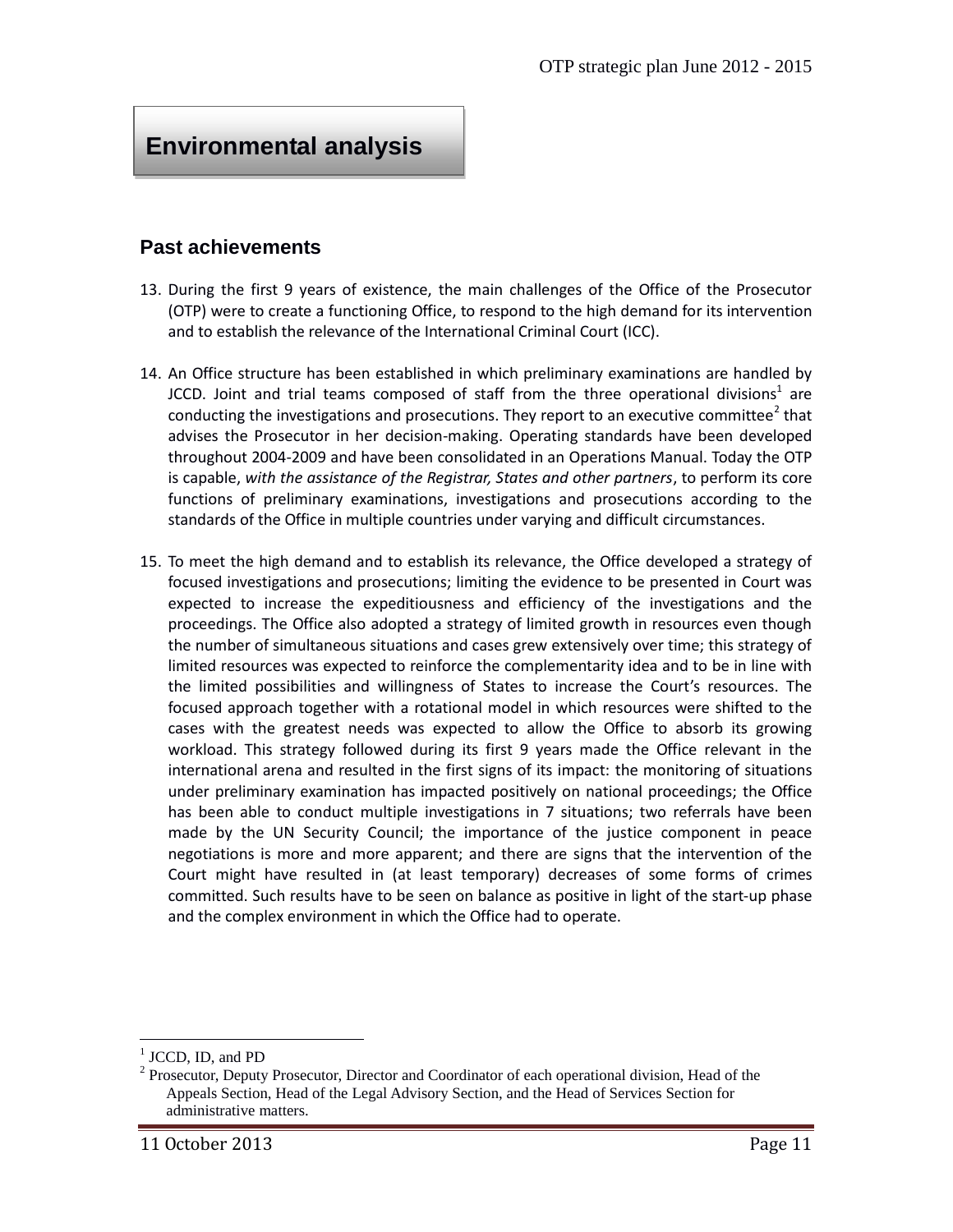### **Future challenges**

- 16. While the past strategy achieved a number of positive results, the Office has to evaluate whether it is adapted to future challenges.
- 17. The demand on the OTP remains very high and will not decrease in the foreseeable future:
	- Close monitoring and frequent interaction with countries where situations are under preliminary examination result in an increased ability and willingness of those countries to deliver justice. However the Office is presently not able to sustain such high intensity efforts due to a lack of resources.
	- None of the situations under investigation can yet be closed: investigations are on-going; new investigations are still justified; arrests are pending and judicial proceedings are taking place. The Office's aim remains to investigate and prosecute within each situation before it all relevant instances of Rome Statute crimes no matter which side in a given conflict may have committed them.
	- New situations might have to come under preliminary examination or investigation.

The rotational model that was used to meet the staffing demand for the Office's investigations and prosecutions has surpassed its limits. Current staffing levels are insufficient to meet all the demands. The OTP was initially set up to support two teams engaged in parallel investigations. Over time these two simultaneous investigations have increased to seven, while in parallel the evidence obtained in investigations where no arrest had taken place had to be safeguarded. Moreover, trial support became an important function requiring resources. However, this stepped-up activity was absorbed without any real increase in investigative resources, namely, by reducing the team size per case and by delaying needed investigative activities. While such strategic decisions were justified at the time as explained above, it has resulted in an untenable situation now: active investigations which are understaffed and investigations in hibernation where the capacity is lacking to maintain contact with the witnesses and preserve their cooperation.

18. While the jurisprudence is still developing, judges are indicating through their decisions that they are expecting the OTP to be (more) trial-ready at an earlier stage in the proceedings and that they are expecting the OTP to submit a more substantial range of evidence in its cases.

The OTP has analysed and will continue to analyse the Court's decisions in relation to its investigative and prosecutorial practices to determine whether further changes are required. It considers that the next decade requires the Office to put a strong emphasis on success in court in its pursuit of the truth. It sees this as an essential component to ensure the credibility of the Office as well as its long term impact. While the Office will continue to put forward the best case possible in relation to present proceedings, it will also manage a transitional phase before the results of its new strategy become tangible while the jurisprudence continues to develop.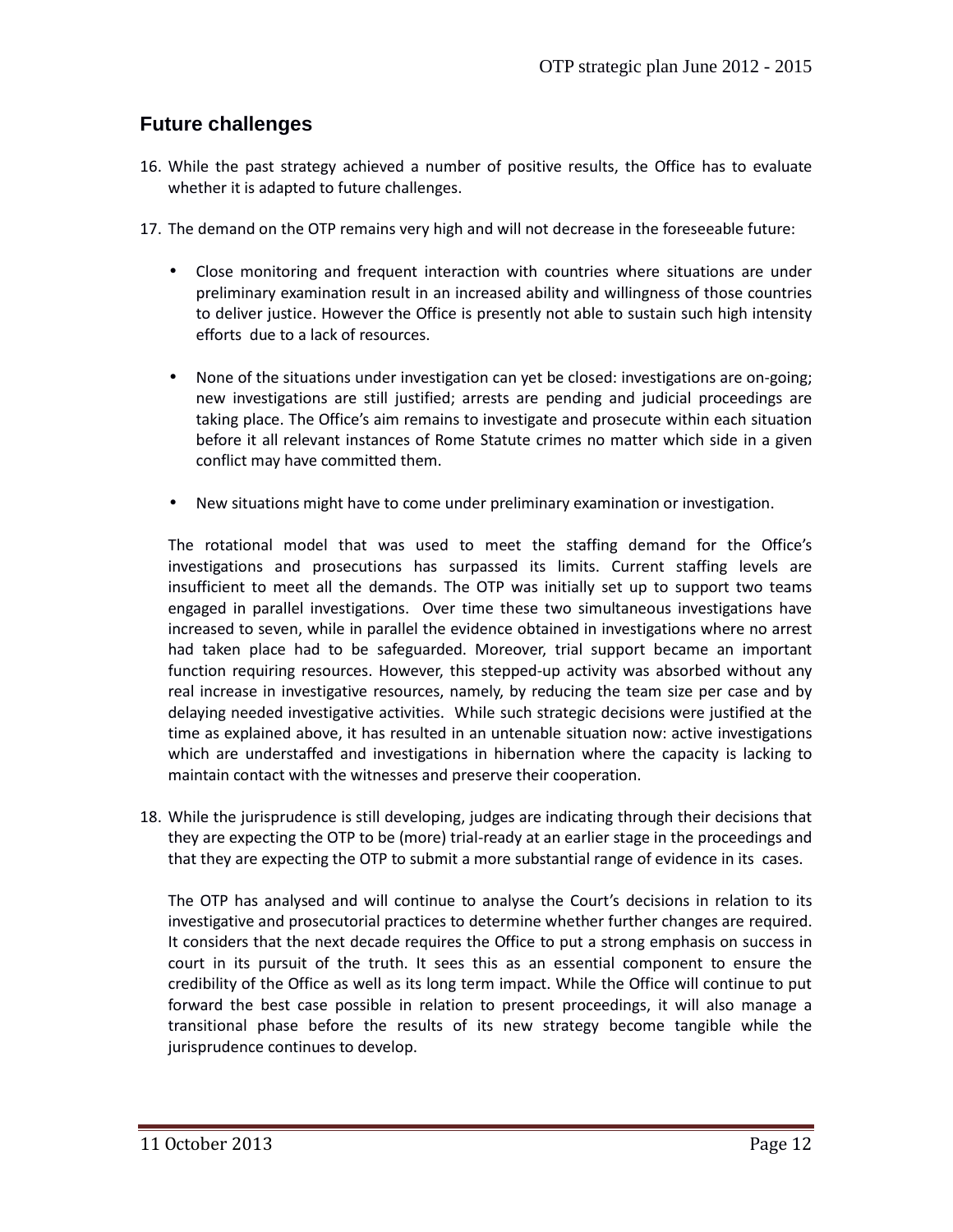19. The Office does investigations and prosecutions into often complex structures with the most responsible often keeping a distance between themselves and the crimes and using different mechanisms to hide their role.

The structures through which these crimes are committed cover a broader range than the traditional, clear hierarchical structures. They include ideology-driven cellular structures like those encountered in the world of terrorism, as well as temporary and much more fluid structures based on the mobilization of communities.

Investigations of the most responsible persons who try to create plausible deniability for themselves pose challenges similar to organized crime investigations in national jurisdictions. The Office however faces an even bigger challenge than national jurisdictions because the investigative tools it has available are more limited and depend on State cooperation. Specialized investigative techniques are in most cases not feasible or available (e.g. infiltration, interception of voice and electronic communication, controlled delivery, etc). Such obstacles can only be overcome if the Office is getting full cooperation from all partners involved.

The OTP and the Court have to develop a better understanding of the way new forms of organizations function but also have to create clarity on how such cases can be investigated and prosecuted.

States and the Office have to evaluate how successful investigations and prosecutions can be conducted in situations where the necessary cooperation is lacking. Cooperation becomes more than ever before a critical success factor if the Office is going to achieve positive results.

# **Review of the prosecutorial strategy**

20. The Office intends to introduce strategic changes at three levels to adapt to the changing environment: at the policy level, at the resource level and at the level of its organizational performance.

### **Policy review**

- 21. The Office has followed a prosecutorial strategy based on the following principles:
	- Investigating and prosecuting the most responsible perpetrators.
	- Focused investigations and prosecutions.
	- A positive approach to complementarity.
	- Take a victim-centred approach in all aspects of the work of the OTP.
	- Maximising the preventive impact.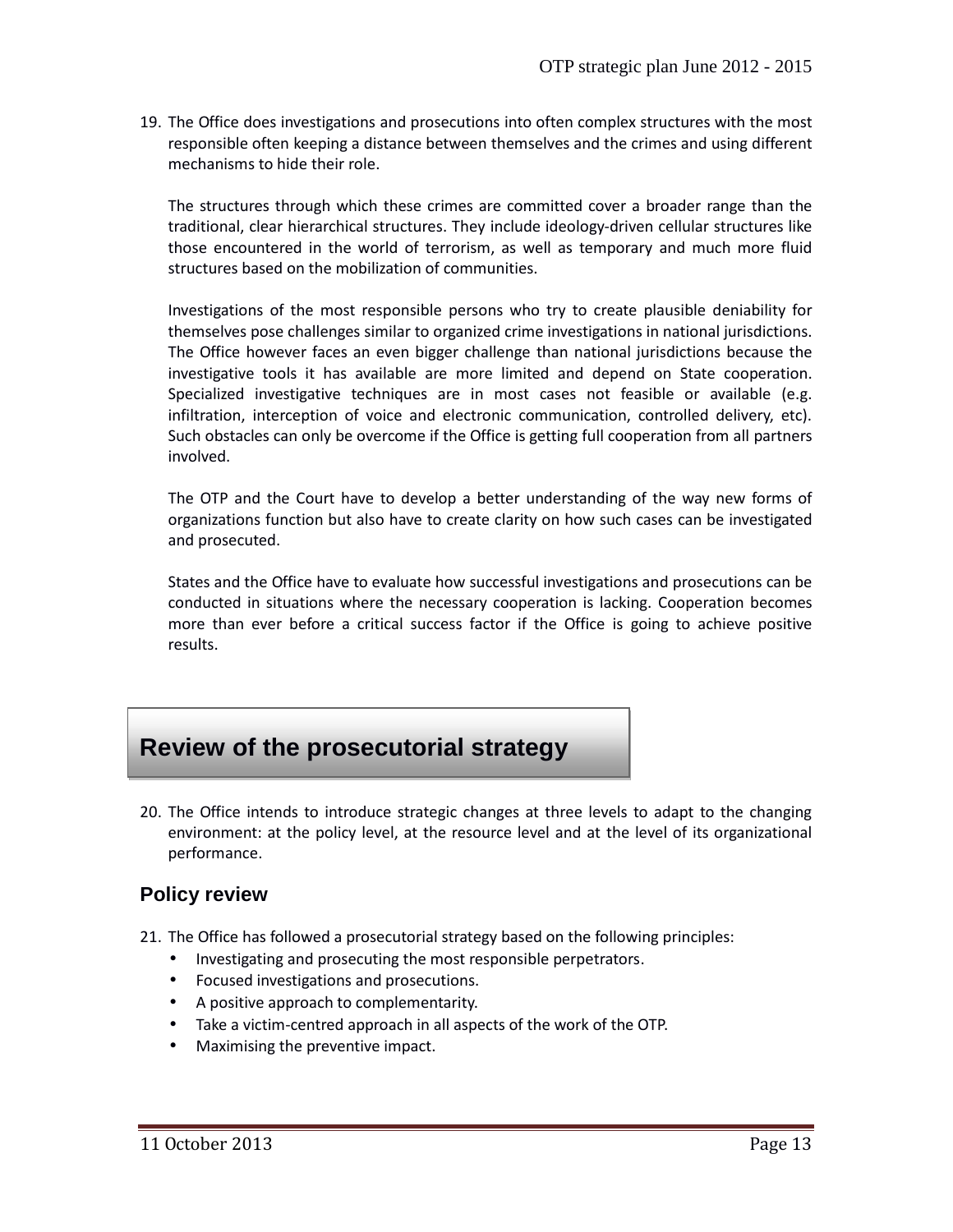- 22. The required evidentiary standards to prove the criminal responsibility of the most responsible might force the OTP to change its approach due to limitations in investigative possibilities and/or a lack of cooperation. In such circumstances a strategy of gradually building upwards might be needed. The Office would then first investigate and prosecute a limited number of mid- and high-level perpetrators in order to ultimately have a reasonable chance to convict the most responsible. The Office will also consider prosecuting lower level perpetrators where their conduct has been particularly grave and has acquired extensive notoriety. Such a strategy will in the end be more cost-effective than having no or failing prosecutions against the highest placed perpetrators.
- 23. Given the expectation from the judges to receive cases which are trial-ready at the time of the confirmation hearing and with more substantiated evidence, the Office is adapting its prosecutorial strategy accordingly.

First of all, it will expand and diversify its collection of evidence so as to meet the expectations of the Chambers.

Secondly, it will apply multiple case hypotheses –incriminating and exonerating- throughout the investigation which will further strengthen decision-making in relation to actual prosecutions.

Thirdly, the Office will aim at presenting cases at confirmation hearing that are as trial ready as possible. If meeting such a threshold would not be possible at the moment of applying for an arrest warrant or summons to appear (e.g. arrest opportunity, witnesses only willing to cooperate after an arrest), the Office intends to only proceed with the application if there are sufficient prospects to further collect evidence to be trial-ready within a reasonable timeframe.

The notion of focused investigations is therefore replaced by the principle of in-depth, open ended investigations while maintaining focus to avoid over-expanding the investigations at the expense of efficiency.

The expected result of this shift in strategy will be an increased confirmation of charges and conviction rate. The higher cost of the investigation will be compensated in part by the efficiency gains downstream and the increased cost-effectiveness flowing from positive trial outcomes.

### **Resource review**

24. The Office is unable to produce high quality preliminary examinations, investigations and prosecutions without a substantial increase in resources. The Office is also not able to meet all the requests for its intervention, which ultimately impacts negatively on its legitimacy. The workload from the existing cases is, for example, preventing the Office to fully open a second investigation in the Côte d'Ivoire.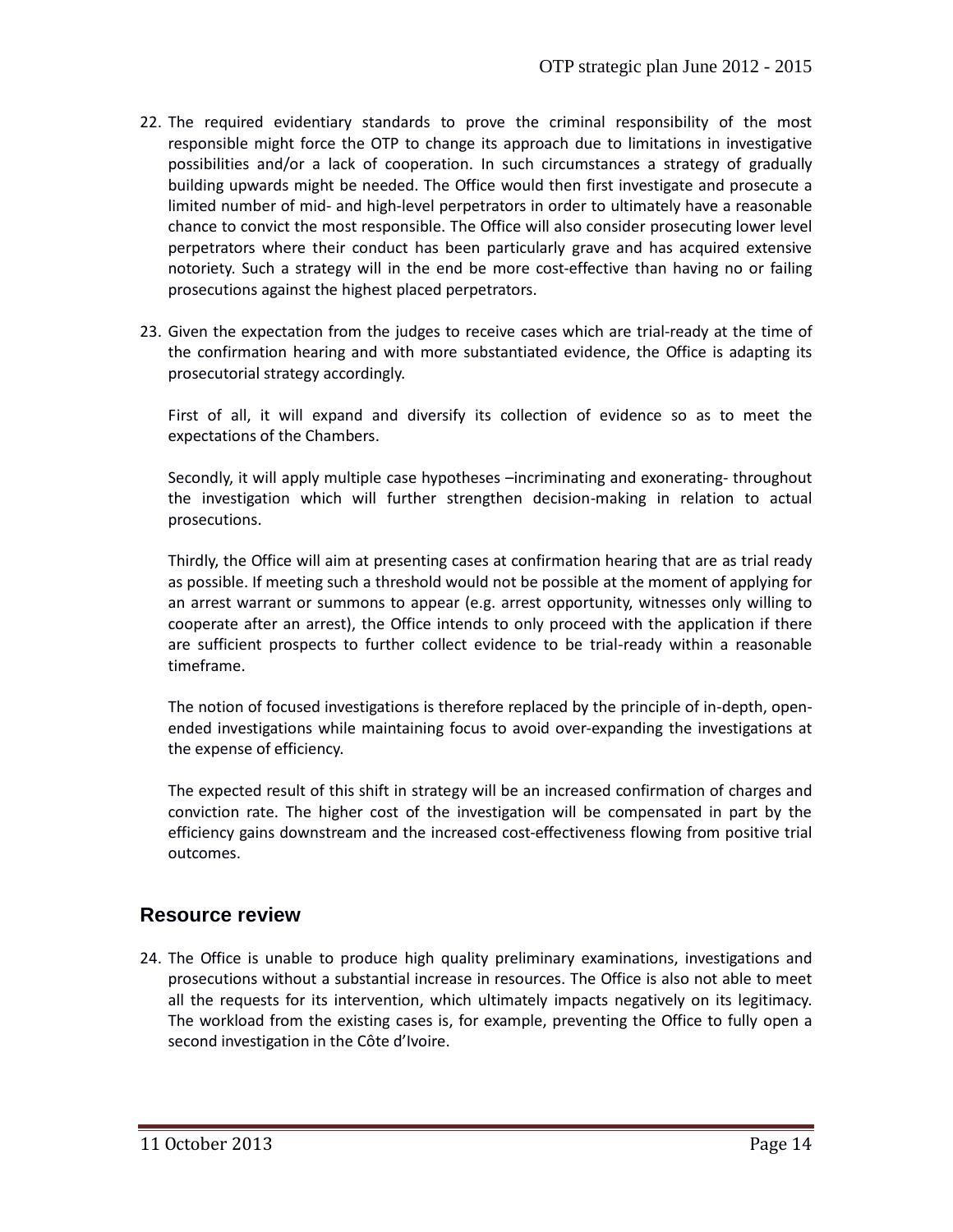It therefore proposes a phased increase of resources over a period of four years (see para 99, financial planning). Emphasis is put on the initial investment of sufficient resources to develop cases as fully as possible even before engaging the judicial process. The aim is to be as "trial-ready" as possible by the time the OTP comes to the hearing for confirmation of charges. This should allow the Office to move speedily to trial following confirmation, thus reducing delay and cost at that stage. Moreover, careful planning and investment of sufficient resources at the outset should ensure that a successful outcome in the eventual trial proceedings is obtained.

- 25. There are no defensible alternatives to the increase of resources:
	- The OTP cannot compromise on its quality. The requested increase is needed to reach higher quality standards required by the judges. Without this increase, all other investments in resources risk not being cost-effective.
	- Compensating a reduction of the basic team composition by prolonging investigations or prosecutions is not a viable option due to the need for a swift response to unfolding situations. Such delays could also result in loss of evidence (e.g. due to death or disappearance of witnesses) or in other hidden costs created elsewhere in the Court's budget (e.g. witness protection).
	- Permanently reducing the number of simultaneous investigations and prosecutions is not a viable option given the need for the Office's intervention.
	- Savings that could be made in other areas (e.g. training, equipment) are too small to be relevant and impact on the quality which is central the Office's new strategy.
- 26. The Office is aware of the important investment it is requesting States to make in order to help guarantee the effectiveness of its intervention. To limit the request as much as possible the Office will continue to systematically look for possibilities to improve its efficiency and cost-effectiveness:
	- through close cooperation with the Registry;
	- by strengthening information management systems;
	- by fulfilling disclosure obligations to the defence and the Chambers with greater efficiency, in order to avoid delays and help the Chambers ensure that pre-trial and trial proceedings are expeditious and fair;
	- by further implementing lessons learned from past experience;
	- through cooperation with the Court's Office of Internal Audit to enhance compliance with rules governing key features of the OTP's operations;
	- by strengthening the capacity of the Joint Teams to become high-performance teams operating to a high level of skill and efficiency.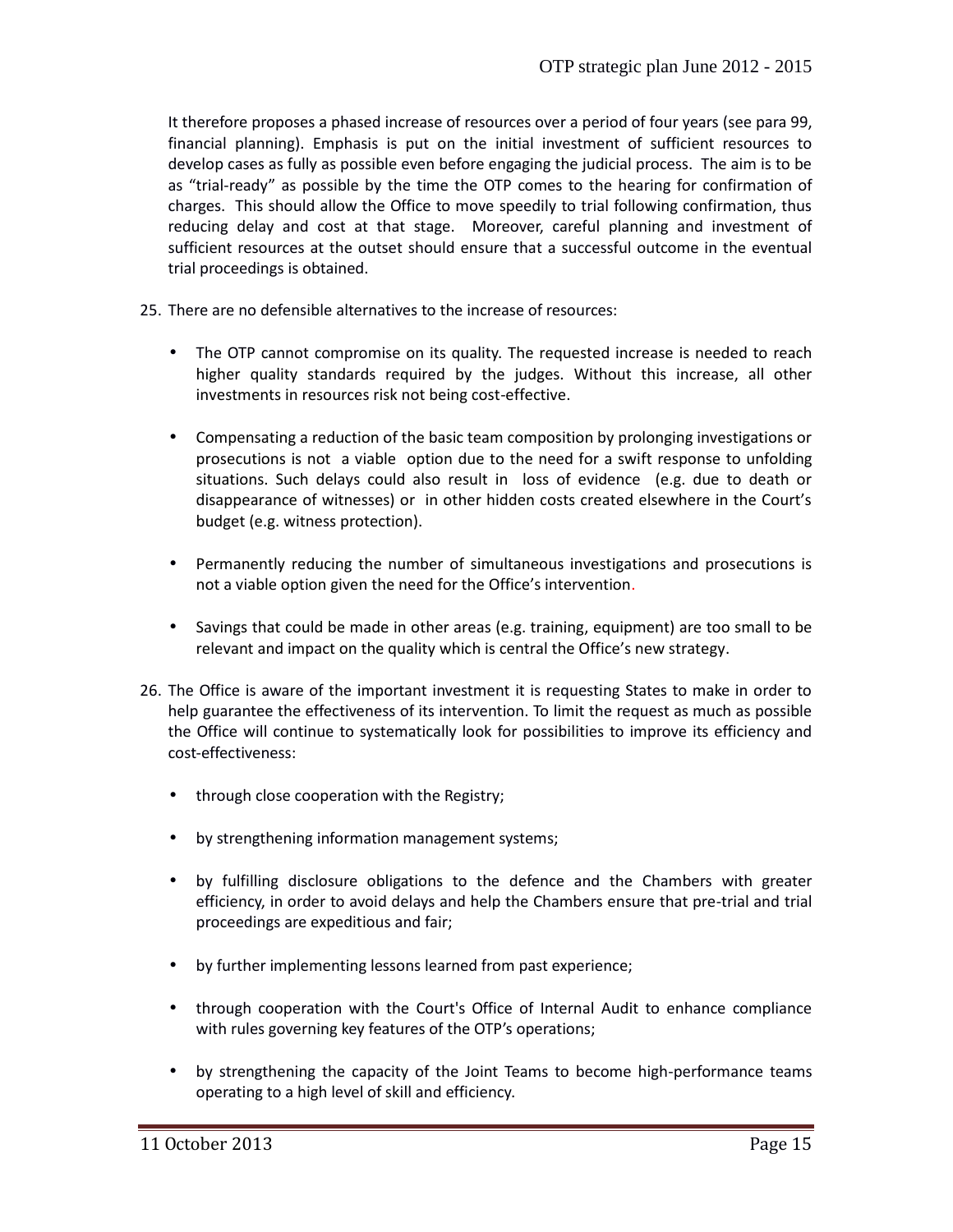### **Organizational performance review**

- 27. While the shift in prosecutorial strategy and the increase in resources will have a significant positive impact on the ability of the Office to successfully investigate and prosecute, the Office will also introduce changes to its organization to further optimize the quality and efficiency of its work. The points hereunder will focus on the most important changes while more detailed information is offered in the section on the priority objectives per strategic goal.
- 28. The main change for JCCD will be the introduction of a revised cooperation model in which JCCD will manage the strategic international contacts to establish the cooperation framework with partners and ID will prepare and support the implementation at the operational level.
- 29. In respect of the Investigation Division the following changes will be made:
	- enhancing its capabilities to collect other forms of evidence in addition to witness statements, in particular scientific evidence;
	- enhancing its analytical capabilities;
	- completing and validating its investigative standards with a panel of international experts, and training its staff accordingly;
	- increasing its field presence where possible;
	- implementing a realignment of its staff profile (*gender, nationality, professional background, language and level of experience*) with the new investigative requirements (*increased country knowledge and field presence, diversified collection, higher level of experience*);
	- further enhancing the protection capabilities of the Office together with the Registry.

30. The Prosecution Division will focus the change on:

- hiring more senior trial lawyers to lead the investigations and prosecutions;
- improving the legal guidance given by PD to the investigations;
- creating an independent case-review capacity to advise Excom on strategic decisions in relation to cases;
- improving the presentation of cases to Chambers;
- enhancing the capacity of the Office to handle appeals and contribute positively to the evolution of the law and practice applicable at the ICC.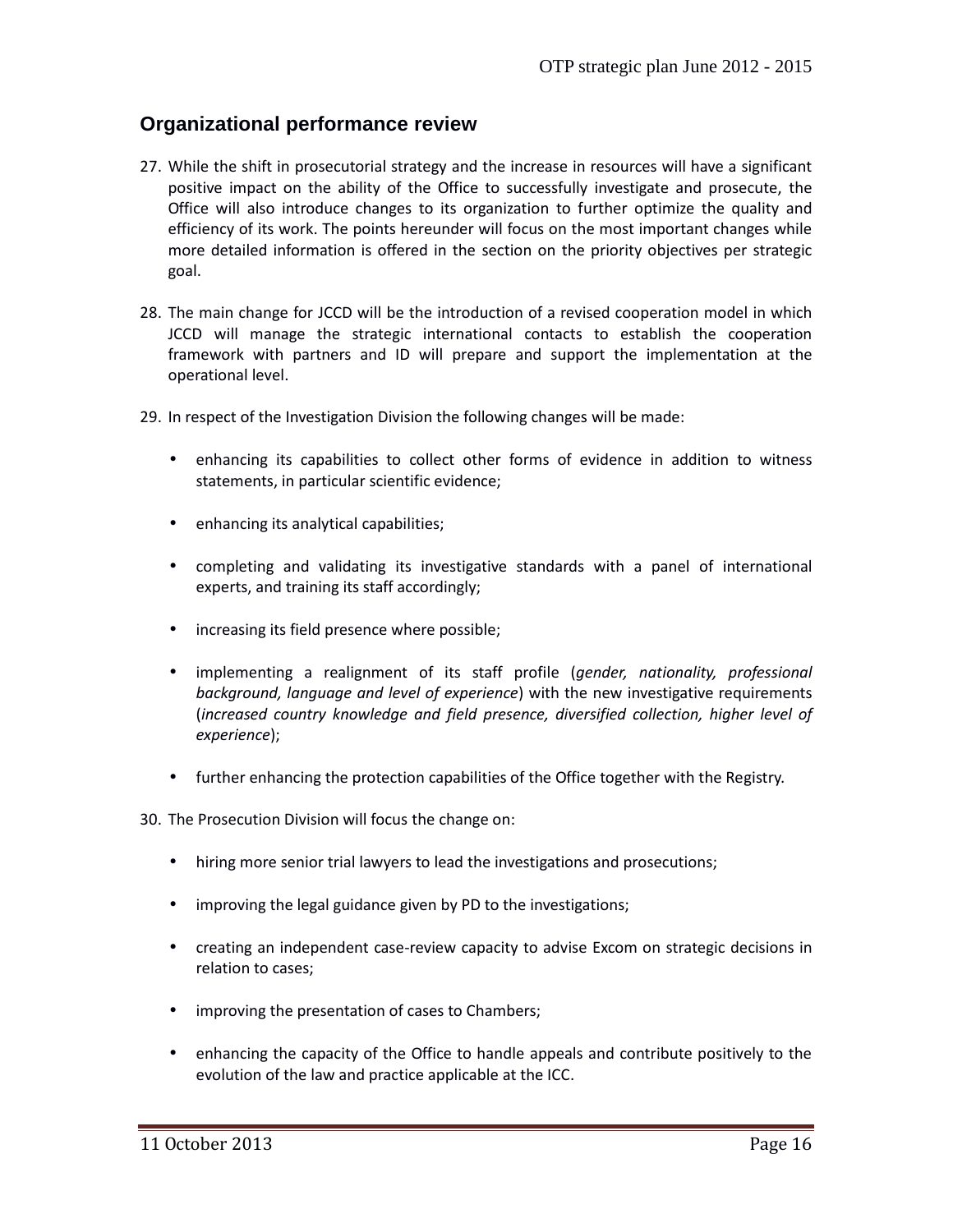- 31. The functioning of the Office as a whole will undergo the following changes by:
	- readjusting the relationship between Excom, the joint/trial teams and the divisions by:
		- o increasing delegation from Excom so that it focuses on strategic issues;
		- o improving the quality of reporting so that Excom can be better informed of the status of the cases and of the options available including their assessment;
		- o moving from a joint leadership for investigations and prosecutions to a model where (1) PD has the end responsibility and (2) the mechanisms to ensure a proper functioning of a joint or trial team are closely monitored (e.g. process for case review, integrated planning, progress reporting, respect of competencies within the team, etc);
		- o focusing the divisions on longer term development of the core competencies of the office, and on quality and compliance review of the joint and trial teams;
	- further implementing the lessons learned system for the Office;
	- reorganizing the information management function within the Office and reviewing the longer term information and IT strategy for the OTP;
	- improving the management and measurement of performance of staff and of the Office as a whole.

# *OTP strategic goals June 2012 - 2015*

- 32. The OTP has identified 6 strategic goals for the period June 2012 2015:
	- 1. Conduct impartial, independent, high-quality, efficient and secure preliminary examinations, investigations and prosecutions.
	- 2. Further improve the quality and efficiency of the preliminary examinations, the investigations and the prosecutions.
	- 3. Enhance the integration of a gender perspective in all areas of our work and continue to pay particular attention to sexual and gender based crimes and crimes against children.
	- 4. Enhance complementarity and cooperation by strengthening the Rome System in support of the ICC and of national efforts in situations under preliminary examination or investigation.
	- 5. Maintain a professional office with specific attention to gender and nationality balance, staff quality and motivation, and performance management and measurement.
	- 6. Ensure good governance, accountability and transparency.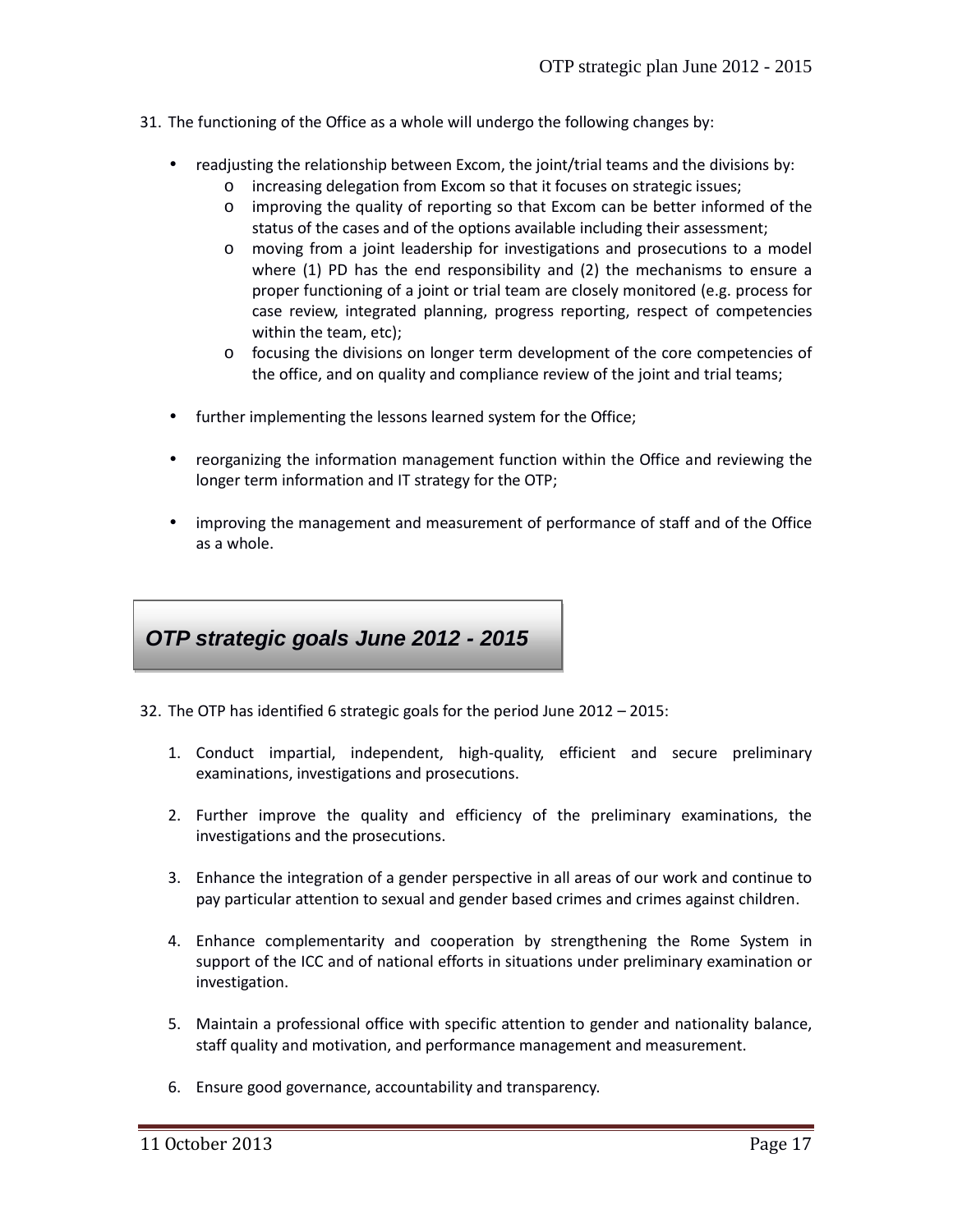# *Priority objectives per strategic goal*

33. This section of the strategic plan develops in more detail each of the strategic goals for the period 2013 – 2015. In addition to clarifying the rationale behind each goal, it also provides an overview of the tentative list of tangible objectives that the OTP wants to achieve within this time period. This list will be reviewed yearly based on the results achieved, the changes in the OTP's operating environment and its lessons learned.

Annex A to the strategic plan shows how the OTP has integrated its strategic goals with the budget objectives 2014 and the related performance indicators.

#### **Strategic goal 1: Conduct, impartial, independent, high quality, efficient and secure preliminary examinations, investigations & prosecutions**

#### 34. **Quality and efficiency**

The quality and efficiency of the core activities are guaranteed through (1) the standards set out in the OTP operations manual, (2) training, (3) carefully planned and controlled implementation of the core activities, including an increasing emphasis on quality control and compliance, and (4) a continuous improvement process through lessons learned which all teams and units will conduct in principle at least twice a year.

#### 35. **Quantity**

The completed output for each core activity for the coming 3 years is difficult to predict. While the Office supports the idea of multi-annual forecasts, its workload and outputs are primarily determined by external factors outside of its control, including:

- the commission of crimes under ICC jurisdiction;
- the unique investigative requirements of each case;
- adequate resources;
- **•** effective cooperation
	- o to assess the genuineness of national investigations and prosecutions;
	- o to access evidence;
	- o to arrest suspects;
- the security situation in the areas where the Office investigates;
- the political dynamics surrounding each situation.

The Office will produce an annual, best possible forecast of its volume of activities. Activities that could not be foreseen will be covered via the contingency fund.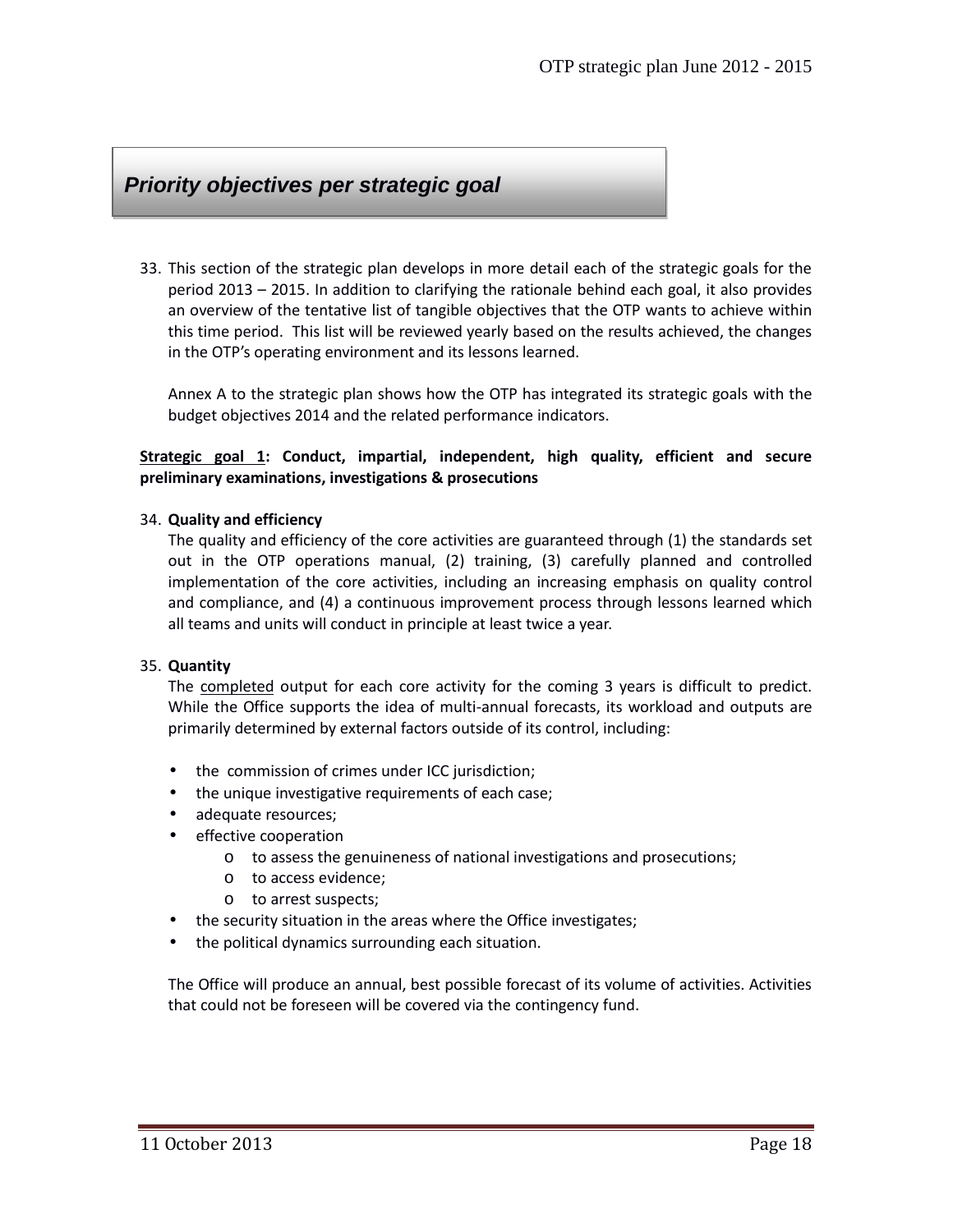#### 36. **Security**

The protection of staff and persons at risk on account of their interaction with the Office is crucial in order to conduct successful investigations and prosecutions.

In addition to improving protection (see para. 49), the OTP will continue to define for each situation in which it operates a strategy that prevents or manages the foreseeable risks. It will continue to collaborate with partners, including the Registry, in the implementation of this strategy.

In the case of attempts to obstruct justice, the Office has adopted an active investigation and prosecution strategy designed to protect the integrity of our case.

#### 37. **Objectives 2013 – 2015**

To produce the following output in 2014, if the proposed budget is approved:

| $\circ$ |                | Public, preliminary examinations: | at least 7   |
|---------|----------------|-----------------------------------|--------------|
| $\circ$ | Investigations |                                   |              |
|         | $\blacksquare$ | <b>Situations</b>                 | 8            |
|         | ٠              | Active investigations             | 5            |
|         | ٠              | Hibernated investigations         | 8            |
|         | ٠              | Trial/Appeal phase support        |              |
|         | ٠              | Art 70 investigations             | Confidential |
| ∩       | Trials         |                                   | 3            |
|         | Appeals        |                                   | 4            |

- To review the status of investigations in hibernation, to take stock of the work to date and assess the need for additional investigative and prosecutorial steps (2014 - 2015)
- To have systematically updated security assessments for each situation, which identify the foreseeable risks and required mitigating measures (2013 – 2015).

To implement all required mitigating measures in cooperation with the Registry and other partners as planned (2013-2015)

Art 70 strategy implemented (2013 – 2015)

#### **Strategic goal 2.1: Further improve the quality and efficiency of the preliminary examinations**

38. Preliminary examinations form the first step in the core activities of the Office. At this stage the Office seeks to collate and analyse relevant information on crimes, proceedings and interests of victims in order to determine whether there is a reasonable basis to open an investigation. Assessing whether relevant and genuine national proceedings are taking place forms part of this analysis and often requires monitoring the situation during a prolonged period of time.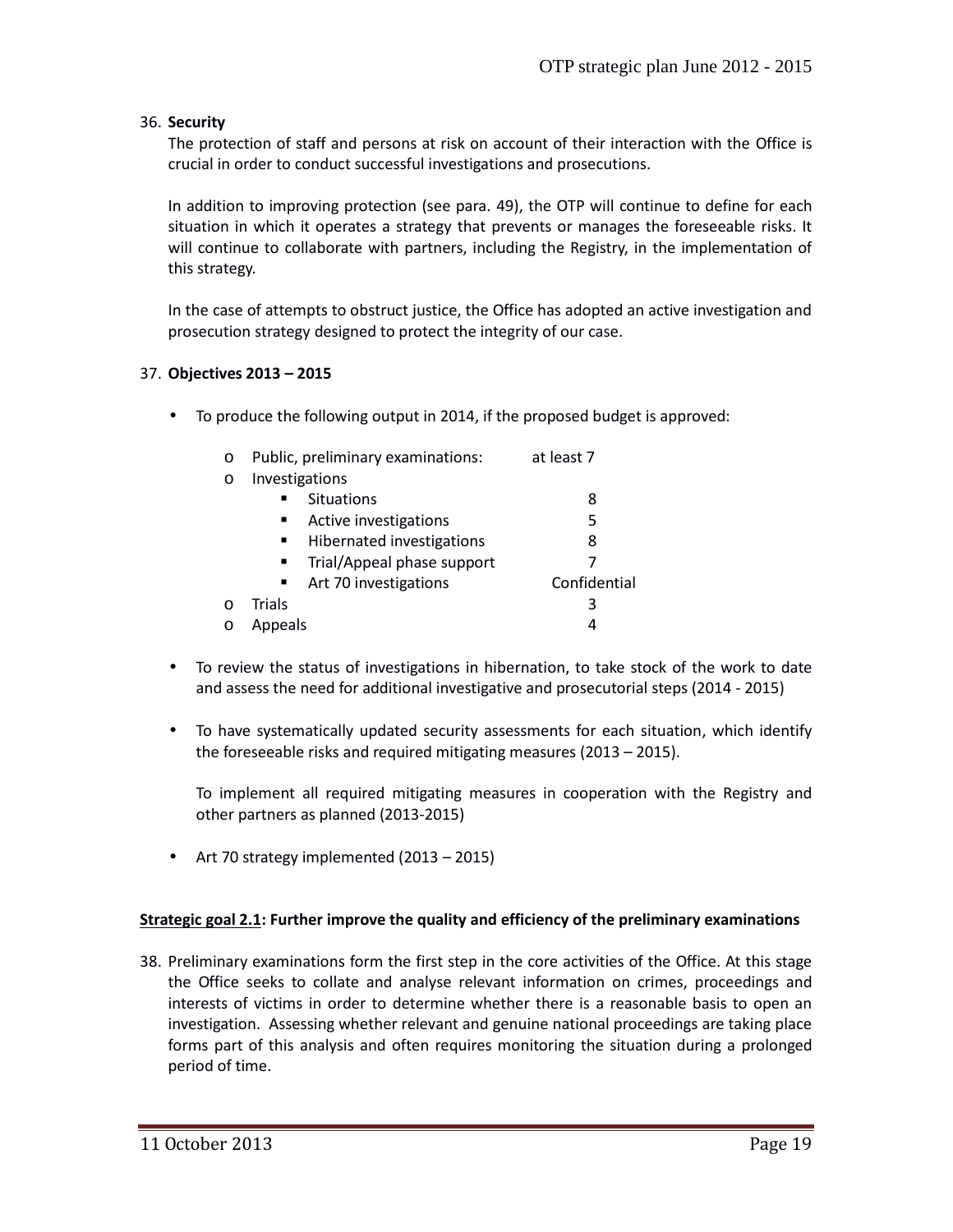The Office intends to further improve the knowledge and understanding of the preliminary examination process by publically sharing more information about its basis, purpose and method. This will enhance transparency and understanding and prevent misperceptions about this aspect of the work of the Office.

- 39. National authorities conducting genuine investigations and prosecutions will obviate the need for the Court's intervention. It is one of the most cost-effective ways for the Office to intervene. The OTP will achieve this by independently and impartially monitoring situations, reporting on situations and engaging States and other partners to undertake or support genuine national proceedings. To increase its impact, the Office has learned that a sustained, intense monitoring of and interaction with the State and other relevant stakeholders –in particular civil society- respecting situations under preliminary examination is a critical success factor which is the reason why an increase of resources in this area is required.
- 40. Given that the opening of a preliminary examination already creates expectations amongst the affected communities, an enhanced communication strategy is critical (see also para 68).

#### 41. **Objectives 2013-2015**

- Policy on preliminary examinations issued (2013)
- Yearly report on status of preliminary examinations (2013 -2015)
- Publication of reports outlining the basis of certain decisions taken by the Prosecutor on a situation under preliminary examination (2013-2015)
- All activities aimed at having a preventative impact conducted as planned (2013-2015)
- Lessons learned translated into good practices and captured in the Operations Manual (2013-2015)

#### **Strategic goal 2.2: Further improve the quality and efficiency of investigations**

42. During its first 9 years the approach of the Office was based on a number of strategic choices.

A first strategic choice was to have focused investigations with sufficient, but limited evidence being presented in Court for the reasons explained earlier (see para. 15). Applying a rotational model in which resources were shifted across investigations was a second strategic choice. A third strategic choice was to have a limited field presence during its start up phase so as not to expose staff and witnesses to risk while the Court was developing its protection strategies and capabilities. A fourth strategic choice was to test different investigative models throughout 2004-2009 in joint teams which brought together staff with different professional and national backgrounds. The alternative of adopting investigative standards from the beginning was rejected because the Office did not consider it mandatory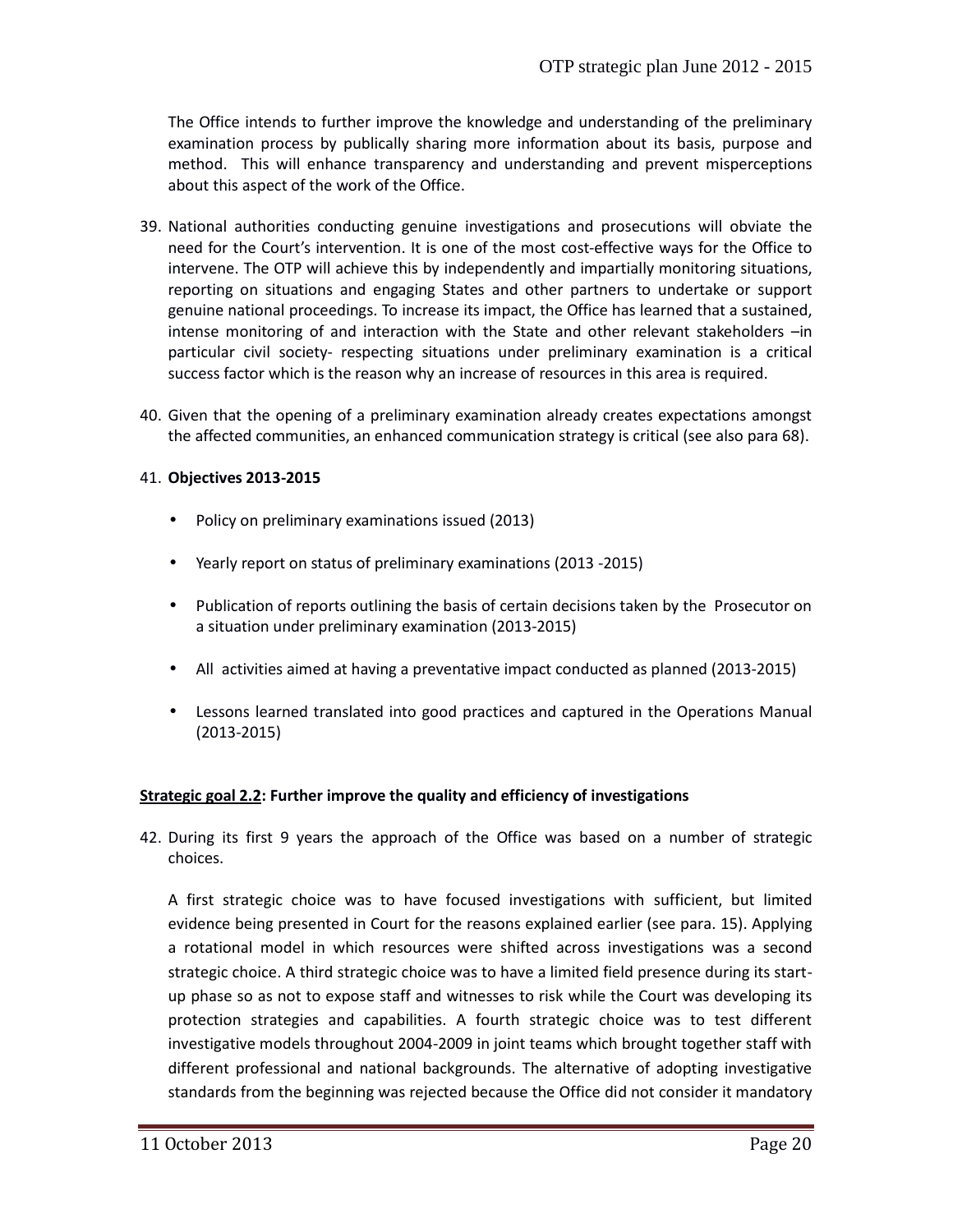to adopt specific standards before some practical experience had been gained and also because it wanted to test the approaches coming from different systems. Since 2009 the Operations Manual<sup>3</sup> has been in place and covers, amongst other things, all steps of the investigative process. As issues surfaced during the first trials and through lessons learned, standards were also refined (e.g. disclosure, intermediaries).

43. As explained above the changed environment in which the Office operates required the Office to review its strategy in relation to investigations and prosecutions (see para. 16-19).

The shifts in prosecutorial strategy and resources that have been identified will have a major positive impact on the ability to conduct successful investigations: *build upwards strategy; open ended, in-depth investigations; expanded investigation teams* (see para. 21-26).

The changes to the organizational capabilities of the other parts of the Office and of the Office as a whole will also be essential: *a new cooperation model; increased legal guidance and case review by PD; a redefined relationship between Excom, joint/trial teams, and divisions as well as within joint teams; improved Office-wide information management; systematic lessons learned* (see para. 27-28, 30-31).

This section of the strategic plan focuses on the main changes that will be implemented within the Investigation Division. To do so, the Office has in a consultative process internally and with external partners identified the critical success factors that need to be managed in order to have successful investigations. These critical success factors have been evaluated and those factors internal to the Investigation Division requiring an important shift in light of the new strategy are being further highlighted hereunder.

|    | <b>External to the Investigation Division</b> | Internal to the Investigation Division |
|----|-----------------------------------------------|----------------------------------------|
|    | 1. Clarity on evidentiary standards           | Investigative strategy<br>9.           |
|    | 2. Prosecutorial goals and strategy           | 10. Investigation management           |
| 3. | Legal guidance for the investigations         | 11. Investigative standards            |
|    | 4. Timely and effective cooperation           | 12. Witness management                 |
| 5. | Security                                      | 13. Field presence                     |
| 6. | Number of resources                           | 14. Quality of resources               |
| 7. | Office-wide information management            | 15. Cultural sensitivity               |
| 8. | Investigative tools                           | 16. Research and development           |

#### **Overview of the critical success factors for investigations**

<sup>&</sup>lt;sup>3</sup> An updated version was developed in 2011.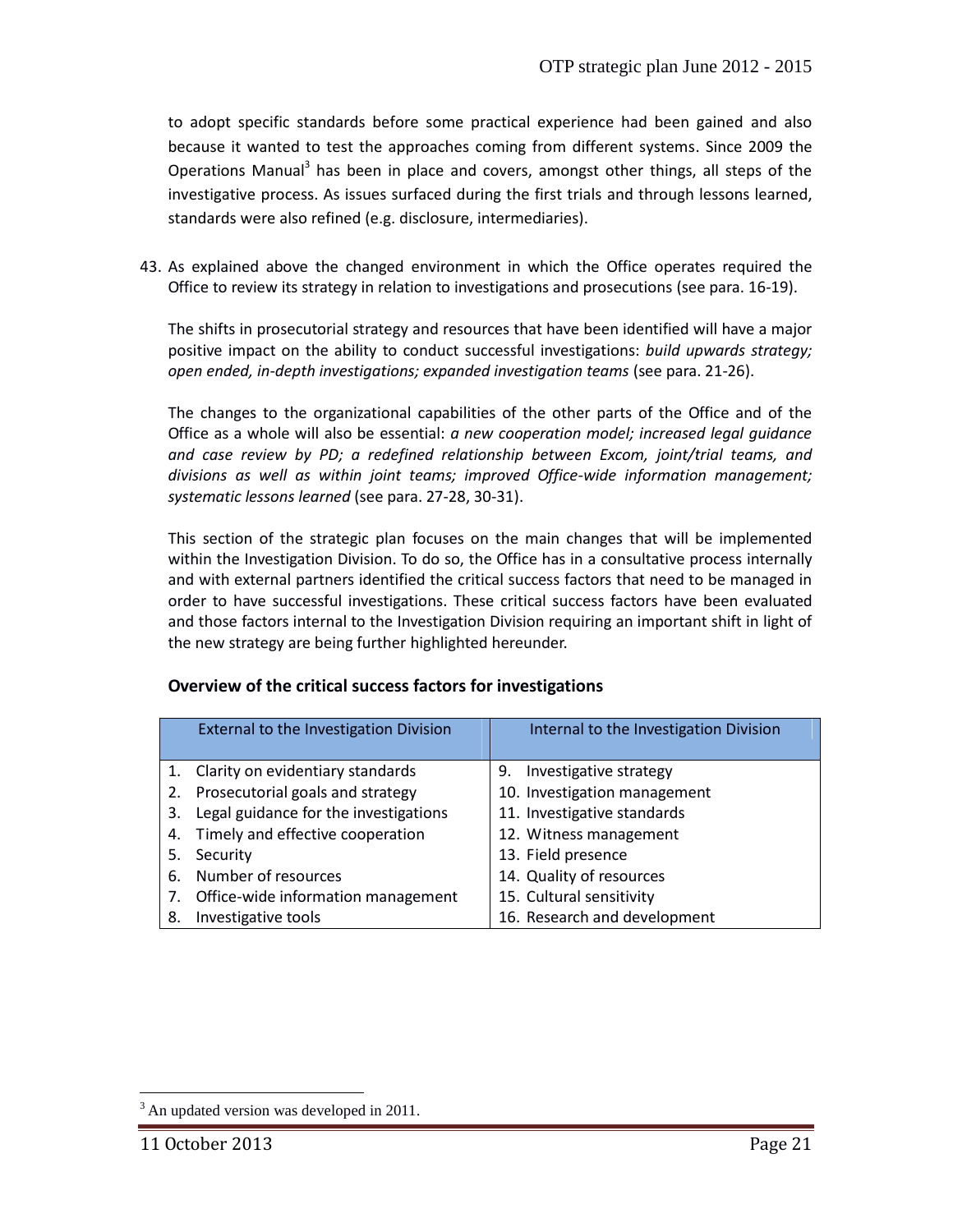#### 44. **Enhancing the capabilities to collect other forms of evidence alternative to statements**

While witness statements will always remain part of our collection effort, the Office has in the past explored possibilities to collect alternative forms of evidence. Where possible, documents were seized, medico-forensic work was done, intercept material was exploited and financial avenues were explored.

The challenges that the Office faces with regard to witnesses, including intimidation and protection, as well as requests from Chambers for more diversified evidence have required a rethinking of the use and reliability of witness evidence. The Office is also facing an explosive growth in its access to digital data, whether it is coming from (smart)phones and tablets, servers or from the possibilities offered by the internet. The increased access to such evidence in combination with its high degree of reliability is causing the Office to focus on expanding its capabilities to collect different forms of scientific evidence.

The Office will expand its own expert capabilities in the field of voice communication, electronic data and cyber investigations as well as expand its reliance on partners in order to strengthen its ability to collect alternative forms of evidence. The investigation plans will from the start of each investigation include a systematic review of the options for obtaining evidence alternative to witness statements.

#### **45. Enhancing analytical capabilities**

The Office aims at strengthening the quality and use of analysis, including to assist in case selection and investigations management. The increase in investigators will lead to more evidence being collected, and will be accompanied by an increase in the number of analysts. Adequate resources for data input and collation will have to be made available to support analysis.

Proper analysis of information and evidence will become even more critical to the determination of the nature of crimes committed and identifying those most responsible. The Office aims at upgrading several areas of investigative analysis, including telecommunications, organizational structures and evaluation of sources. In addition to the improvement of standard analytical products (reports on crimes, links, structures, sources, etc.), the Office will enhance its databases to have all relevant information, for instance, concerning persons or incidents, better structured and integrated, for easy retrieval.

While PD will review the facts to make a legal determination, the role of the analysts will focus on giving advice on which facts have actually been established with sufficient certainty, where we still face gaps in the evidence and generation of potential leads and an overview of what leads we have not yet exploited.

#### 46. **Certification of staff**

Given the diverse backgrounds of staff within ID, it is essential to apply a common standard in relation to how to investigate. The Operations Manual provides presently for this necessary framework. Given the importance of the investigations of the ICC, the highest possible standards should apply. The Office is therefore creating a multilateral project group which will have the task to (1) identify and validate the best practices in relation to international investigations, and to (2) design a certification process. Multiple partners from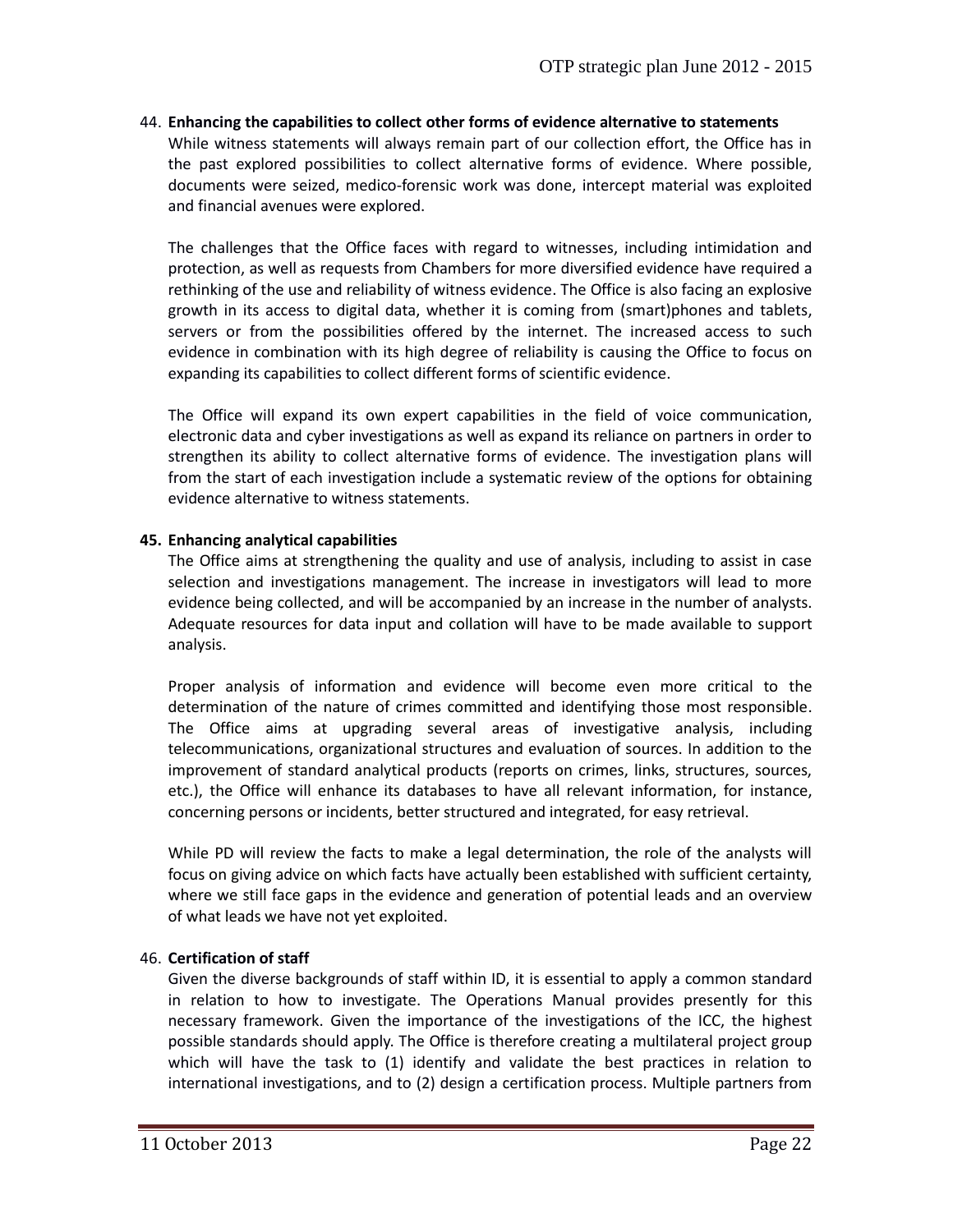the other tribunals and the law enforcement and academic sectors have already agreed to participate in this longer term project.

In the meantime, the Office will continue to review its standards through the lessons learned process and ensure a consistent application through training and quality control.

#### **47. Revised staffing structure**

The Office continues to value having staff with a diversified background. It strengthens the capacity to identify alternative ways of finding evidence, to be sensitive to different types of witnesses and to operate in different environments.

The new approach to investigations requires the Office to assess whether its mixture of level of experience, types of expertise, language, gender and nationality matches the new requirements. These requirements can be summarized as the need to have a higher field presence, a stronger embedding of country or regional experts into the investigative teams, increased capability to deal with new forms of evidence and increasing the experience level of staff recruited to strengthen the traditional and more specialized investigative capabilities.

#### **48. Increased field presence and country knowledge**

The Office has up until now mainly relied on a limited field presence, given the often difficult environment in which it operates in combination with the development of protection strategies and capabilities. At the same time, experience over the years has demonstrated the value of being more (visibly) present in the field because it offers more possibilities to be reached and to develop and manage networks that can support the investigations. The Office will therefore explore with the Registry new models of field presence. While ID takes the lead in this change in field presence of the Office, it will also look into the presence of the other divisions.

The Office will also aim at having a stronger presence of persons from (the region of) the country in which the situation under investigation is found because this will help in the understanding of the situation and in access to evidence. Initially the Office had country experts embedded in its first investigation teams but it had to abandon that idea due to resource limitations. While this shift in strategy will come with extra security challenges, the Office believes that these risks can be managed and they will not outweigh the expected benefits.

Finally, partners play a critical role in supporting the investigations of the OTP. Not only are international public organisations and NGO's often the first at a crime scene but individual citizens are uploading more and more footage onto the Internet. While respecting each other's mandate and independence the Office wants to evaluate the role the NGO community has played in its investigations and to explore how new forms of cooperation would allow the Office to directly access evidence that has been identified by these first responders.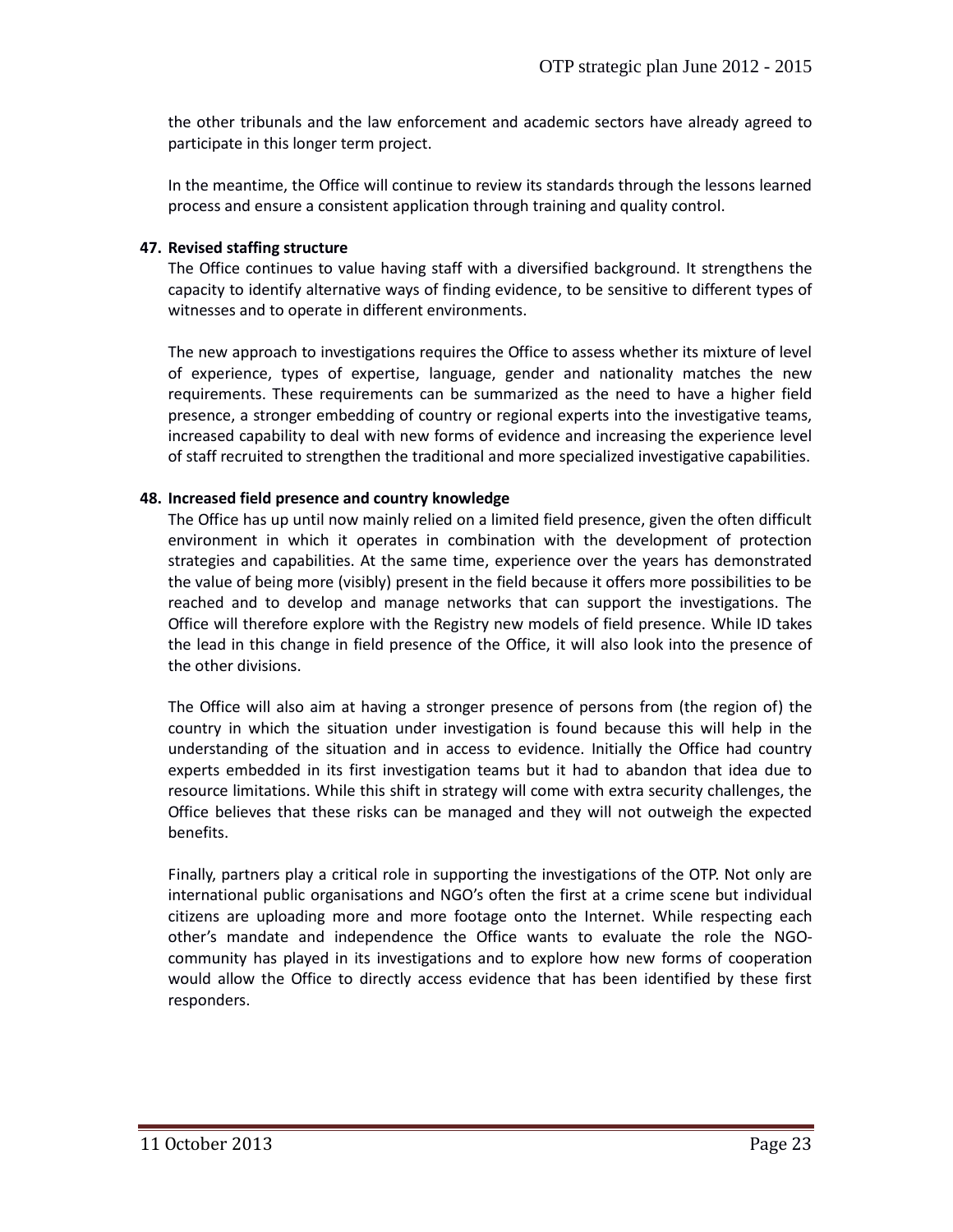#### 49. **Improving witness protection**

The protection of persons at risk on account of their interaction with the Office is a critical part of the strategy of the OTP; it forms from the outset an integral part of the planning and execution of investigative activities. While the Office has not faced the death of a witness, there is clearly an increase in attempts to hurt or interfere with persons interacting with the Office or with their relatives. The level of sophistication of perpetrators interfering with witnesses in different ways has increased. Blogs and social media are also creating new protection challenges with names of persons allegedly interacting with the Court being published. All of this results in a general climate of fear and in reduced cooperation of witnesses which impacts on the ability of the Office to investigate and prosecute.

Given that protection is so critical, the OTP and the VWU have established a protocol that provides for clear responsibilities and coordination mechanisms to ensure the best possible protection for persons at risk on account of their interaction with the Office. Having been in effect for almost 2 years, it is time to review the protocol in order to assess whether the protection strategy, tools and organization continue to meet the current security risks the Court has to deal with. The Office will support the Registrar in the implementation of his plan to reform and reorganize the VWU.

The OTP and the VWU will also start consultations for the drafting of a protocol on provision of assistance to witnesses.

While the Office will investigate and where necessary prosecute offences against the administration of justice, it will also continue its strategy of focusing on the collection of evidence other than witness testimony, for example forensic and documentary evidence, voice and cyber communication, in order to minimise personal risk as well as the risk of further traumatisation for the witnesses.

#### 50. **Objectives 2013-2015**

- Enhancing the capabilities to collect alternative forms of evidence to statements
	- o Scientific advisory board created (2013)
	- o Policy on cyber investigations developed (2014)
	- o Cyber investigative capabilities implemented (2014-2015)
	- o Guidelines on telecommunications investigations developed (2014)
	- o Guidelines on forensic investigations reviewed (2014)
- Enhancing analytical capabilities
	- o Review of the role of the analysts (2013)
	- o Upgrading of the analytical products (2014-2015)
	- o Development of improved analytical databases (2014-2015)
- Certification of staff
	- o Multilateral working group created (2013)
	- o Identification and validation of international standards (2014-2015)
	- o Training of investigators and analysts in revised standards done (2014-2015)
	- o Feasibility of a certification of all investigative staff evaluated (2015)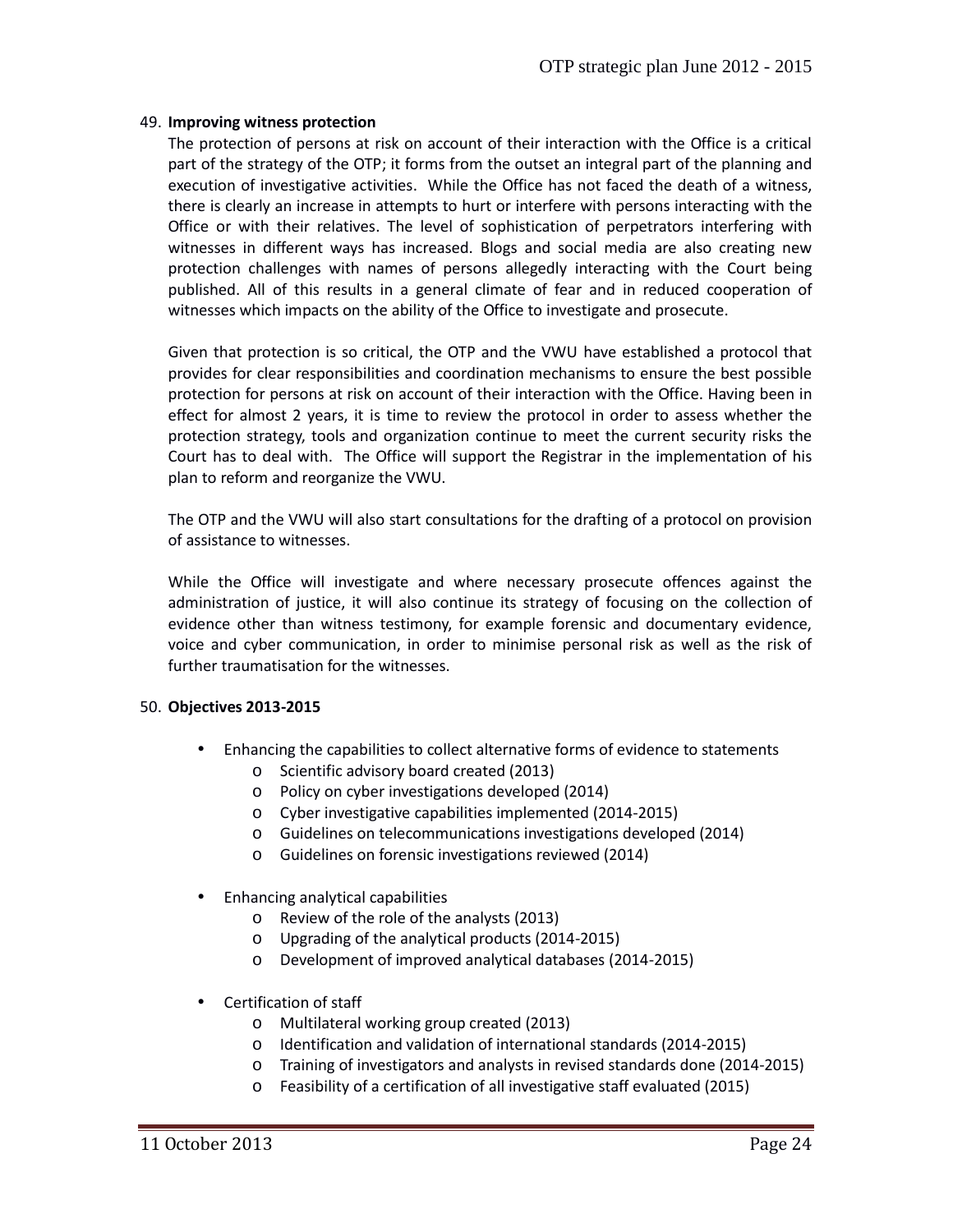- Revised staffing composition
	- o Review of staffing composition in light of new investigative strategy (2013)
	- o Transition towards new staffing composition (2014-2015)
- Increased field presence and country knowledge
	- o Development and planning of new field presence strategy (2014)
	- o Implementation of the new field presence strategy (2014-2015)
	- o Development of new cooperation model with first responders (2014-2015)
- Improving witness protection
	- o Strategic review of the protection capabilities with the Registry (2013-2014)
	- o Protocol with the VWU on the provision of assistance to witnesses established (2014)
- Lessons learned respecting investigative activities translated into good practices and captured in the Operations Manual (2013 -2015)

#### **Strategic goal 2.3: Further improve the quality and efficiency of prosecutions**

- 51. The OTP will continue to conduct focused prosecutions in which we present the relevant evidence in a clear and efficient way. With the first trials being concluded, sufficient experience has been acquired to review and consolidate the existing practices. As part of its strategy to further improve the quality and efficiency of prosecutions and enhance prosecutorial results, the OTP will continue to review the Court's decisions in relation to its prosecutorial practices to determine whether it is appropriate to change its prosecutorial strategies and standards.
- 52. The OTP will identify, consolidate and apply good practices in relation to filings and hearings with the aim of enhancing consistency, efficiency and quality.
- 53. The OTP will also actively contribute to the in-depth inter-organ lessons learned review of the judicial processes in order to improve the fairness, transparency and expeditiousness of the proceedings.
- 54. The Office is changing its leadership model for the joint teams. While beforehand a joint leadership comprising a representative of each operational division was in charge of leading an investigation, the Office has decided to give the end responsibility for a joint team to PD. This decision emphasizes that the main purpose of the team is to establish the truth and to determine which case should be prosecuted on the basis of the evidence collected. The shift implies that PD has a strategic control while it will have to respect the competencies of the representatives of other divisions to make it work. It will require a different skill-set obliging the senior trial lawyer from PD leader to be able to lead without micro-managing, manage multidisciplinary teams, and integrate different interests while at the same time providing legal guidance. The legal guidance will be further strengthened through reorganization of the PD teams. The functioning of the joint teams will furthermore be closely monitored by Excom at least in the initial management of the change, given that they are critical for the success of the investigations and prosecutions.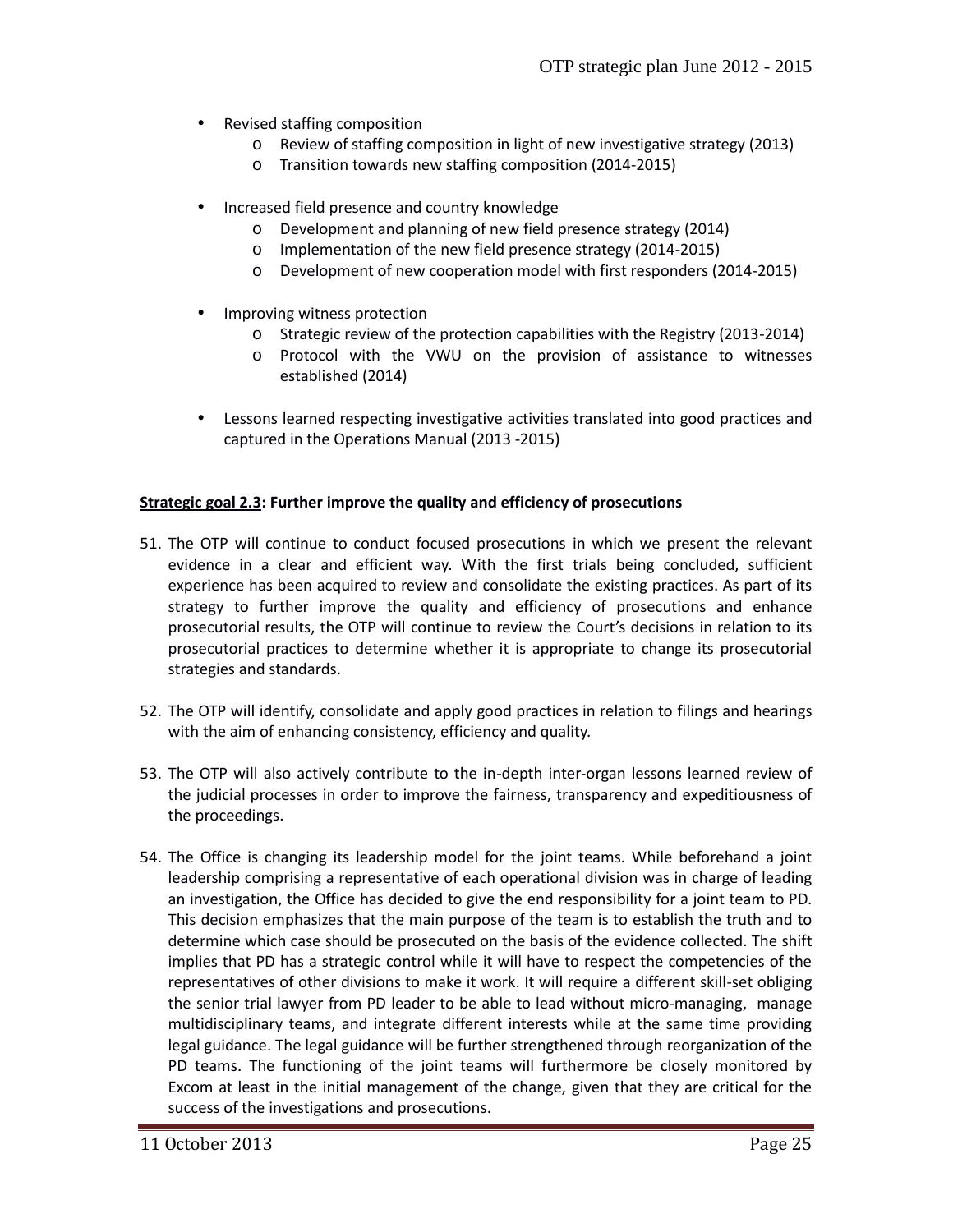- 55. The decision to prosecute a person and to trigger judicial proceedings against him/her is one of the most important decisions the Office has to take. Given its importance the Office has decided to organize an internal review committee that is independent of the joint team which will advise Excom on the strength of the presented case and on the desirability to proceed with it.
- 56. PD will also continue its programs of advocacy training, in both oral and written advocacy at the trial and appellate levels in order to enhance the skill, confidence, and efficacy of counsel dealing with cases before the Chambers.

#### 57. **Objectives 2013-2015**

- Increased hiring of senior trial lawyers to lead investigations and prosecutions (2013- 2014)
- Prosecutorial strategies and standards reviewed (2013 2014)
- Witness preparation guidelines to focus evidence fairly and effectively developed, applied and included in the Operations Manual (2013)
- Improved case review process established (2013)
- Improved presentation of cases in Court (2014)
- Templates for identified filings developed and implemented (2013-2014)
- Revised training program for prosecutors defined in annual Training Plan and implemented (2013-2014)
- Evidence disclosure practices revised, implemented and Operations Manual updated (2014)
- Pexo guidelines revised, implemented and Operations Manual updated (2014)
- Legal guidance systems and processes by PD to investigations reviewed and implemented (2014)
- A legal research database available to the whole OTP (2014)
- Lessons learned of prosecutorial performance in Court translated into good practices and incorporated into the Operations Manual (2013 - 2015)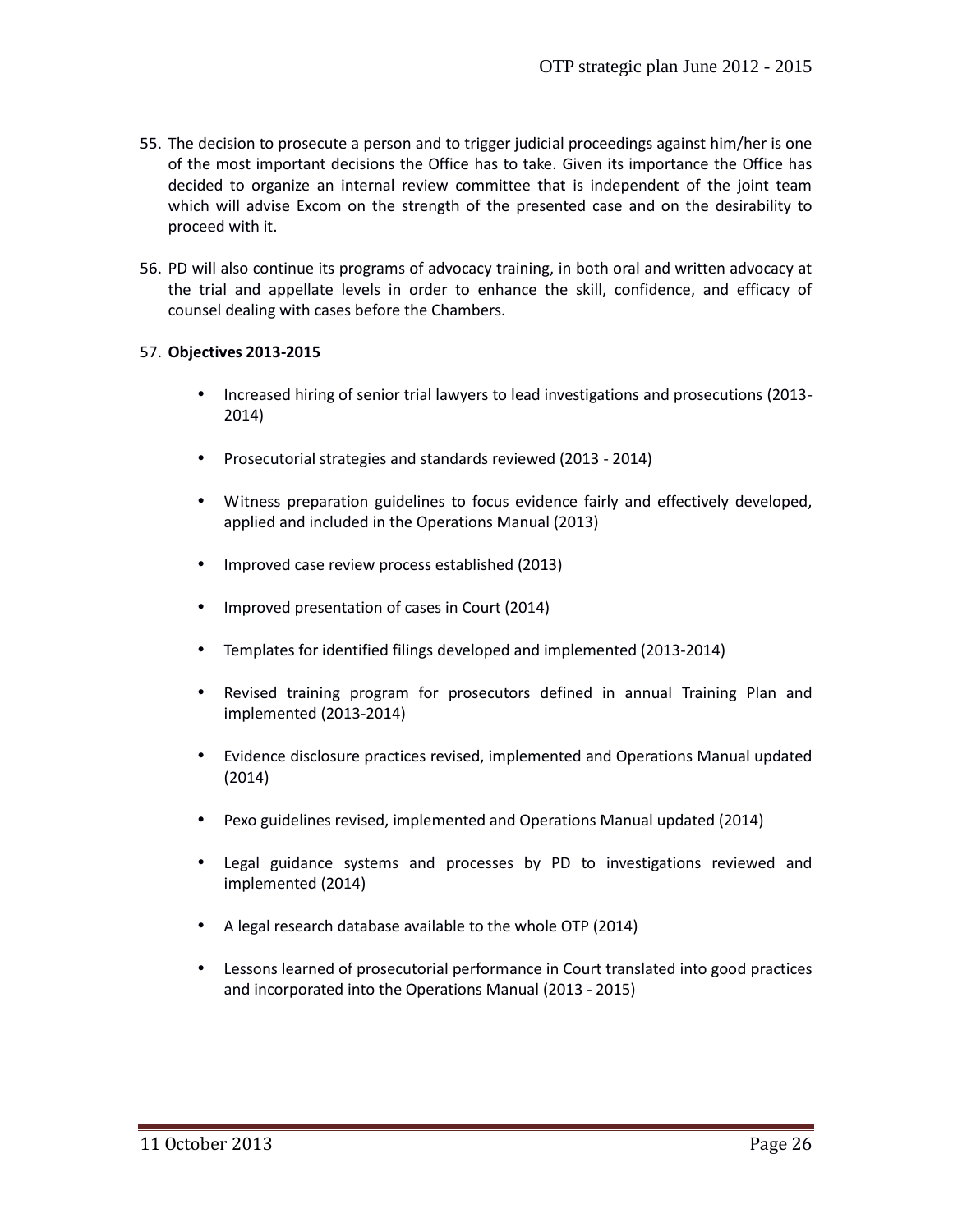**Strategic goal 3: Enhance the integration of a gender perspective in all areas of our work and continue to pay particular attention to sexual and gender based crimes and crimes against children**

- 58. Notwithstanding a serious and systematic underreporting of sexual and gender-based violence, as well as of the crimes committed against children, the OTP has prioritised these crimes and will continue to do so by paying special attention to them from the stage of preliminary examinations, through to its case selection. These crimes are considered as one of the factors in the determination of gravity.
- 59. Bearing in mind the many challenges that face the Office with regard to the investigation and prosecution of these crimes, the Office will continue to be innovative in its evidence collection and presentation of these charges in Court.
- 60. The Office has also given special attention to its interaction with victims of such crimes by training its investigators to handle, in particular, victims of sexual and gender-based violence, and by performing psychosocial assessments to determine if the witness may be interviewed without the risk of re-traumatisation. It will continue to do so and it will further implement an appropriate specialisation model for the interviewing of children, and of victims of sexual and gender-based violence.
- 61. Next to learning from its own experience, the Office intends also to draw on the experience of the other tribunals in investigating and prosecuting sexual and gender based violence.
- 62. Gender-sensitive approaches to investigations, including the availability of skilled male and female investigators to enable same-sex and mixed-sex investigations as appropriate will be taken into consideration.

#### 63. **Objectives 2013-2015**

- Sexual and Gender Based Crimes Policy finalised (2013)
- Guidelines on novel ways of proving sexual and gender based violence on a large scale developed (2014)
- Policy to avoid re-traumatization or secondary traumatization defined (2014)
- Children Policy finalised (2014)
- Specialized training for investigators to interview highly vulnerable witnesses reviewed and implemented (2014 - 2015)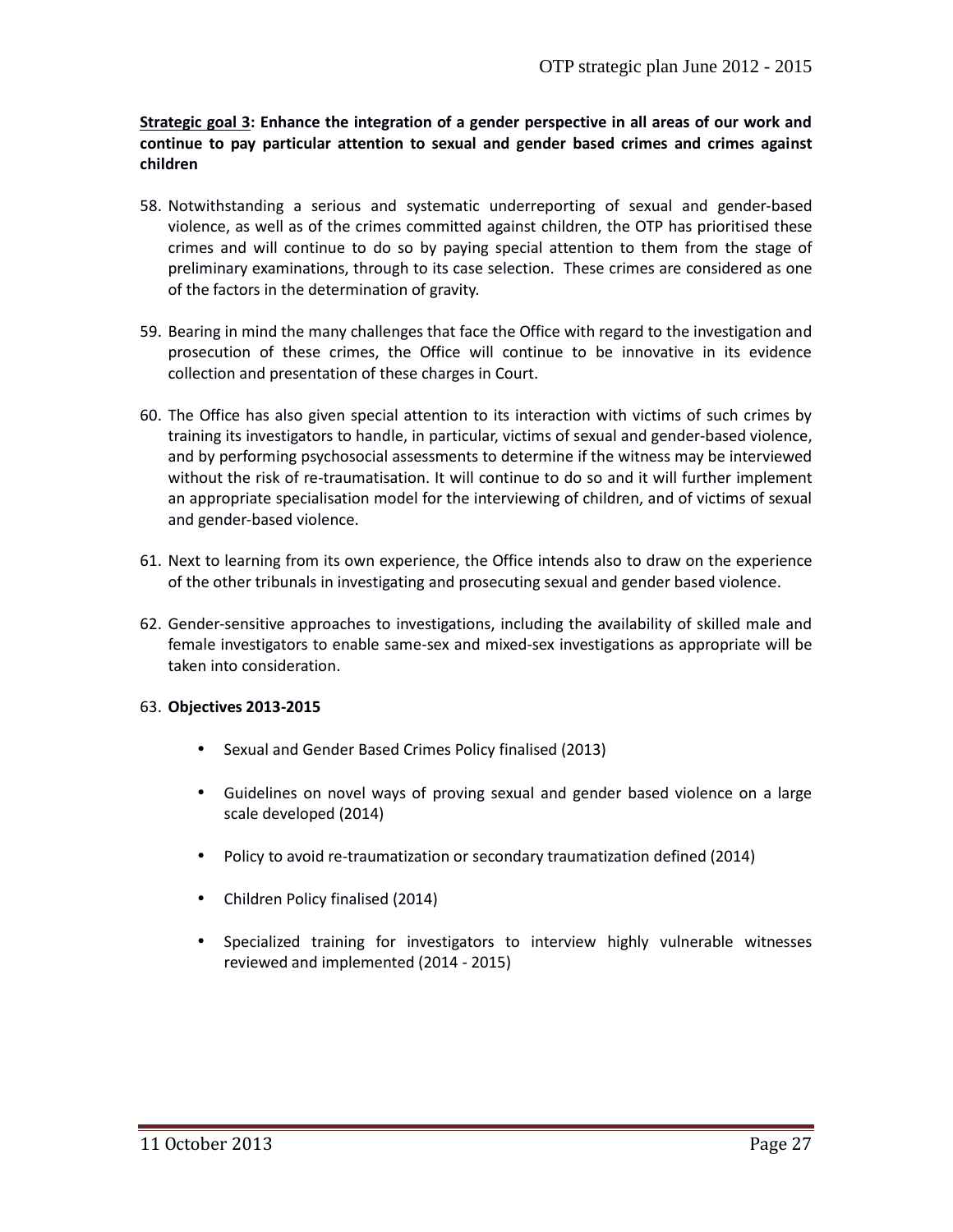**Strategic goal 4: Enhance complementarity and cooperation by strengthening the Rome System in support of the ICC and of national efforts in situations under preliminary examination or investigation**

### **Cooperation**

64. Cooperation is crucial to the success of the core activities of the OTP. Support for the preliminary examinations, investigations and prosecutions takes many forms and comes from many different partners. It entails the logistical support to allow the OTP to operate around the world; it determines the accessibility of the information and evidence needed; it impacts considerably on our ability to protect staff and persons at risk on account of their interaction with the Court; it determines the access to expertise which is not available within the OTP; and it determines whether Court orders are implemented and arrests effected. In sum, it is a crucial factor in determining the pace and success of the OTP's core activities.

The increase of the OTP's investigative and prosecutorial activities combined with the limited resources of JCCD has put a strain on its cooperation model. The setting of cooperation priorities within the joint and trial teams reduces this tension to some extent but it is an insufficient solution given that too many requests for assistance remain pending for too long a time even though the JCCD staff is working hard to deal with all of them. A reengineering of the cooperation model will allow improving the speed of cooperation and increases the chances of a positive reply. The Office is introducing a new way of organizing its cooperation approach in which the strategic contacts are managed by JCCD while the operational contacts will be handled by ID. The strategic contacts will determine the scope and structure for cooperation while the operational contacts will within the established framework prepare the specific cooperation need, and follow-up on its implementation. ID will keep JCCD fully informed and JCCD will remain responsible for the actual transmission of RFAs.

65. Cooperation requires trust and respect between the partners, alignment of interests and an established network of contacts.

The OTP will strive to increase trust and respect by ensuring transparency and predictability through the publication of its policies, more transparency of its activities (e.g. the publication of the policies and reports on certain situations under preliminary examination) and through further development of proper accountability mechanisms as envisaged within the framework of the Rome Statute. (see goal 5.3)

## **Complementarity**

66. Cooperation is also essential to support complementarity in situations under preliminary examination or investigation. The assistance of States and other partners can enable a State to genuinely investigate and prosecute Rome Statute crimes, obviating the need for the Court's intervention. The OTP will assist in such efforts where appropriate.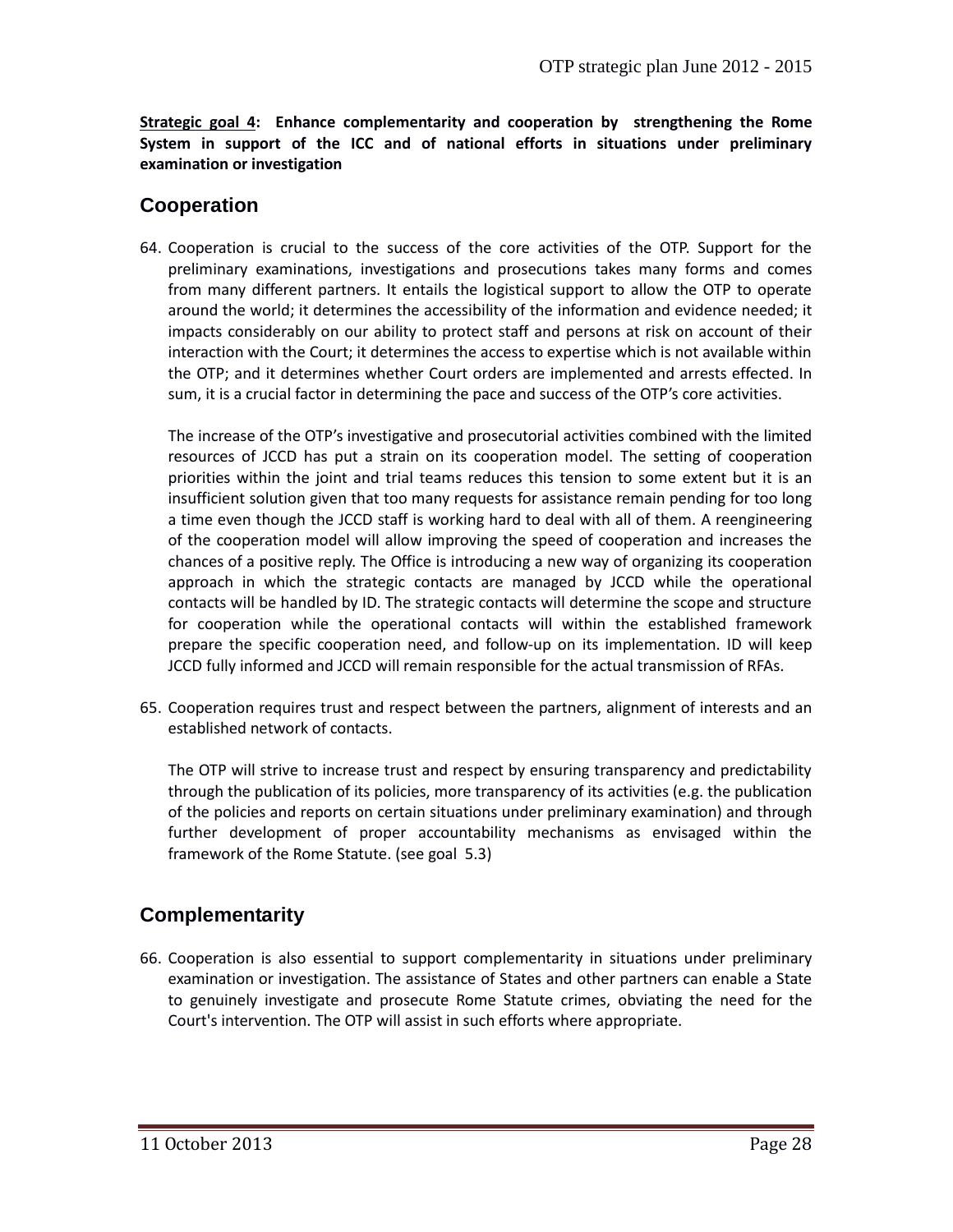67. Cooperation and complementarity also include investigations and prosecutions by national authorities outside of situations under preliminary examination or investigation. Conflict situations create emigration flows of perpetrators and victims. This phenomenon also influences the emergence of new organised crime activities. Some States have already created dedicated investigative and prosecutorial entities to deal with the needs of such victims or with the crimes committed by the perpetrators who move into their territories. The OTP will seek to develop stronger relationships with national authorities in order to enhance coordination of activities and develop a common understanding of how to conduct such investigations and prosecutions. Together with Interpol the Office is exploring ways to create a common platform for improved interaction between the relevant members of the law enforcement community.

### **Communication**

68. Communication remains a critical function to ensure understanding and cooperation from all stakeholders, partners and the communities the OTP serves. The Office will continue promoting a greater understanding of its work through timely and accurate information to the public at large and to targeted audiences using local, national and international media. The Office will support special projects which enhance public understanding of its work: projects such as the production of documentaries, involving opinion shapers, prominent members of the international community and intellectuals who can contribute to explaining its activities. The Office will contribute to the Court's external communication.

#### 69. **Objectives 2013-2015**

- Cooperation plans for the critical support to the investigations successfully implemented (2013-2015)
- Cooperation models allowing for a faster response to cooperation needs developed with key partners (2013-2015)
- Law Enforcement Network (LEN) further established with investigative, prosecutorial and other entities to increase the exchange of information, the coordination of activities and the development of common standards (2013-2015)
- Increased complementarity by encouraging genuine national proceedings where States show willingness and an ability to conduct genuine investigations and prosecutions, and by encouraging efforts of other States and partners to provide assistance (2013-2015)
- Adequate budgetary resources secured through engagement with the CBF and ASP (2013-2015)
- Communication plans implemented as planned (2013 2015)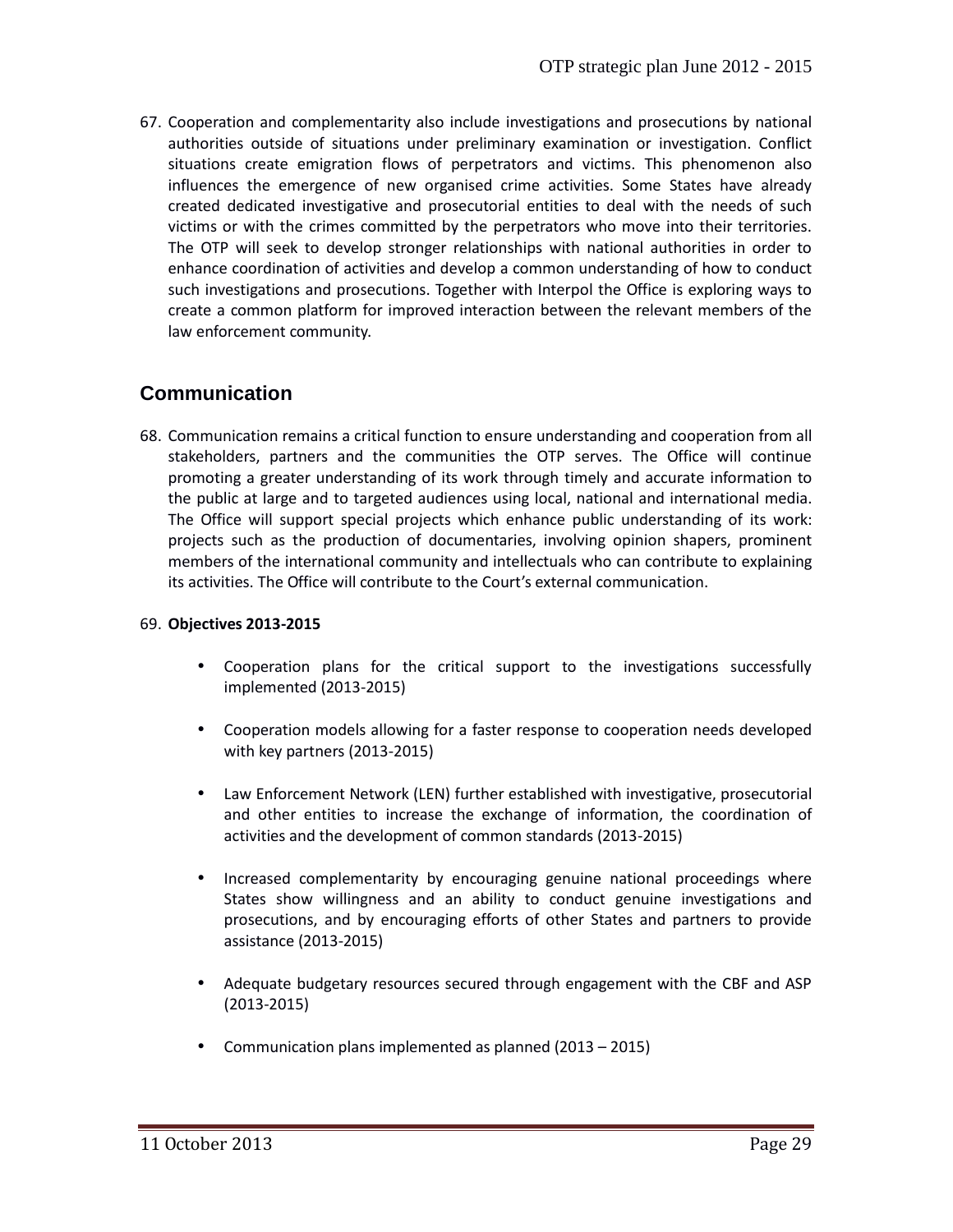#### **Strategic goal 5.1: Maintain a professional office with a specific attention to gender and nationality balance**

- 70. The OTP considers the respect for gender and nationality balance to be an important guarantee of its sensitivity to diversity, which is in itself essential to the proper functioning of the Office. Indeed, good gender balance and geographical diversity of staff only enhances the capacity of the OTP to perform effectively.
- 71. While the OTP will only recruit the best possible staff, it will at the same time ensure that the recruitment and selection processes are set up to enable and promote gender and nationality balance. Vacancy announcements, panel composition and selection methods will be reviewed to avoid any bias. Outreach will be organised to underrepresented groups. The Office will strive to establish proper representation at all levels of the organisation.

#### 72. **Objectives 2013-2015**

- Recruitment and selection processes reviewed (2014)
- Compliance with revised recruitment and selection processes ensured (2014-2015)
- Improved gender and nationality balance based on revised recruitment and selection processes and the performance of applying candidates (2014-2015)

#### **Strategic goal 5.2: Maintain a professional office with a specific attention to staff quality and motivation**

- 73. Quality and motivation of staff is another important factor that impacts on the performance of the OTP. Quality of staff refers not only to their skill set but also to the values to which they adhere (see para. 10-12). Both are essential for a well-functioning and high performing Office.
- 74. Quality of staff will primarily be managed through a rigorous selection procedure, an increased attention to proper performance management and an increased provision of training. Good performance will be recognised and underperformers will be helped to improve to the extent possible. In addition the Office will continue to create a culture of learning. The Office must constantly learn from its experiences and thereby become a learning organization, in order to fulfil its innovative mandate.
- 75. The motivation of staff is strongly influenced by the working climate and by staff expectations about their job and career development prospects. The OTP is at present addressing the most important problems that have been identified by staff during various surveys. The OTP will take appropriate measures to improve the motivation of staff as well as to manage expectations.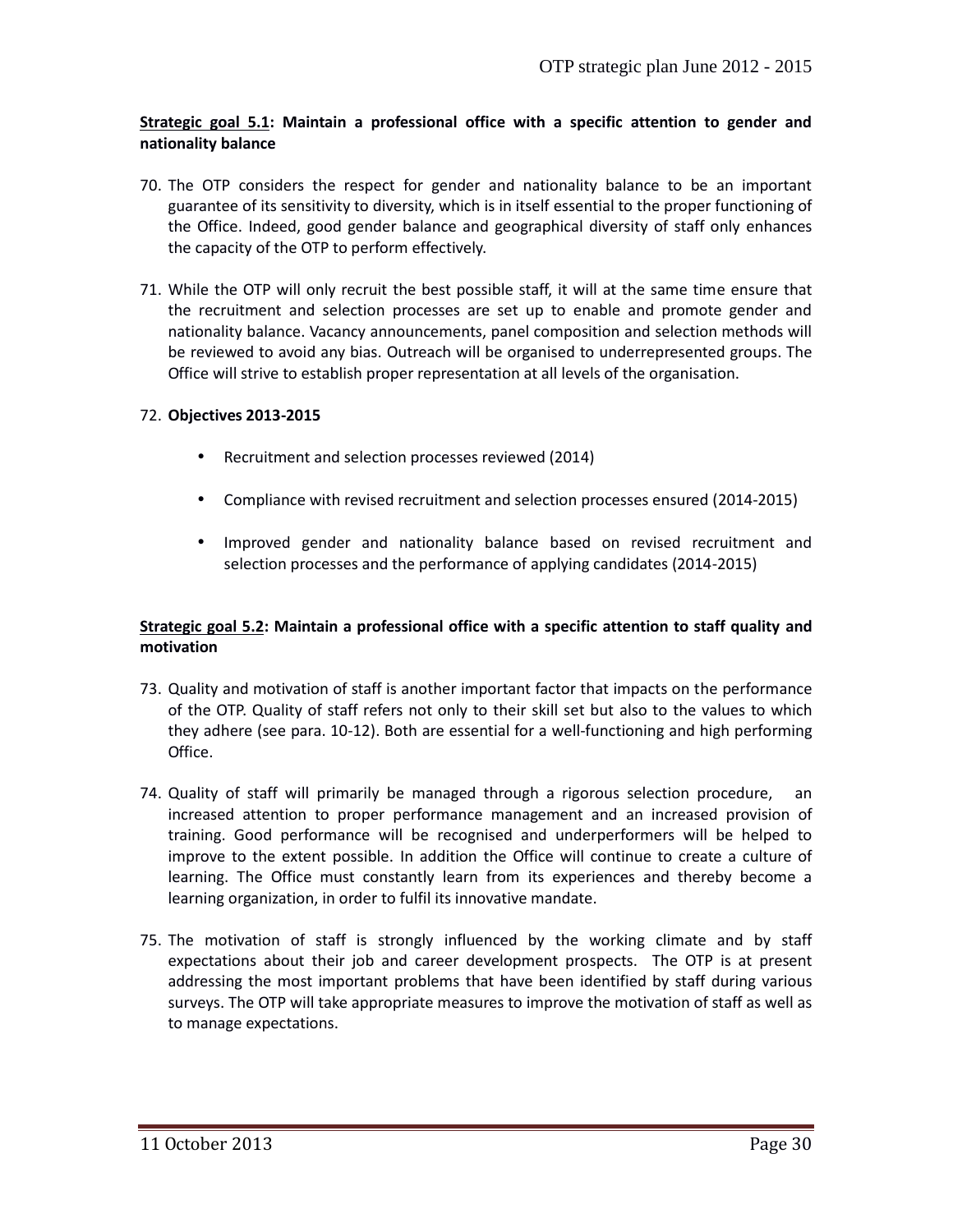#### 76. **Objectives 2013-2015**

- OTP core values adopted and Code of Conduct promulgated (2013 2014)
- Recruitment and selection standards for all vacancies reviewed (2013 -2015)
- Performance Management training for managers (2013)
- New individual performance appraisal system introduced (2013-2014)
- Career and development policy defined (2014)
- Key working climate issues within the OTP's control addressed including by means of implementing the Working Climate Task Force action plan (2013-2014)

#### **Strategic goal 5.3: Maintain a professional office with specific attention to performance management and measurement**

- 77. The OTP has, in addition to individual performance, in the past also focused on its overall organizational performance. The implementation of the rotational model and other measures like the outsourcing of transcriptions or a revised way of organizing field presence resulted in efficiency gains. The development of the operations manual contributed significantly to standardisation of practices thereby enhancing the quality and efficiency of its core activities. More can be done to optimize the functioning of the Office.
- 78. The introduction of a revised strategic planning process, of a systematic lessons learned process as well as the review of the investigative and prosecutorial strategies and standards have and will further improve the performance of the Office.
- 79. The development of a research and development agenda (e.g. cyber investigations; alternative ways of proving sexual and gender based violence; new approaches to cooperation; ways of proving the responsibility within different types of organization, etc) will complement the cycle of internal review and evaluation.
- 80. Information is a critical asset for the Office next to its staff. The Office faces two major challenges in this regard. Firstly, as proceedings increasingly rely on electronic documents and correspondence, the Office's information environment is growing increasingly complex. Given the sensitive and important nature of this activity, it requires a well-thought through process and supporting systems as well as careful planning and quality control. Secondly, as the Office has refined its way of working throughout the years and given the need to deal with new (electronic) forms of evidence, there is a need to revise its information and IT strategy. The recruitment of an information management coordinator and a close cooperation with the Registry to adapt the IT strategy to the needs of the OTP is therefore envisaged.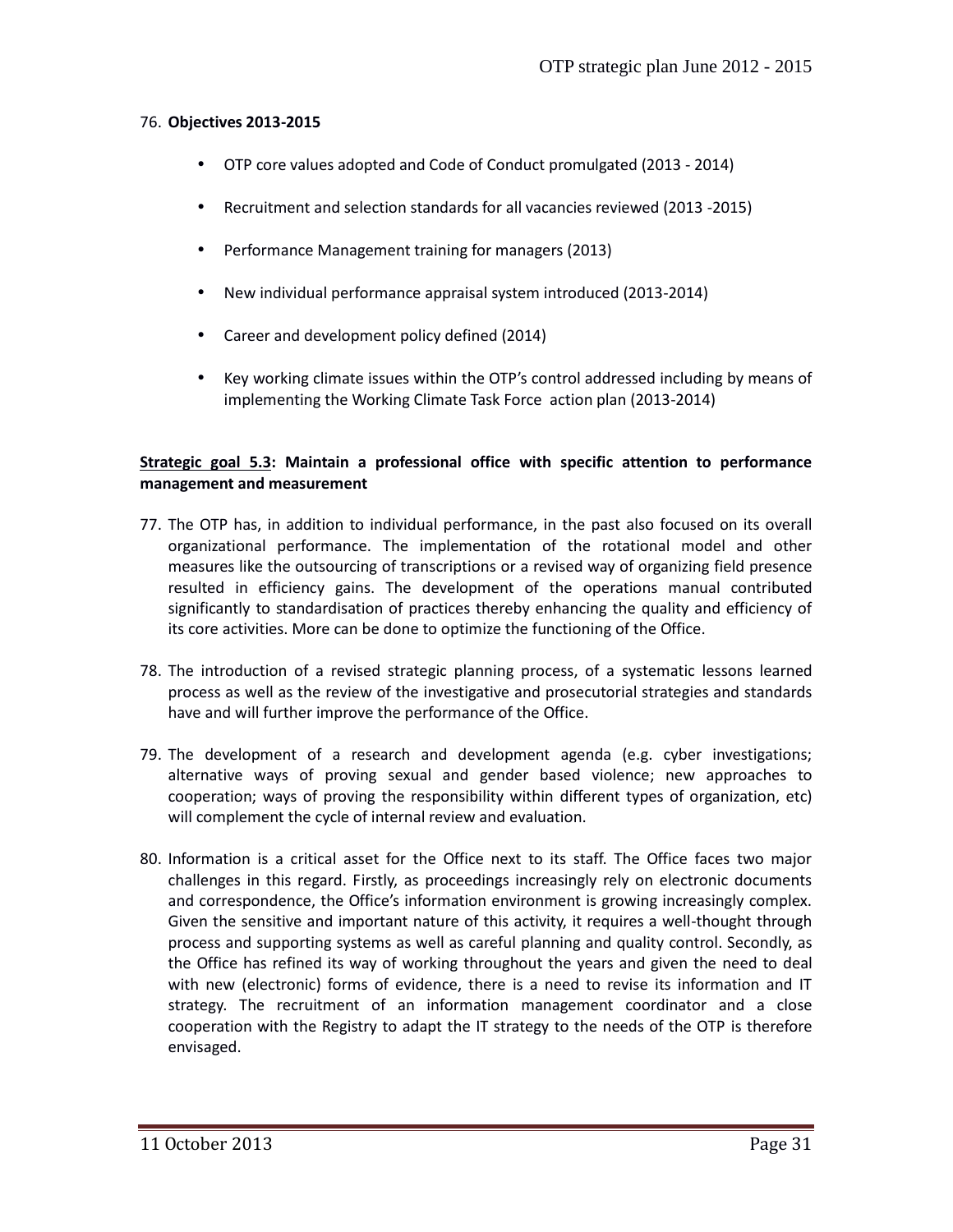- 81. Price Waterhouse Coopers (PWC) conducted a structural review of the OTP in the first half of 2013. They viewed the OTP's organizational structure and process as well though-out and found the staff to show a high level of commitment and professionalism. Next to emphasizing the need for a substantial increase of resources for the OTP, PWC has given the OTP valuable advice on areas where it can further improve its structure and functioning:
	- To clarify the relationship between Excom, the joint/trial team leadership (including within the team itself) and the divisions and sections.
	- To further re-assess the division of responsibilities at the senior management level of the OTP.
	- To appoint a quality manager responsible for making quality standards explicit and encouraging the exchange of best practices in the Office.
	- To formalize the priority setting process of the Office so that a more systematic assessment of the need for the Office's intervention is combined with the feasibility and consequences of starting a new investigation.

The Office has already started working on the above mentioned points.

The Prosecutor and Registrar have also agreed to start a process of strategic review of the interaction between both organs so that areas for optimization might be implemented to the benefit of the service delivery as well as the efficiency of the Court as a whole.

- 82. To manage performance it is also essential to measure performance. The present status of performance measurement and future plans of the Office in this regard are reflected in paragraphs 88 - 98.
- 83. The management of performance also entails the management of risks. While the Office contributes to the management of the Court-wide risks, it also faces two types of OTP specific risks.

The first and most important category is the case-related risks (e.g. loss of evidence, lack of cooperation, etc). The Executive Committee manages these through direct interaction with and giving direction to the joint and trial teams.

The second category is composed of more generic organisational risks (e.g. risk of misconduct, fraud, etc). The assurance mapping performed by the UN OIOS in 2011 showed that while most of these second category risks are being managed, there is also a need to further formalise and document the risk management system in regard to these risks.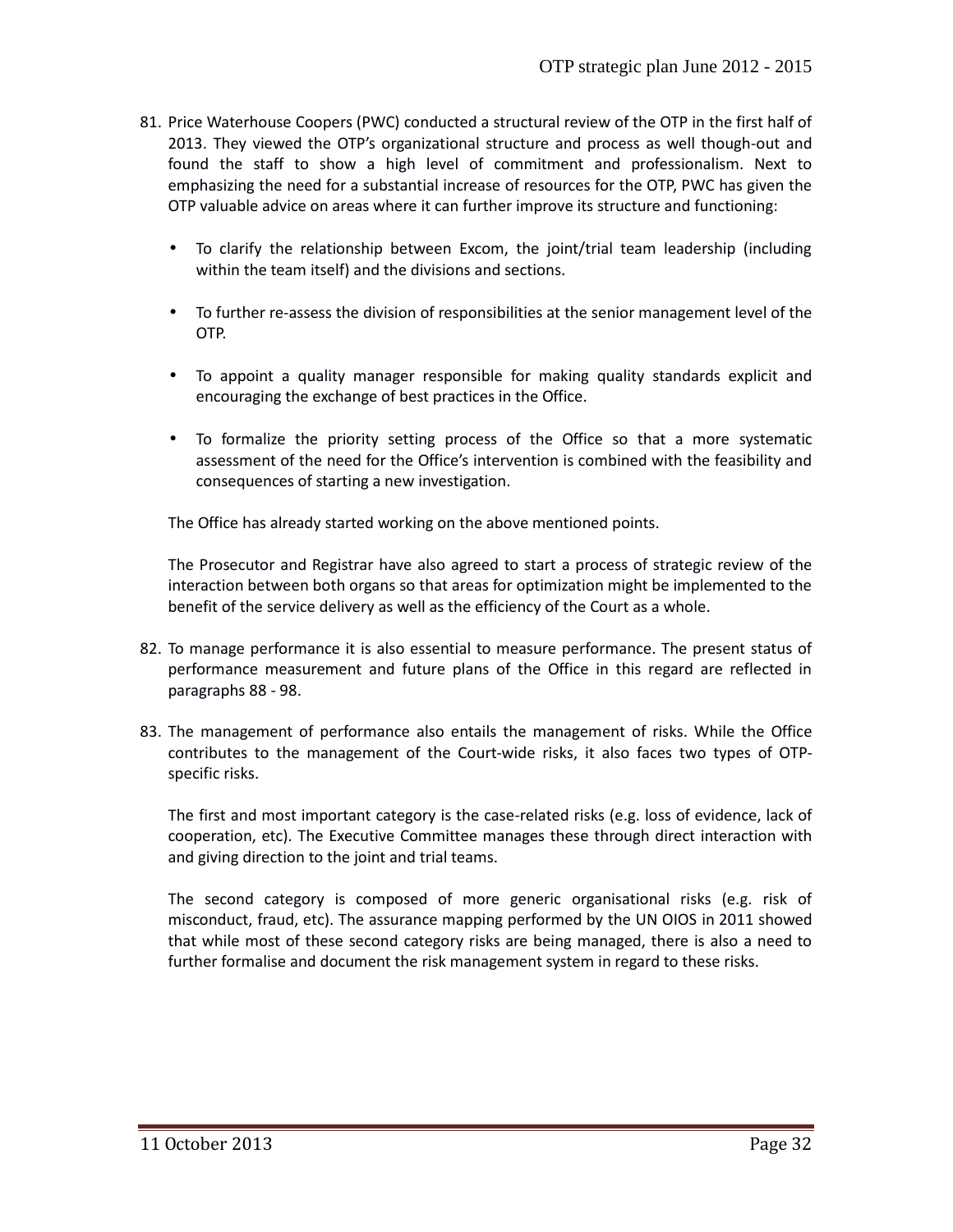#### 84. **Objectives 2013-2015**

- To review the OTP's structure in order to increase its effectiveness and efficiency (2013)
- To clarify the relationship between Excom, the joint/trial team leadership (including within the team itself) and the divisions and sections (2013 - 2014)
- To further re-assess the responsibilities at the senior management level of the OTP  $(2013 - 2014)$
- To appoint the head of Legal Advisory Section as quality manager responsible for making quality standards explicit and encouraging the exchange of best practices in the Office. All lessons learned cycles performed as planned (2013-2015)
- To formalize the priority setting process of the Office (2014).
- Research and development agenda implemented as planned (2013-2015)
- To formalize the risk management system (2014)

#### **Strategic Goal 6: Ensure good governance, accountability and transparency**

#### 85. **Good governance and accountability**

The OTP will work constructively externally and internally with the organs of the Court, with the aim of finding solutions to common problems, respecting the mandates of the other Organs and within the context of its own independent mandate. The Prosecutor will responsibly and accountably exercise full authority over the management and administration of the Office, including the staff, facilities and other resources, in full compliance with the applicable procedures, Regulations and Rules.

The Prosecutor is accountable to the ASP which is required to provide management oversight to the Prosecutor in order to enhance the OTP's efficiency and economy<sup>4</sup>. The Office shall support the development of effective independent oversight mechanisms (IOM) by the ASP, respecting the independence of the Office. Staff of the OTP are accountable to the Prosecutor. A member of the Office shall not seek or act on instruction from any external source. $5$ 

The Prosecutor is responsible for the OTP budget preparation, ensuring that the most effective budget –taking into account the Office's requirements and in compliance with the fulfilment of its mandate and that of the Court - is prepared. The Prosecutor is responsible for the implementation of such results-based budgeting, ensuring the most efficient use of

 $4$  Article 112(2)(b) of the Rome Statute

 $<sup>5</sup>$  Article 42(1) of the Rome Statute</sup>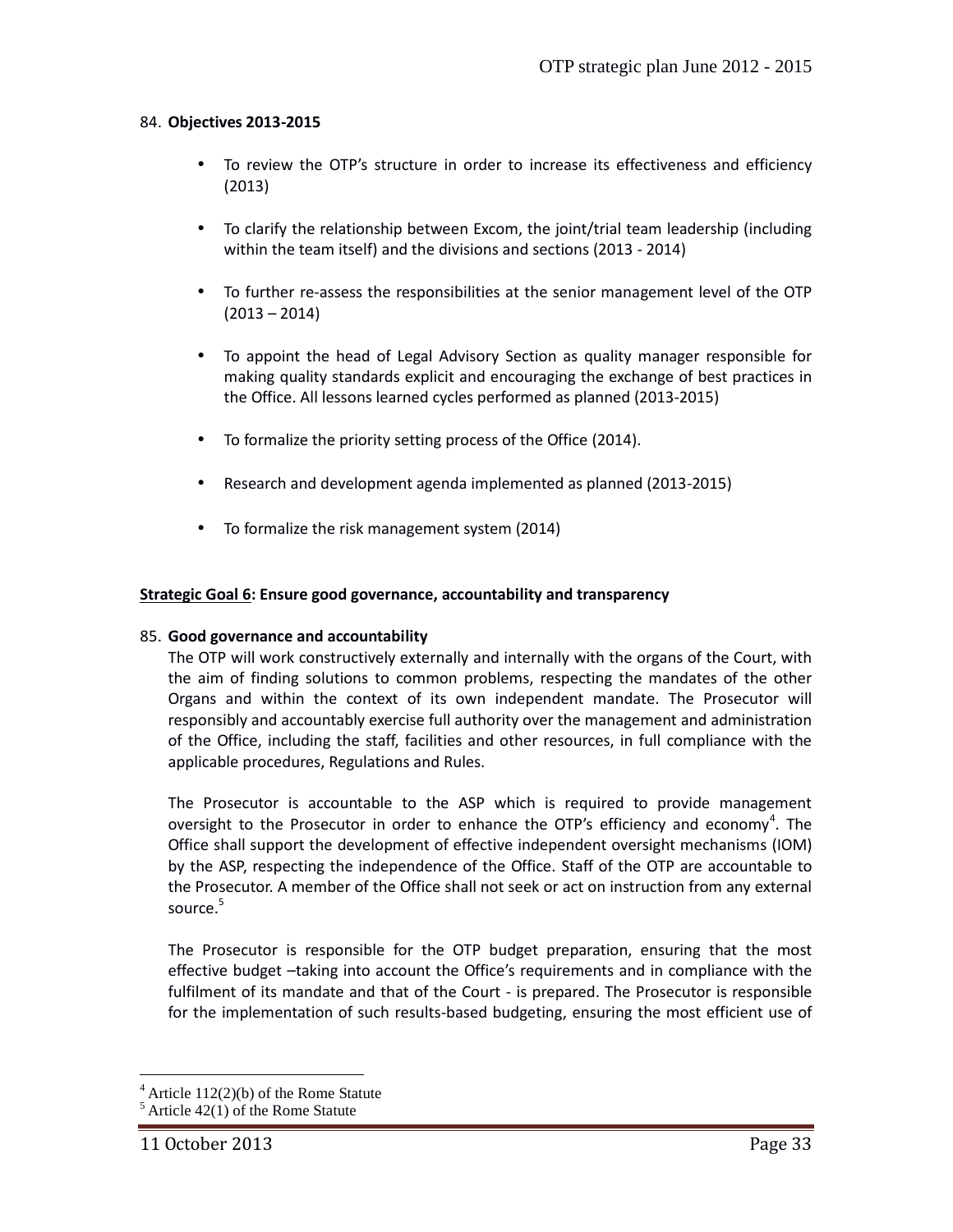the available resources and, with the assistance of the Registry, ensuring that Financial Regulations and Rules are respected.

86. **Transparency**

The Office will take steps to enhance transparency throughout all phases of its activities to the extent possible in view of its duties of privacy and confidentiality vis-a-vis staff, witnesses and partners. Announcement of decisions and activities will, insofar as is possible, be made in advance, to ensure predictability and allow other actors, including States Parties, to take these into consideration.

The Office will promote open and constructive engagement with stakeholders, including civil society, the ASP and its subsidiary bodies (working groups, study group on governance) and audit structures.

#### 87. **Objectives 2013-2015**

- Full compliance with the Governance framework (2013-2015)
- Establishment of IOM supported (2013 2014)
- Public reports on identified decisions and activities issued (2013-2015)
- Results-based budget submitted (2013-2015)
- OTP Compliance Framework further defined and put into practice (2013-2015)

### *Performance measurement*

88. Measuring the performance of an organization is critical to ensuring focus and to managing results.

The Office has evaluated its past performance in paragraphs 13 to 18.

Given that over one year has passed since the new Prosecutor has taken over, this section of the strategic plan will first highlight the main changes and achievements since then. It will thereafter focus on how the Office intends to further develop its performance measurement.

### **Achievements Jun 2012 – June 2013**

- 89. The preliminary examinations, investigations and prosecutions have been kept on track.
- 90. With the opening of Mali the new model of in-depth, open-ended investigations has been implemented.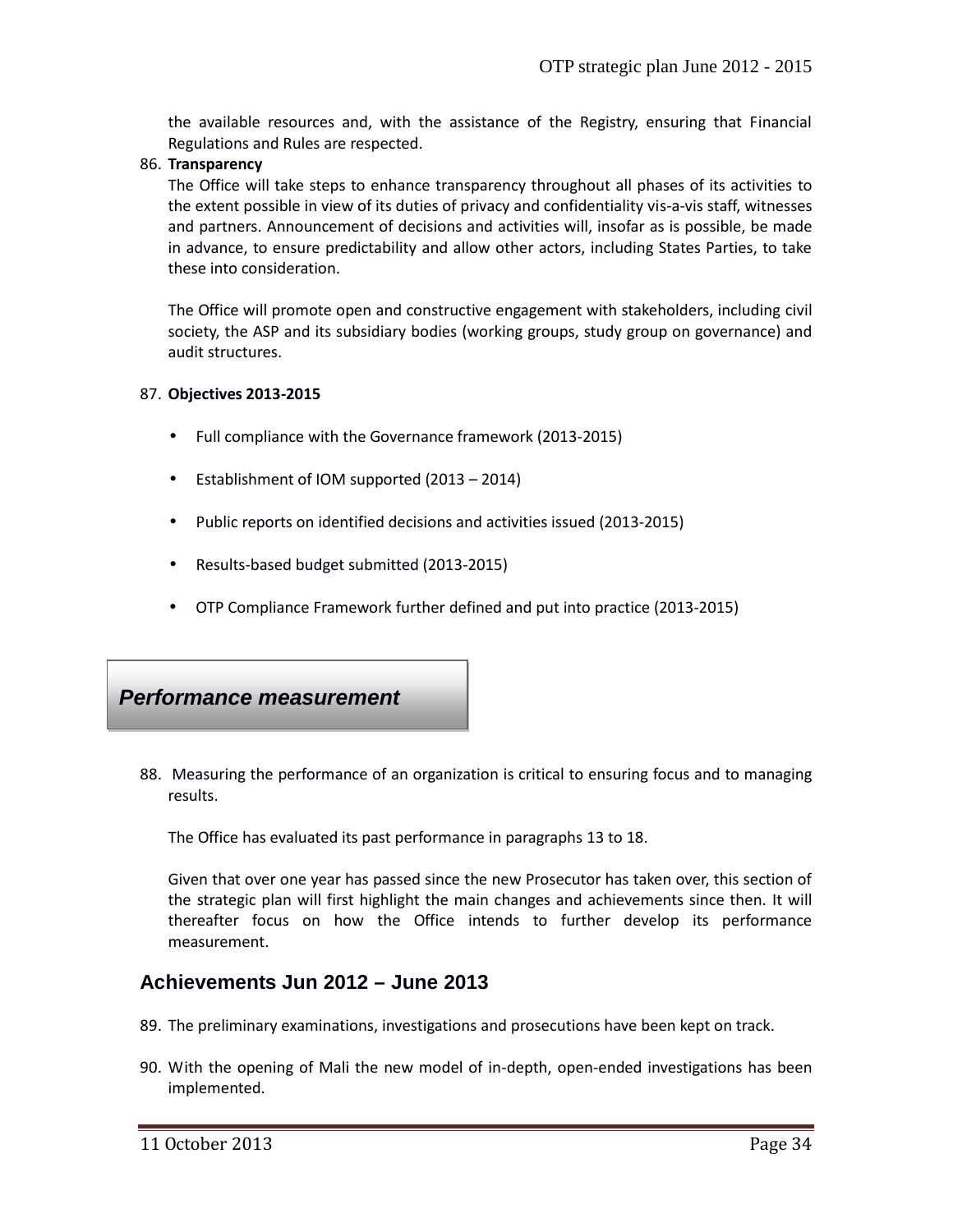- 91. A new strategy has been developed for the Office which is reflected in this document. It was developed through a broad internal and external consultation process (see annex B).
- 92. The new capacity model for ensuring high quality investigations and prosecutions has been applied for the contingency fund requests for Mali and DRC 6, as well as for the 2014 budget.
- 93. From an organizational perspective the main changes have been:
	- The new Deputy Prosecutor has been made responsible for the supervision of the 3 operational divisions.
	- Excom has been expanded to include the Senior Appeals Counsel, *head of the Appeals Section*, and the head of the services section for administrative matters.
	- Excom has started a process of decentralization of decision-making to lower levels.
	- A redistribution of responsibilities at the level of Excom has resulted in reducing the time that the Director of ID had to spend on inter-organ and governance matters.
	- A regular schedule of meetings of all OTP managers to discuss policy matters has been created.

### **Future approach towards performance measurement**

- 94. Having a comprehensive set of indicators to measures all aspects of performance remains a challenging task conceptually and due to the lack of time for development and research.
- 95. To evaluate the (cost-) effectiveness of the Office requires first determining what outcome the Office is supposed to produce: prevention of crimes, complementarity achieved, justice (seen to be) done, etc. Then one needs to determine how to measure the impact of the Office on the outcome which comes with challenges of isolating its impact from that of many other actors and factors and with the challenge of organizing a reliable measurement.

To evaluate the productivity, quality and efficiency of the Office also poses conceptual challenges when one is dealing with a limited number of cases which are furthermore different in nature and investigated under different conditions.

While the Office has been commended in the past for the quality of its performance indicators, it intends to evaluate whether a refocused and limited set of indicators might be more suitable for the Office (e.g. using the confirmation or conviction rate of persons and charges).

96. The development of relevant and feasible performance indicators is a complex and delicate work which requires considerable effort. The Office has focused its budget increase on strengthening the quality and efficiency of its preliminary examinations, investigations and prosecutions. It will therefore have to rely on external (pro bono) support from partners to be able to take all aspects of performance measurement forward. The Office will start a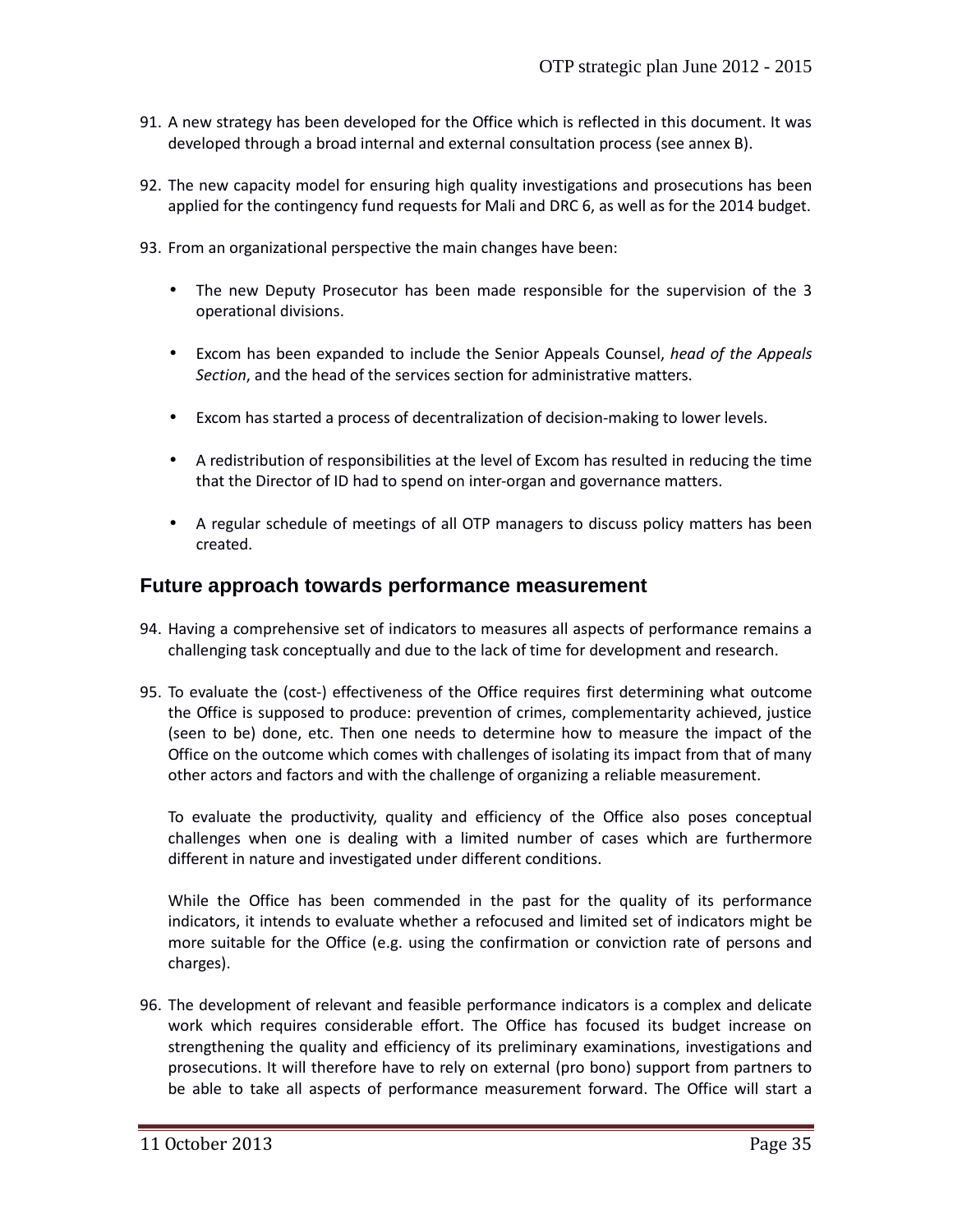consultation process with academics and practitioners with expertise in the field of justice and performance measurement to determine a way forward.

In the meantime, it will report on its performance by ensuring that the budget assumptions are met and by linking the objectives formulated in this strategic plan to the budget and to the performance indicators mentioned therein. It will report on the actual implementation through the yearly performance report produced by the Court.

- 97. In working on performance measurement, the Office will pay special attention to mandate of securing convictions while pursuing the truth. The Office will aim for an increase of the percentage of charges confirmed and its conviction rate. To achieve this a transitional period will be required during which the new strategy is being implemented while the Office continues to present the best possible case to support its existing cases and while the evidentiary standards are being further clarified through the Court's jurisprudence.
- 98. Evaluating the Office's success will also require measuring the level of effective support it is receiving from States Parties, intergovernmental organizations, NGOs and others to overcome the obstacles it faces in executing its mandate.



99. The Office is requesting an important increase of resources over a period of 4 years. While the changes in prosecutorial strategy and organizational changes will contribute to improving its performance on the judicial front, the lack of resources forms the most critical factor affecting the ability to successfully face the new challenges and the demand on the Office.

The table hereunder provides the States with the hoped for increases based on the present workload assumptions and on the new strategy.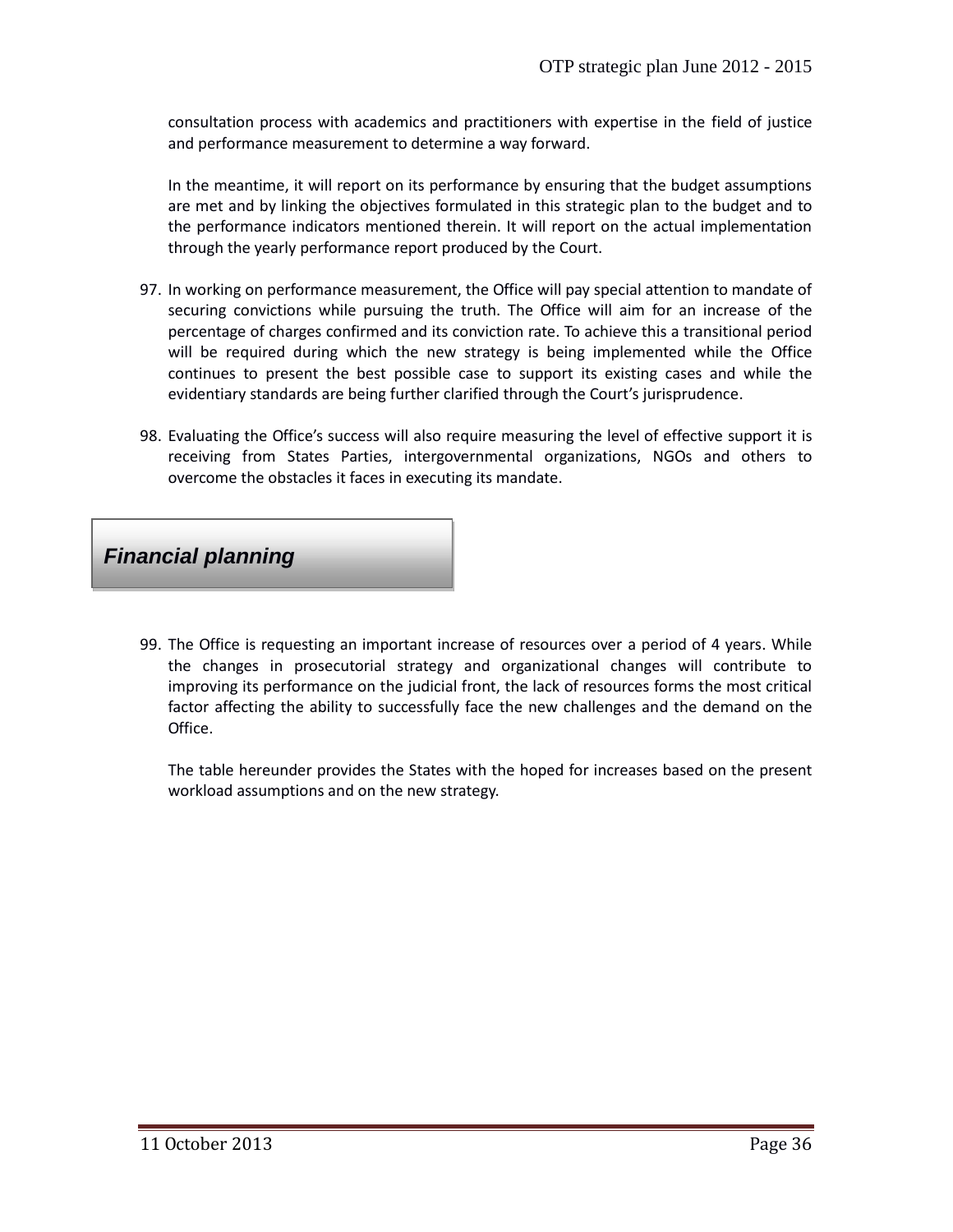

- 100. The proposed 2014 budget increase is based on the introduction of the revised OTP strategy. Even though the demand for the Office's intervention is at present not being met, the Office has decided to decrease temporarily the number of active investigations from 7 to 5. This should allow the Office to absorb the increase of resources and offers as a benefit to the State Parties a phasing in of the extra cost.
- 101. The increase for 2015 comes from the fact that the staff recruited in 2014 will be full time on board.
- 102. The increases for 2016 and 2017 are the result of the increase of the active investigations by one each year so that the same level of activities is again reached for the Office in 2017.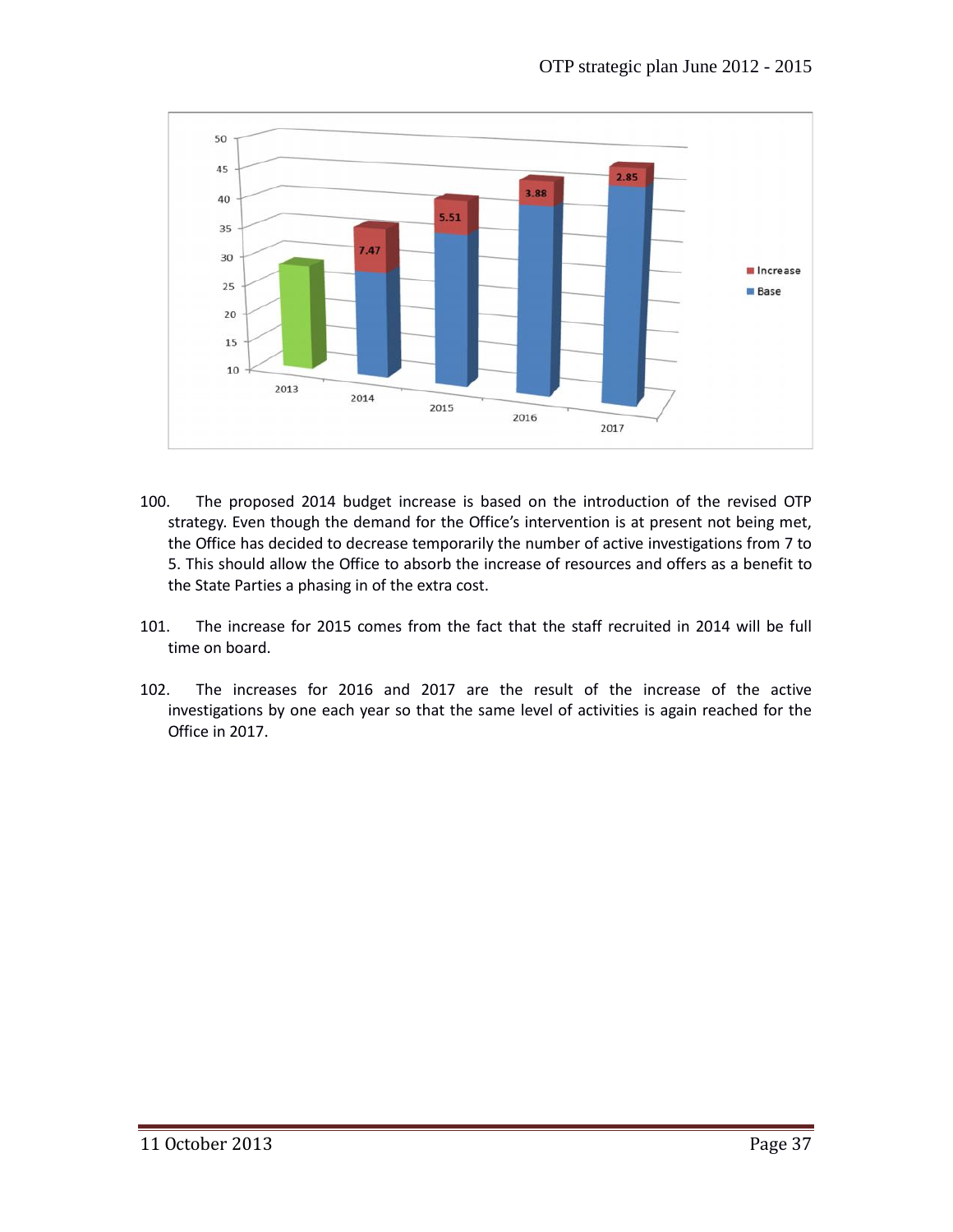# *ANNEX A: Link strategic plan and budget 2014*

- 103. The aim of the Office is to have a good integration between its strategic plan, the budget and its performance indicators. This integration has been achieved to a large extent. Given that the OTP strategic plan has been finalized after the issuance of the ICC budget proposal 2014, an updated table further improving the link between them has been developed and is presented hereunder.
- 104. A review to determine a feasible list of objectives in light of the workload and of the available budget will be done after the 2014 ASP.

| <b>Expected results</b>                                                                                                 | Respon-<br>sible | <b>Performance indicators</b>                                                                                     | Target 2014                                                                                                                      |
|-------------------------------------------------------------------------------------------------------------------------|------------------|-------------------------------------------------------------------------------------------------------------------|----------------------------------------------------------------------------------------------------------------------------------|
| <b>OTP Strategic Goal 1</b><br>Conduct impartial,<br>high quality,<br>secure preliminary<br>efficient and               | <b>JCCD</b>      | Planned versus actual                                                                                             | All activities aimed at having a<br>preventative impact implemented<br>as planned                                                |
| investigations<br>examinations,<br>and<br>prosecutions                                                                  | PD               | Planned<br>versus<br>actual<br>investigations                                                                     | 5 active, 8 hibernation and Art 70                                                                                               |
|                                                                                                                         |                  | Planned versus actual trials<br>and appeals                                                                       | 3 trials and 4 appeals                                                                                                           |
|                                                                                                                         | ID               | Planned<br>versus<br>actual<br>investigations                                                                     | 5 active, 8 hibernation and Art 70                                                                                               |
|                                                                                                                         |                  | Planned<br>investigative<br>steps<br>versus executed                                                              | 80% or more of the investigative<br>steps within the ID control on track<br>Investigations under hibernation<br>reviewed.        |
|                                                                                                                         |                  | Planned versus actual                                                                                             | Security assessment made and<br>mitigating measures implemented                                                                  |
| <b>OTP Strategic Goal 2.1</b><br>Further improve the quality and<br>efficiency of<br>the<br>preliminary<br>examinations | <b>JCCD</b>      | Number of situations that are<br>affected by a decision                                                           | Yearly<br>report<br>of<br>on<br>status<br>preliminary examinations                                                               |
|                                                                                                                         |                  | Proportion of analytical reports<br>delivered<br>time<br>on<br>and<br>substantiated to the Executive<br>Committee | Reports outlining the basis of<br>decisions taken by the Prosecutor<br>on a situation under preliminary<br>examination published |
|                                                                                                                         |                  |                                                                                                                   | Lessons<br>learned<br>captured<br>in<br><b>Operations Manual</b>                                                                 |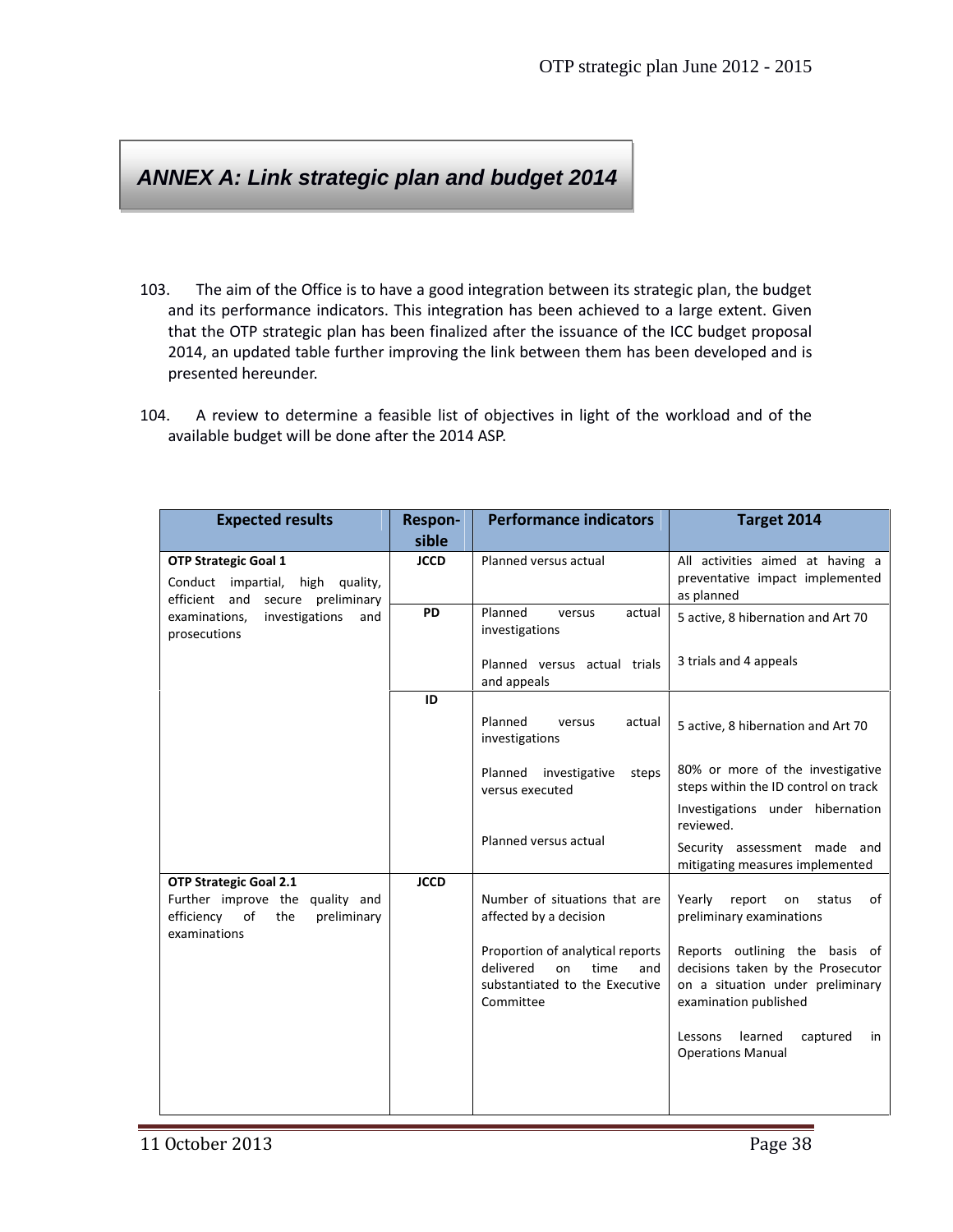| <b>Strategic goal 2.2</b><br>ID<br>Planned versus actual.<br>First phase of the review and<br>$\bullet$<br>control on track<br>validation of the investigative<br>standards achieved<br>Telecom<br>Cyber-<br>and<br>$\bullet$<br>$u - u$<br>$\boldsymbol{u}$ $\boldsymbol{u}$<br>investigative capacity developed<br>$\mathbf{u}$<br>$u - u$<br>New field presence model<br>$\bullet$<br>defined and tested<br>$\mathbf{u}$ $\mathbf{u}$<br>$\boldsymbol{u}$<br>First phase of an improved<br>$\bullet$<br>quality<br>model<br>control<br>implemented<br>Efficiency gain through process<br>$\bullet$<br>Identified efficiency gains<br>2% of total budget<br>review identified and achieved<br>$\mathbf{u}$ $\mathbf{u}$<br>composition on track<br>$\mathbf{u}$ $\mathbf{u}$<br>$\mathbf{u}$ $\mathbf{u}$<br>of<br>protection<br>Review<br>implemented<br>Lessons<br>learned<br>captured<br>$u = u$<br><b>Operations Manual</b><br>PD<br>$\geq 80\%$<br><b>OTP Strategic Goal 2.3</b><br>of<br>acceptance<br>of<br>Rate<br>submissions and granting of<br>Further improve the quality and<br>requests by the Chambers.<br>of<br>prosecutions<br>efficiency<br>by<br>reviewing its prosecutorial strategies,<br>enhancing the quality of litigation<br>Time in which Prosecution case<br>$\leq 6$ months<br>both in filings and in court, and<br>is presented (actual court days)<br>identifying and<br>applying<br>good<br>for each case.<br>practices learned.<br>Number of witnesses per case<br>new evidentiary standard<br>maintained at lowest levels to<br>minimize exposure.<br>Prosecutorial<br>strategies<br>standards reviewed<br>Planned versus actual<br>$u - u$<br>the Operations Manual | <b>Expected results</b> | <b>Respon-</b><br>sible | <b>Performance indicators</b> | Target 2014                                                                                                      |
|---------------------------------------------------------------------------------------------------------------------------------------------------------------------------------------------------------------------------------------------------------------------------------------------------------------------------------------------------------------------------------------------------------------------------------------------------------------------------------------------------------------------------------------------------------------------------------------------------------------------------------------------------------------------------------------------------------------------------------------------------------------------------------------------------------------------------------------------------------------------------------------------------------------------------------------------------------------------------------------------------------------------------------------------------------------------------------------------------------------------------------------------------------------------------------------------------------------------------------------------------------------------------------------------------------------------------------------------------------------------------------------------------------------------------------------------------------------------------------------------------------------------------------------------------------------------------------------------------------------------------------------------------------------------------------------------------------|-------------------------|-------------------------|-------------------------------|------------------------------------------------------------------------------------------------------------------|
|                                                                                                                                                                                                                                                                                                                                                                                                                                                                                                                                                                                                                                                                                                                                                                                                                                                                                                                                                                                                                                                                                                                                                                                                                                                                                                                                                                                                                                                                                                                                                                                                                                                                                                         |                         |                         |                               |                                                                                                                  |
|                                                                                                                                                                                                                                                                                                                                                                                                                                                                                                                                                                                                                                                                                                                                                                                                                                                                                                                                                                                                                                                                                                                                                                                                                                                                                                                                                                                                                                                                                                                                                                                                                                                                                                         |                         |                         |                               | 80% or more of the steps within ID                                                                               |
|                                                                                                                                                                                                                                                                                                                                                                                                                                                                                                                                                                                                                                                                                                                                                                                                                                                                                                                                                                                                                                                                                                                                                                                                                                                                                                                                                                                                                                                                                                                                                                                                                                                                                                         |                         |                         |                               |                                                                                                                  |
|                                                                                                                                                                                                                                                                                                                                                                                                                                                                                                                                                                                                                                                                                                                                                                                                                                                                                                                                                                                                                                                                                                                                                                                                                                                                                                                                                                                                                                                                                                                                                                                                                                                                                                         |                         |                         |                               |                                                                                                                  |
|                                                                                                                                                                                                                                                                                                                                                                                                                                                                                                                                                                                                                                                                                                                                                                                                                                                                                                                                                                                                                                                                                                                                                                                                                                                                                                                                                                                                                                                                                                                                                                                                                                                                                                         |                         |                         |                               |                                                                                                                  |
|                                                                                                                                                                                                                                                                                                                                                                                                                                                                                                                                                                                                                                                                                                                                                                                                                                                                                                                                                                                                                                                                                                                                                                                                                                                                                                                                                                                                                                                                                                                                                                                                                                                                                                         |                         |                         |                               |                                                                                                                  |
|                                                                                                                                                                                                                                                                                                                                                                                                                                                                                                                                                                                                                                                                                                                                                                                                                                                                                                                                                                                                                                                                                                                                                                                                                                                                                                                                                                                                                                                                                                                                                                                                                                                                                                         |                         |                         |                               | Transition towards new staffing                                                                                  |
|                                                                                                                                                                                                                                                                                                                                                                                                                                                                                                                                                                                                                                                                                                                                                                                                                                                                                                                                                                                                                                                                                                                                                                                                                                                                                                                                                                                                                                                                                                                                                                                                                                                                                                         |                         |                         |                               | Improved field presence on track                                                                                 |
|                                                                                                                                                                                                                                                                                                                                                                                                                                                                                                                                                                                                                                                                                                                                                                                                                                                                                                                                                                                                                                                                                                                                                                                                                                                                                                                                                                                                                                                                                                                                                                                                                                                                                                         |                         |                         |                               | and<br>assistance strategies and protocols                                                                       |
|                                                                                                                                                                                                                                                                                                                                                                                                                                                                                                                                                                                                                                                                                                                                                                                                                                                                                                                                                                                                                                                                                                                                                                                                                                                                                                                                                                                                                                                                                                                                                                                                                                                                                                         |                         |                         |                               | in                                                                                                               |
|                                                                                                                                                                                                                                                                                                                                                                                                                                                                                                                                                                                                                                                                                                                                                                                                                                                                                                                                                                                                                                                                                                                                                                                                                                                                                                                                                                                                                                                                                                                                                                                                                                                                                                         |                         |                         |                               | Minimum possible while respecting                                                                                |
|                                                                                                                                                                                                                                                                                                                                                                                                                                                                                                                                                                                                                                                                                                                                                                                                                                                                                                                                                                                                                                                                                                                                                                                                                                                                                                                                                                                                                                                                                                                                                                                                                                                                                                         |                         |                         |                               | and                                                                                                              |
|                                                                                                                                                                                                                                                                                                                                                                                                                                                                                                                                                                                                                                                                                                                                                                                                                                                                                                                                                                                                                                                                                                                                                                                                                                                                                                                                                                                                                                                                                                                                                                                                                                                                                                         |                         |                         |                               | Witness preparation guidelines to<br>focus evidence fairly and effectively<br>developed, applied and included in |
| conjunction with LAS)<br>$u - u$                                                                                                                                                                                                                                                                                                                                                                                                                                                                                                                                                                                                                                                                                                                                                                                                                                                                                                                                                                                                                                                                                                                                                                                                                                                                                                                                                                                                                                                                                                                                                                                                                                                                        |                         |                         |                               | Code of Conduct promulgated (in                                                                                  |
| $u - u$<br>established                                                                                                                                                                                                                                                                                                                                                                                                                                                                                                                                                                                                                                                                                                                                                                                                                                                                                                                                                                                                                                                                                                                                                                                                                                                                                                                                                                                                                                                                                                                                                                                                                                                                                  |                         |                         |                               | Improved case review process                                                                                     |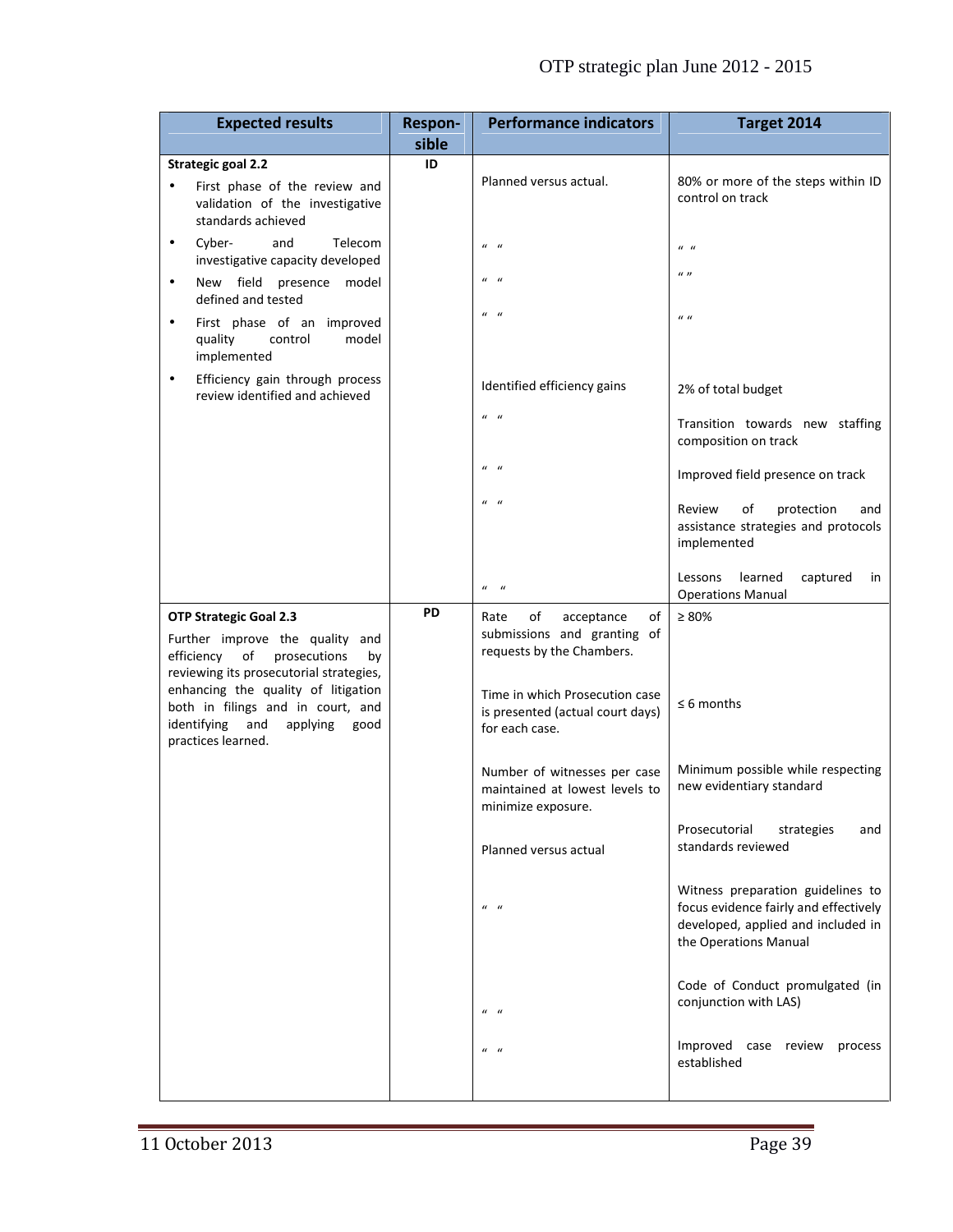| <b>Expected results</b>                                                                                                                           | <b>Respon-</b><br>sible | <b>Performance indicators</b>                                                                 | Target 2014                                                                                                                                                       |
|---------------------------------------------------------------------------------------------------------------------------------------------------|-------------------------|-----------------------------------------------------------------------------------------------|-------------------------------------------------------------------------------------------------------------------------------------------------------------------|
|                                                                                                                                                   |                         | $\overline{u}$ $\overline{u}$                                                                 | Revised training<br>program<br>for<br>prosecutors defined in annual<br>Training Plan and implemented                                                              |
|                                                                                                                                                   |                         | $u - u$                                                                                       | Evidence<br>disclosure<br>practice<br>revised,<br>implemented<br>and<br>Operations Manual updated (with<br>LAS)                                                   |
|                                                                                                                                                   |                         | $u - u$                                                                                       | PEXO<br>guidelines<br>revised,<br>Operations<br>implemented<br>and<br>Manual updated                                                                              |
|                                                                                                                                                   |                         | $u - u$                                                                                       | guidance<br>Legal<br>systems<br>and<br>processes by PD to investigations<br>reviewed and implemented                                                              |
|                                                                                                                                                   |                         | $u - u$                                                                                       | Legal research database available<br>to whole OTP                                                                                                                 |
|                                                                                                                                                   |                         | $u - u$                                                                                       | learned<br>captured<br>Lessons<br>in<br><b>Operations Manual</b>                                                                                                  |
| OTP strategic Goal 3<br>Enhance the integration of a gender<br>perspective in all areas of our work                                               | <b>LAS</b>              | Planned versus actual                                                                         | Policy to avoid re-traumatization or<br>secondary traumatization                                                                                                  |
| and continue to pay particular<br>attention to sexual and gender based                                                                            |                         |                                                                                               | Children policy                                                                                                                                                   |
| crimes and crimes against children                                                                                                                | ID                      |                                                                                               | Specialized<br>training<br>for<br>investigators to interview highly<br>vulnerable witnesses reviewed                                                              |
| <b>OTP Strategic Goal 4</b><br>Enhance cooperation and strengthen                                                                                 | <b>JCCD</b>             |                                                                                               |                                                                                                                                                                   |
| the Rome System in supporting the<br>ICC as well as national systems'<br>efforts<br>situations<br>under<br>in<br>preliminary<br>examination<br>or |                         | Development<br>of<br>national<br>judiciary and legal framework<br>to address crimes           | Cooperation plans for the critical<br>support<br>to<br>investigations<br>successfully implemented                                                                 |
| investigation.                                                                                                                                    |                         | Number<br>of<br>meetings<br>conferences / seminars / visits<br>dedicated to drawing attention | Cooperation models allowing for a<br>faster response to cooperation<br>needs developed with key partners                                                          |
|                                                                                                                                                   |                         | on the need to strengthen<br>national jurisdictions.                                          | Law Enforcement Network (LEN) to<br>increase exchange of information,<br>coordination of activities and<br>development of common standards<br>further established |
|                                                                                                                                                   |                         | Planned versus actual                                                                         | Genuine<br>proceedings<br>national<br>encouraged in States object of<br>preliminary examinations                                                                  |
|                                                                                                                                                   |                         | $u - u$                                                                                       | Communication plan implemented<br>as planned                                                                                                                      |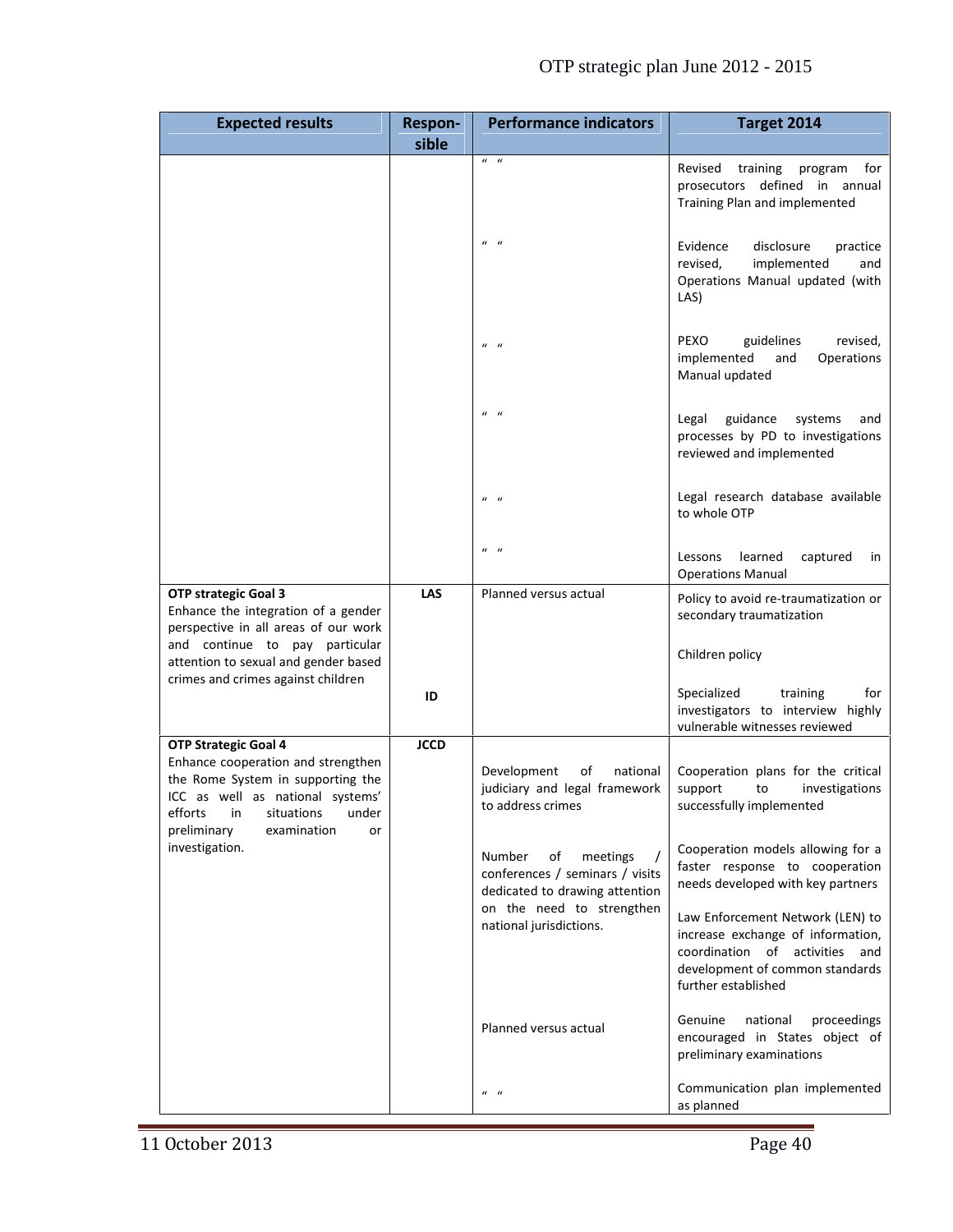| <b>Expected results</b>                                                                                                                                                                                         | <b>Respon-</b><br>sible  | <b>Performance indicators</b>                                      | Target 2014                                                                       |
|-----------------------------------------------------------------------------------------------------------------------------------------------------------------------------------------------------------------|--------------------------|--------------------------------------------------------------------|-----------------------------------------------------------------------------------|
| OTP strategic goal 5.1<br>Maintain a professional office with a<br>specific attention to gender and                                                                                                             | <b>The</b><br>Prosecutor | Planned versus actual                                              | Recruitment and selection process<br>reviewed                                     |
| nationality balance                                                                                                                                                                                             |                          | $u - u$                                                            | Improved gender and nationality<br>balance                                        |
| <b>OTP Strategic Goal 5.2</b><br>Maintain a professional office<br>with a specific attention to staff                                                                                                           | <b>The</b><br>Prosecutor | Planned versus actual                                              | Core values development<br>and<br>implementation plan on track                    |
| quality and motivation<br>Implement<br>$\bullet$<br>training<br>programme<br>for<br>competency<br>based<br>interviews.                                                                                          |                          | Number of staff trained                                            | At least 50%                                                                      |
| Create and update a roster<br>$\bullet$<br>of qualified candidates for                                                                                                                                          |                          | Percentage of roles for which a<br>list of candidates is available | >50% (to be increased year on<br>year)                                            |
| roles in the OTP<br>In liaison with HR, delivery<br>$\bullet$<br>of the annual OTP training                                                                                                                     |                          | Proportion of annual training<br>plan implemented                  | At least 70%                                                                      |
| plan for staff<br>Career and development<br>$\bullet$<br>policy defined                                                                                                                                         |                          | Planned versus actual                                              | Policy on career and development                                                  |
| Key working climate issues<br>$\bullet$<br>within<br>OTP's<br>control<br>addressed                                                                                                                              |                          | Planned versus actual                                              | Al planned measures implemented                                                   |
| <b>OTP Strategic Goal 5.3</b><br>- Maintain a professional office with<br>specific attention to performance<br>management and measurement<br>Enhance coordination with<br>$\bullet$<br>other Court's organs and | The<br>Prosecutor        |                                                                    |                                                                                   |
| streamline<br>inter-organ<br>processes.                                                                                                                                                                         |                          | Resource savings                                                   | 2% of previous cost of the process<br>involved                                    |
| Review internal processes<br>streamline work-flow<br>to<br>and increase efficiency                                                                                                                              |                          | Percentage of errors and time<br>lag                               | Error rate <5%                                                                    |
| OTP<br>internal<br>structure<br>reviewed<br>in<br>order<br>to<br>increase its effectiveness                                                                                                                     |                          | Planned versus actual                                              | Relationship between Excom, Joint<br>and Trial teams, and divisions<br>clarified. |
| and efficiency                                                                                                                                                                                                  |                          | $u - u$                                                            | Responsibilities at intra-organ and<br>inter-organ level redistributed            |
|                                                                                                                                                                                                                 |                          | $u - u$                                                            | Head of LAS appointed quality<br>manager                                          |
| Link OTP strategy-budget-<br>indicators established                                                                                                                                                             |                          | $u - u$                                                            | R&D agenda implemented                                                            |
|                                                                                                                                                                                                                 |                          | $u - u$                                                            | Priority setting process redefined                                                |
| Risk management system<br>formalised                                                                                                                                                                            |                          | $u - u$                                                            | Risk management formalized                                                        |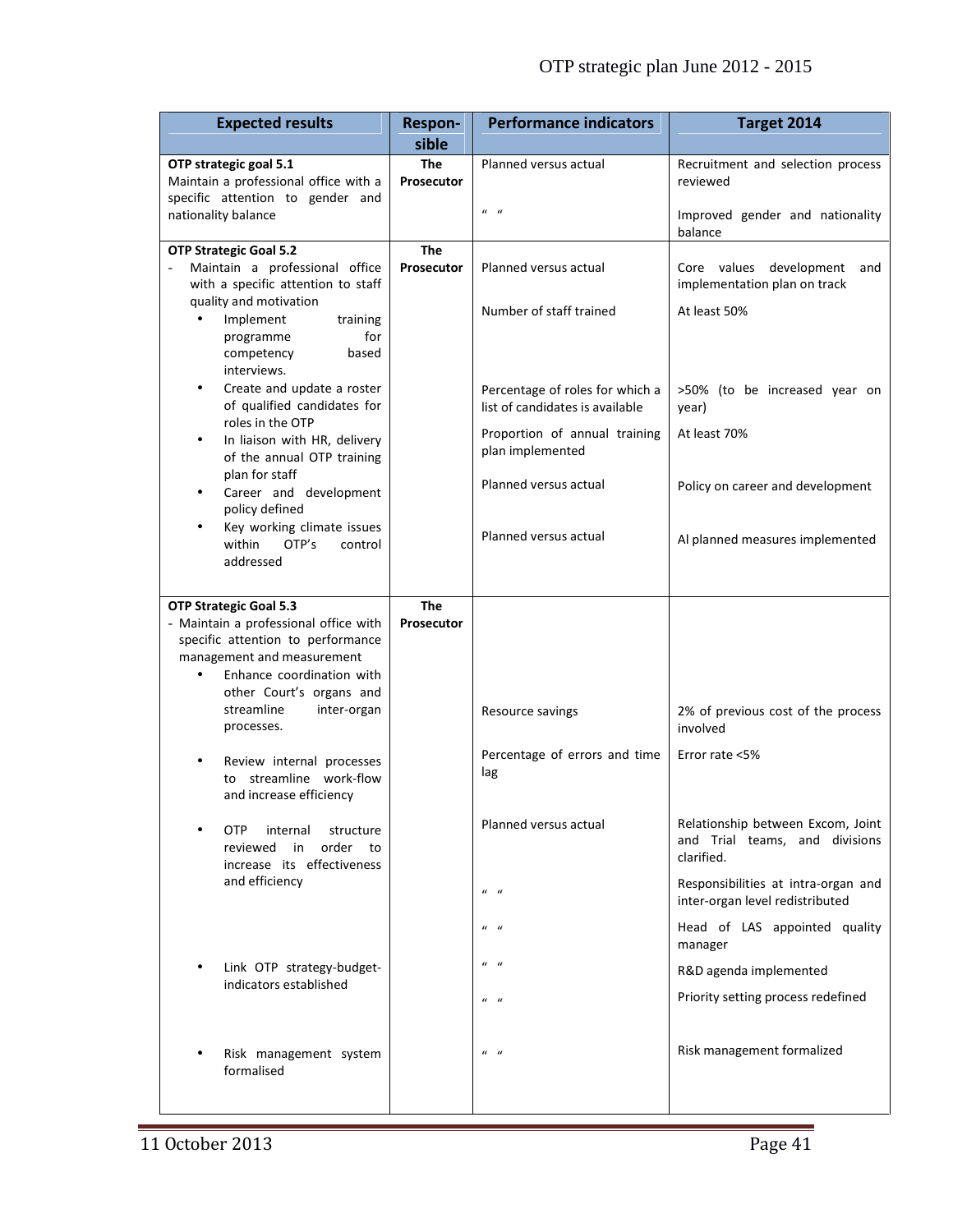| <b>Expected results</b>                                                                                                                                                                                                                               | Respon-<br>sible         | <b>Performance indicators</b>                                                                                                 | Target 2014                                                                            |
|-------------------------------------------------------------------------------------------------------------------------------------------------------------------------------------------------------------------------------------------------------|--------------------------|-------------------------------------------------------------------------------------------------------------------------------|----------------------------------------------------------------------------------------|
| <b>OTP Strategic Goal 6</b><br>- Ensure good governance<br>and<br>transparency<br>Provision of legal advice,<br>$\bullet$<br>including, with regard to<br>disciplinary<br>matters,<br>development of the OTP's<br>internal<br>regulatory<br>framework | <b>The</b><br>Prosecutor | The level of satisfaction of OTP<br>clients with legal advice                                                                 | 100% accuracy and satisfaction                                                         |
| Develop strategic policies<br>$\bullet$                                                                                                                                                                                                               |                          | Number of policies created                                                                                                    | At least 3                                                                             |
| Update<br>Operational<br>$\bullet$<br>Manual                                                                                                                                                                                                          |                          | Percentage of annual updates                                                                                                  | >70%                                                                                   |
| Lessons Learned concept<br>$\bullet$<br>institutionalised<br>and<br>percentage of<br>lessons<br>implemented                                                                                                                                           |                          | Percentage of annual action<br>points implemented<br>proportion<br>of<br>Actual<br>improvements/ developments<br>implemented. | At least 90%<br>>90%                                                                   |
| Finalize the OTP Code of<br>$\bullet$<br>Conduct for Staff<br>and<br>ensure its alignement with<br>the Court's Code<br>Ensure Staff are informed<br>about and are compliant<br>with the Code of Conduct                                               |                          | Percentage of staff informed<br>about the Code<br>Number of non -compliance<br>issues                                         | 100%<br>Zero<br><b>OTP</b><br>Compliance<br>Framework<br>defined and put into practice |